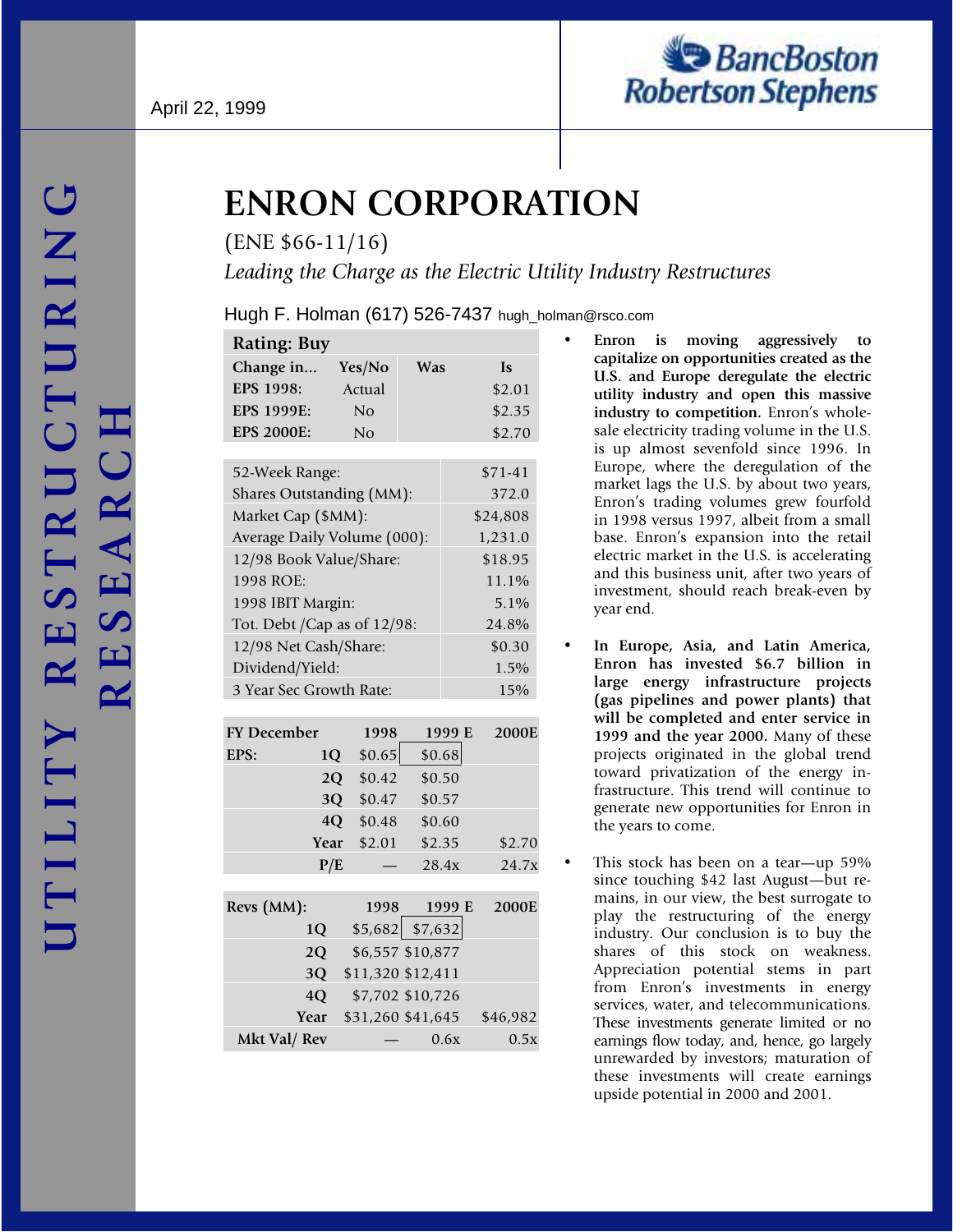Headquartered in Houston, Texas, Enron is an integrated energy company. Its operations span the production of natural gas and oil; the transmission and distribution of natural gas; the generation, transmission, and distribution of electricity; wholesale trading of energy in all forms; and retail sales of energy and of services associated with retail energy use. Approximately 80% of Enron's revenues are derived from its domestic businesses; its international operations are principally in Europe, South America, and Asia. In 1998, the company reported revenues of \$31.3 billion and net income of approximately \$700 million.

# *Investment Thesis*

Enron is a large, complex, and changing company. Yet, we believe the key elements of Enron's strategy may be reduced to a few simple propositions:

- Enron seeks to take advantage of structural shifts in domestic and international markets—principally, energy markets, although the company has recently entered the water and telecommunications businesses—that unlock opportunities to achieve better-thanmarket growth rates and returns.
	- In the U.S., the restructuring of the electric utility industry, along with other forces at work, is shifting the point of value creation away from producers of energy, toward consumers of energy. With raw energy in ample supply and generating assets increasingly fungible, it becomes harder and harder to make money as a producer. By contrast, lack of competition due to decades of regulation has left opportunities to add value at the consumer level unrealized.
	- Abroad, continued development of the energy infrastructure in Asia and South America is creating opportunities to develop integrated production, processing, and distribution capabilities that unlock value throughout the vertical chain. In Europe, deregulation of the electric utility industry is opening opportunities in wholesale trading and, ultimately, retail services, that parallel the opportunities emerging in the United States.
- Enron uses ownership of regulated businesses to "go to school" on markets that are about to undergo structural change. Ownership of these businesses—Portland General Electric and Wessex Water are examples—allows Enron to systematically identify and evaluate opportunities that may arise as an industry restructures.
- Finally, Enron is creating a corporate culture that rewards risk taking. We believe this corporate culture has migrated significantly away from the traditional culture of the energy industry, toward a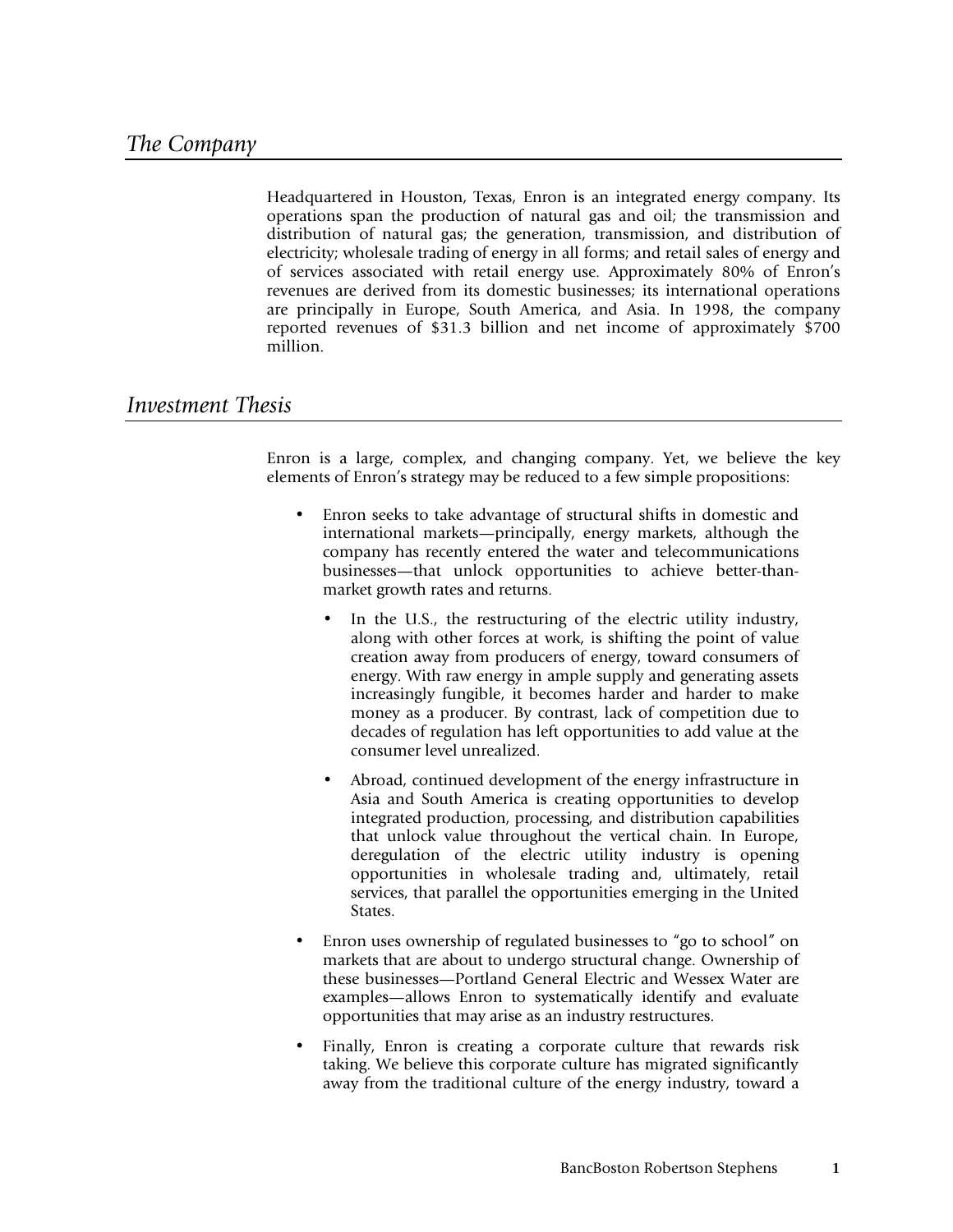more forward-thinking, motivated, and ambitious culture—in short, a higher-beta culture.

**We view Enron as the premier, large-cap play on the restructuring of the** energy industry. In our view, the opportunities created by this restructuring, both domestic and international, are more than enough to motivate a Buy rating on this stock. We are cautiously positive on the prospects for Azurix, Enron's new venture in the water industry, and for its budding venture in telecommunications.

# *Investment Risks*

Among the risks faced by Enron are possible losses stemming from any unhedged commodity price exposure in its oil, gas, and energy trading operations. The electricity market is exceptionally volatile: A Federal Energy Regulatory Commission report noted that during June 25 and 26, 1998, spot prices for electricity in the Midwest rose from \$25 per megawatt hour to as much as \$2,600 per megawatt hour, and reached as high as \$7,500 per megawatt hour at one point. As noted in our discussion below of Risk Management, we believe Enron has in place the hedges, protocols, and oversight to manage its exposure to fluctuations in commodity prices. Additional risks may lie in the "lumpiness" of Enron's large energy infrastructure projects (where project delays might affect results) and in the possibility that the pace of utility deregulation in the U.S. and Europe may be slower than expected; thus, delaying Enron's returns on its investment in trading and retail energy services. Lastly, Enron is making a substantial investment in developing a retail energy services business. This is a new business with an as yet unproven business model; while we are very positive on the prospects of this enterprise, Enron must execute effectively to translate this promise into returns for investors.

# *Key Driving Force: The Restructuring of the Utility Industry*

In our November 20, 1998 report "Rejoice Re: Juice" (since updated and republished as "Rejoice Re: Juice Redux," April 12, 1999), we laid out our thesis on the restructuring of the electric utility industry. Our key points are as follows:

- **Utility analysts have generally focused on the bearish aspects of utility deregulation:** the negative impact on shareholder values of less-than-full recovery of sunk investment in utility plant and equipment (the "stranded cost" problem); the prospect of falling prices in a competitive market and the resulting squeeze on margins and profitability.
- **We like the bullish side of the story.** If the fundamental laws of economics still hold—and we think they do—falling prices for electricity will stimulate demand and catalyze the emergence of new technologies and devices that use electricity. For the power industry itself, we believe competition will reshape the infrastructure of the industry, bringing new entrants and spurring innovation.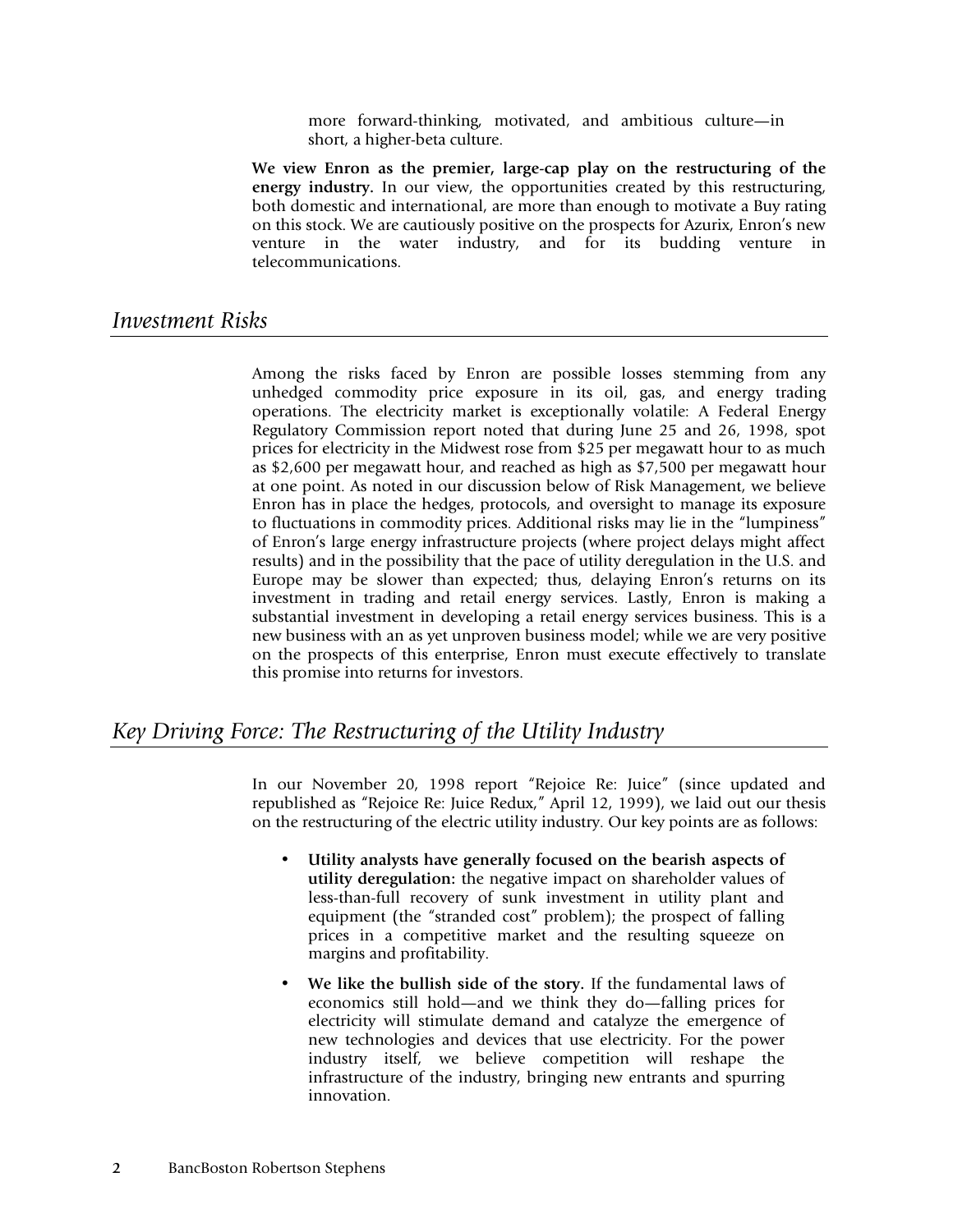- **We believe investors should focus, not on utilities, but on the new entrants and on companies that will bring new technologies and services to the market.** History has shown that the winners in deregulation have not been an industry's incumbents, but lean and aggressive newcomers (Southwest in the airline industry, MCI in telecommunications) and providers of goods and services to the industry that benefit from industry growth and from its appetite for new technologies (Boeing in airlines, Tellabs in telecommunications).
- **We believe the opportunity is huge.** The utility industry is the most capital-intensive industry in the United States. It generates over \$200 billion in revenues annually and consumes over one third of all energy used in the United States. Even a modest tweak to this industry will have significant impacts on the energy industry and on the economy as a whole.

# *Enron's Current Business*

We think of Enron's current business as comprising two structural groupings:

- The **flywheel businesses** are Enron Oil and Gas Company (EOG), Gas Pipeline Group, and Portland General Electric. These businesses combined contributed 8.4% of Enron's revenues in 1998, down from 10.8% in 1997; and 40.6% of Enron's IBIT in 1998, versus 44.8% in 1997. With the exception of EOG, these are stable, regulated businesses. As indicated above, the strategic importance of the Gas Pipeline Group and Portland General Electric may be twofold, in their predictable and substantial cash flow and in their ability to provide Enron with a window on industries that are in the midst of, or verging on, significant change.
- The **growth businesses** include Enron Capital and Trade, Enron International, Enron Energy Services, and the new businesses, Enron Renewable Energy, Enron Communications, and Azurix. These businesses combined contributed 91.6% of the company's 1998 revenues, up from 89.2% in 1997; and 59.4% of Enron's IBIT, up from 55.2% in 1997. In absolute terms, revenues from the growth businesses grew 56.9% from 1997 to 1998, and IBIT was up 37.6%.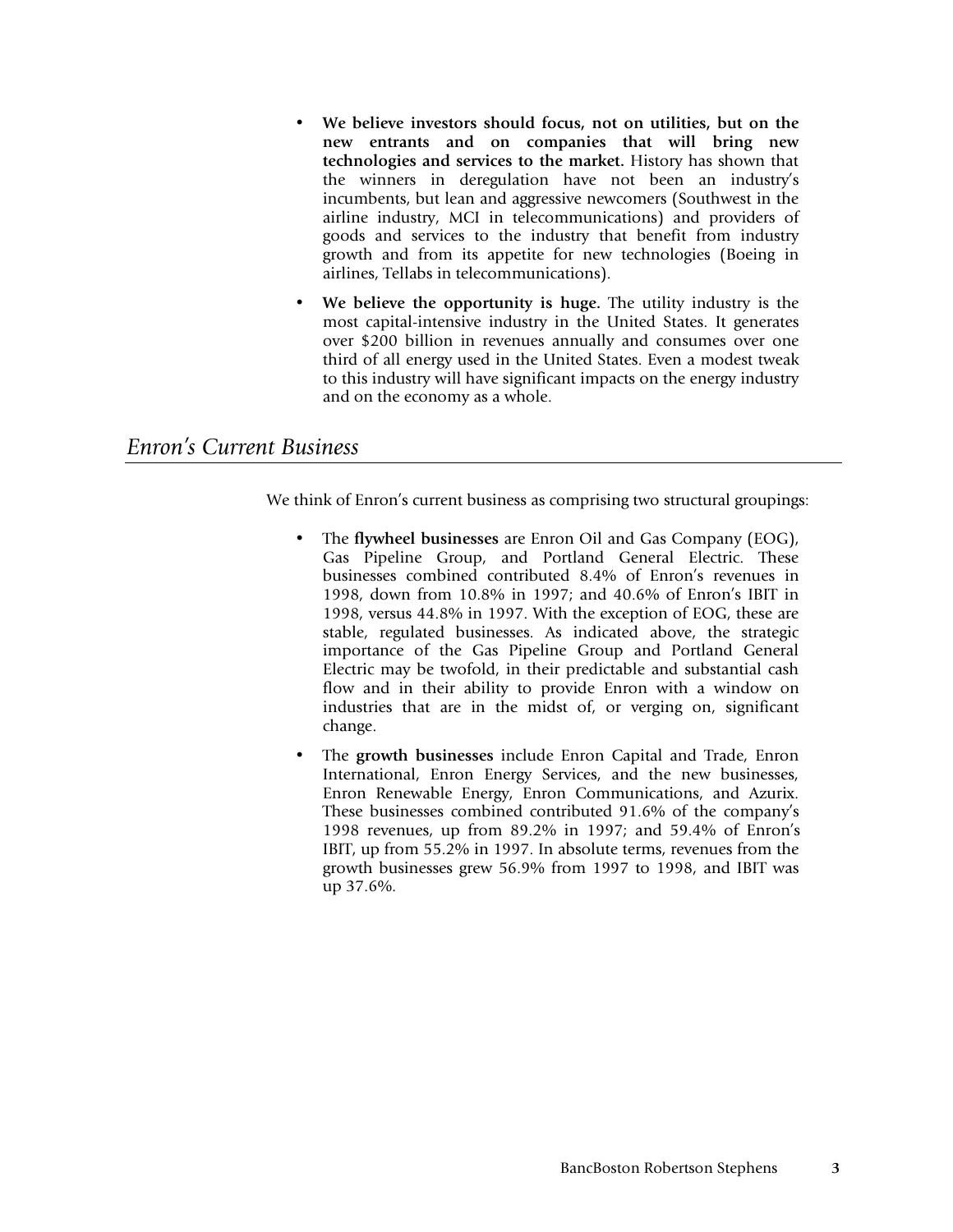

**Figure 1: ENRON REVENUE GROWTH: FLYWHEEL VERSUS GROWTH BUSINESSES**

**Figure 2: ENRON IBIT GROWTH: FLYWHEEL VERSUS GROWTH BUSINESSES**



*Source: Company reports and BancBoston Robertson Stephens estimates.*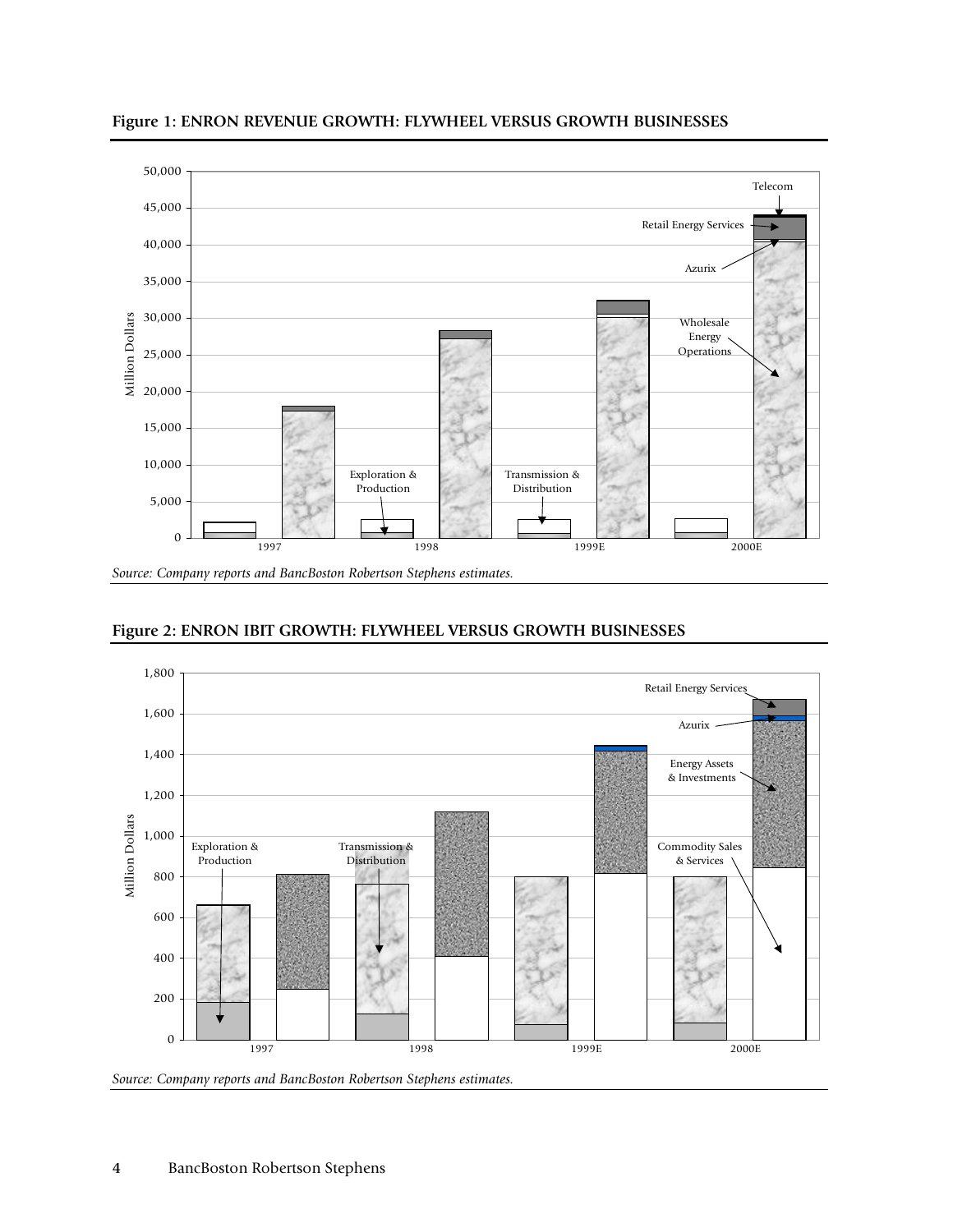### *The Flywheels*

### **Enron Oil and Gas**

Enron owns approximately 53.5% of Enron Oil and Gas, an exploration and production company with its principal operations in the United States, Canada, Trinidad, and India. The company announced in a 13D filing on December 15, 1998 that it had received an unsolicited offer for its stake in EOG. At current share prices, Enron's investment in EOG would fetch approximately \$1.6 billion.

Of the businesses in Enron's portfolio, EOG has historically demanded the most capital. In the four years from 1994 to 1998, Enron estimates that EOG required capital investment of \$2.3 billion, fully 50% of all capital expenditures by Enron during this period. This capital intensity, coupled with a low return on investment and a soft outlook for oil and gas prices, would, in our view, tempt Enron to sell its EOG interest and redeploy that capital in faster growing businesses that are more strategic to the company's future. Thus, we would expect Enron to divest this asset, or some portion of it, this year.

The one arena in which EOG's assets may prove strategically valuable to Enron is in selected international markets where there is the potential to develop vertically integrated production and delivery projects. In China, for example, Enron is in the preliminary stages of evaluating the potential of a gas field that could lead, if proven, to the construction of a distribution pipeline and, thinking even further down the road, to projects to develop gas-fired power plants along the pipeline. Given this potential strategic value, Enron may try to retain selected ownership stakes in the international assets while selling the domestic and nonstrategic international assets.

### **Gas Pipeline Group**

Enron owns outright two natural gas pipeline companies, Northern Natural Gas Company and Transwestern Pipeline Company. In addition, it owns 50% of Florida Gas Transmission Company and an 11.8% stake in Northern Border Partners, L.P., which owns a 70% interest in the Northern Border Pipeline system. Taken altogether, these pipelines are 32,000 miles in extent, with peak capacities totaling 9.7 billion cubic feet/day.

Enron's pipelines are subject to the jurisdiction of the Federal Energy Regulatory Commission (FERC). Gas transmission rates are regulated, and we estimate that 80-90% of the revenues of the Gas Pipeline Group are demand charges, which are paid by customers irrespective of their gas usage and are designed to cover the pipeline's fixed costs of operation, including a rate of return on capital. Thus, the revenues and cash flow of the Pipeline Group are highly predictable.

Two significant expansion projects are underway in the Pipeline Group. The most important of these is in Florida, where Enron will extend its supply into Southwest Florida. This extension is anchored by an agreement to bring gas to a 1,400 MW repowered Florida Power and Light plant in Fort Myers. Construction on this project is expected to begin spring 2000, with in-service by May 2001 and a total investment of \$350 million. The second project extends the Northern Border pipeline to serve the Chicago market, and, in a second phase, extends the pipeline further to reach the northern Indiana market. The Chicago portion of this project was completed late 1998; the Indiana portion is expected to be in service in late 2000.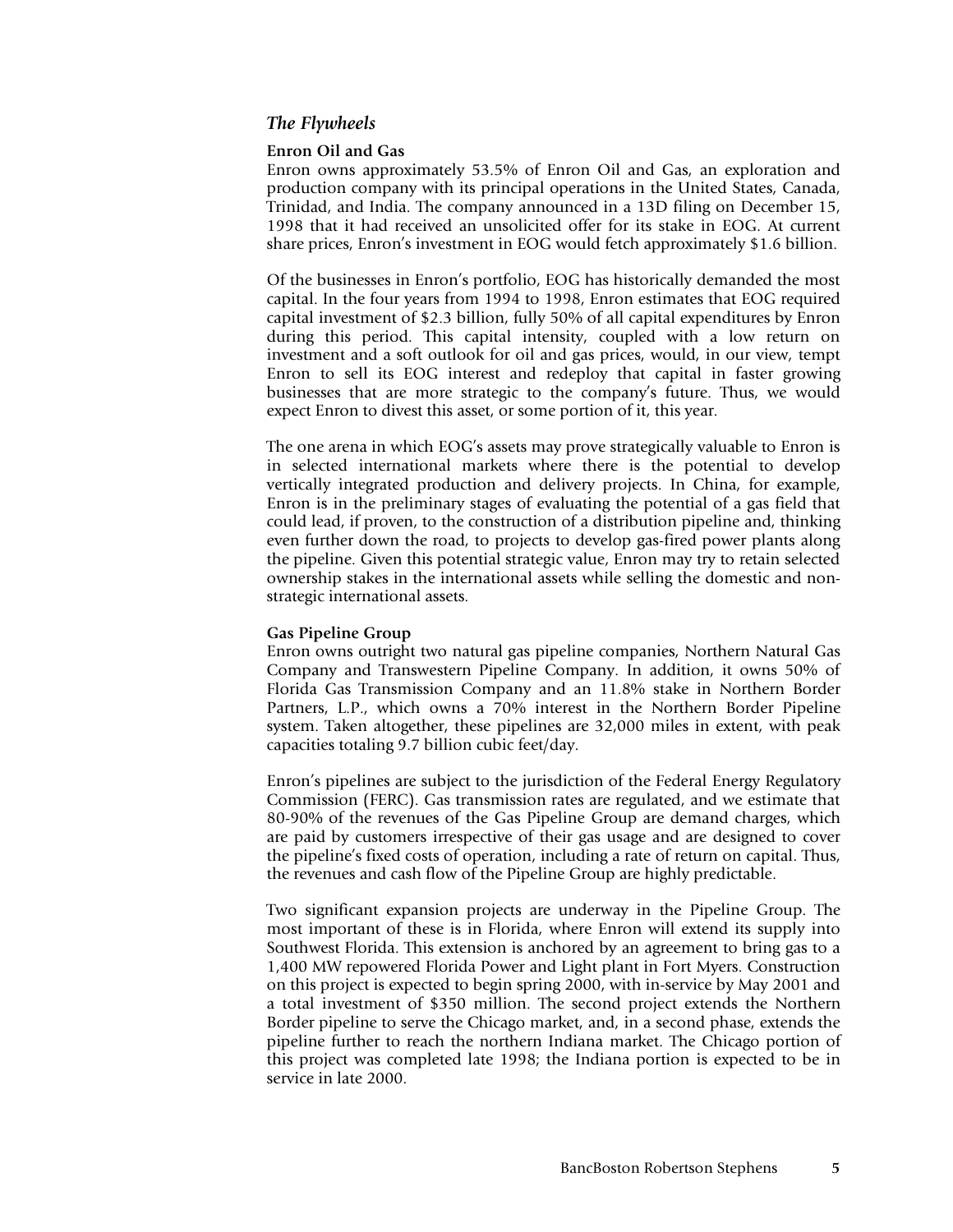### **Portland General Electric**

Enron acquired Portland General Electric (PGE) on July 1, 1997 in a stock-forstock transaction valued at \$1.9 billion. PGE is an electric utility serving the northwest corner of Oregon, including the cities of Portland and Salem. The utility serves just over 700,000 retail customers and reported revenues of \$1.2 billion in 1998.

In late 1997, PGE filed a proposal with the Oregon Public Utility Commission to implement a "Customer Choice" program. This program would effectively open PGE's market to competition from other generating companies. PGE would sell its generating assets, while maintaining the transmission and distribution system as a regulated monopoly.

### *The Growth Businesses*

### **Wholesale Energy Operations and Services**

Wholesale Energy Operations and Services is comprised principally of Enron's energy trading activities in North America and Europe, the company's unregulated electric generating assets in North America and Europe, and the energy infrastructure projects that Enron has completed or has under development in South America and Asia. These operations and assets represent the largest source of revenues and IBIT for Enron, generating 86% of revenues and 61% of IBIT in 1998. They are also among the fastest growing businesses at Enron, with revenues up 54% from 1997 to 1998, and IBIT up 48%. With the restructuring of the utility industry picking up momentum in the U.S., the European market liberalizing about two years after the U.S., and a portfolio of infrastructure projects amounting to \$6.7 billion of investment that will enter service between 1999 and 2000, we expect Wholesale Energy Operations and Services to continue to drive Enron's near-term earnings growth.

#### **Enron Capital and Trade—North America**

In **North America**, Enron Capital and Trade's (ECT's) business is riding the crest of the utility restructuring wave. Electricity volumes traded tripled from 1996 to 1997, and doubled again in 1998. To capitalize further on the upheaval in the industry triggered by deregulation, Enron has bought and is building generating assets in markets that offer significant upside: the New York City market area, where in-bound constraints create a transmission-locked market; and the Midwest, where peak prices in June 1998 reached as high as \$2,600 per MWh from the \$25 per MWh level due to a confluence of factors including generating plant downtime, transmission constraints, and record high loads due to unseasonably high temperatures.

Enron has three peaking plants under construction totaling 1,300 MW. It is our understanding that Enron may sell the output of these plants, located in Mississippi (two plants) and Tennessee, to TVA or third-party buyers, and that TVA has a commitment to take a portion of the output at a specified price. This arrangement would appear to limit the downside exposure of Enron's investment in these plants, while creating significant upside should the Midwest experience a price spike similar to the June 1998 events. Enron has said that it believes the IRR on these projects may approach 80%-plus.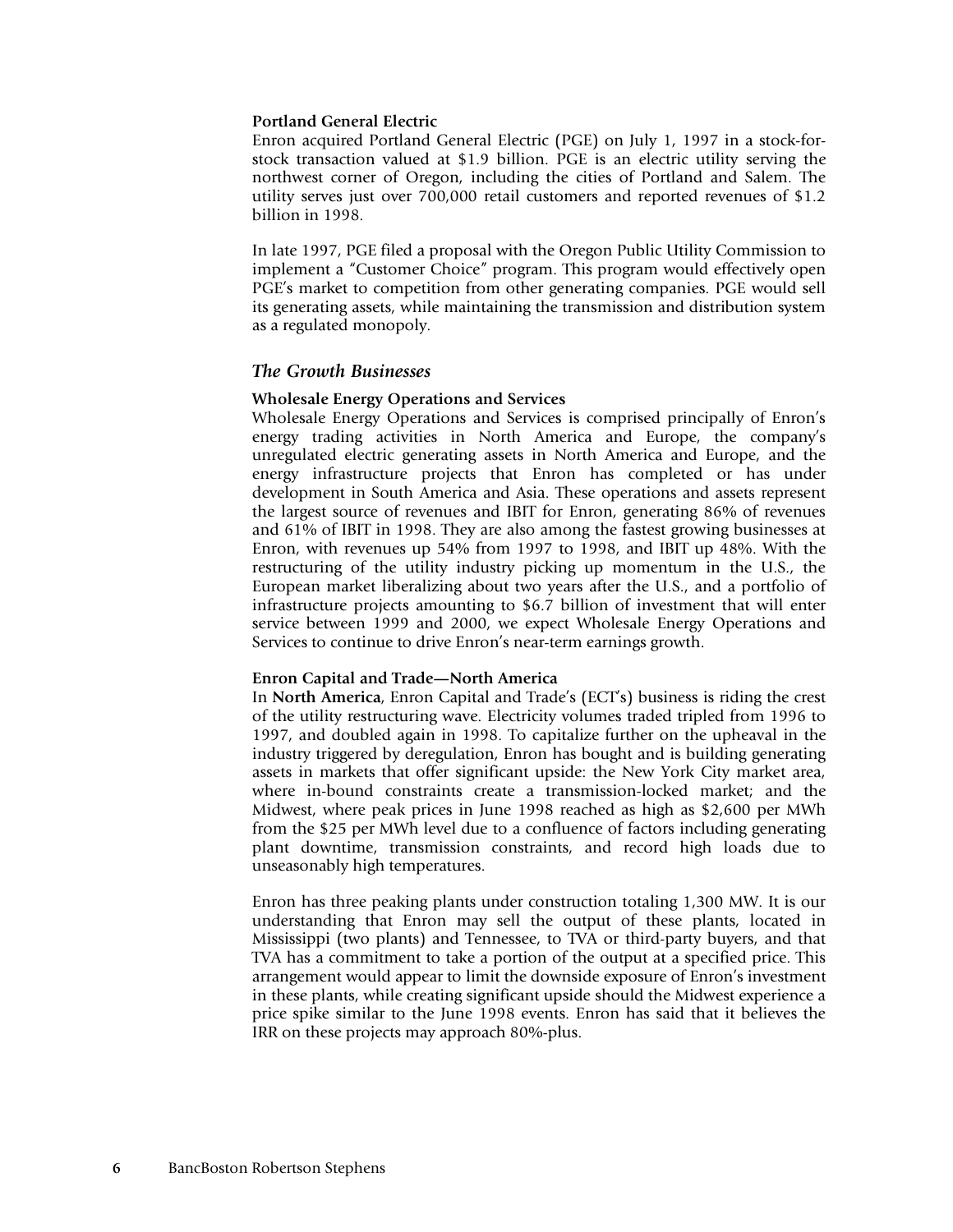### **Enron Europe**

In **Europe**, we would characterize the market as moving toward the model emerging in the domestic market—where wholesale and retail trading and energy services versus production will offer the greatest profit leverage—but lagging behind the U.S. in stage by several years. Much as it did in the U.S. through its purchase of Portland General Electric, Enron has opened a window on the European electricity market through a number of power production investments. These include the Teesside 1,725 megawatt plant in the U.K., in which Enron has a 31% stake, and the Bitterfeld, Germany 125 megawatt plant, in which Enron owns a 50% share. In addition to these, Enron has under development a 790 megawatt plant in Sutton Bridge, U.K. (25% owned by Enron), a 551 megawatt plant in Sardinia, Italy (45% owned), and a 478 megawatt plant near Istanbul, Turkey (50% owned). Both the Sutton Bridge and Istanbul projects will begin commercial operation in 1999; the Sardinia project is slated for commercial operation in early 2000.

As these projects move into their commercial phase, Enron's focus in Europe is shifting to trading and services. Enron now has trading and marketing offices in ten countries (including six marketing offices opened in 1998) and grew its staff in Europe from 425 to more than 700 over the past year. The EU Directive on open access to the electricity market took effect February 1999. This Directive mandates competitive access to approximately 25% of the EU market.

### **Enron International**

Enron holds an extensive portfolio of investments in international projects. These investments take advantage of the varying stages and pace of energy industry privatization and deregulation in each market served. In Latin America and Asia, the markets are at an earlier stage in their maturation, offering opportunities to leverage investment in the energy infrastructure from production through delivery of energy, in the form of gas or electricity, to the ultimate customer.

### **Latin America**

Enron has under development a very large, integrated energy project in South America that accesses gas reserves in Bolivia via an Enron pipeline; the project will use the gas to generate electricity at a 480 megawatt combined cycle plant in Brazil, and distribute electricity in the Sao Paulo region of Brazil through a 47% owned electric utility. This project represents a capital commitment of approximately \$2.8 billion by Enron and will position the company to be a leading supplier of both gas and electricity to Brazil, as well as establishing the platform for other projects, such as additional power plants, that will leverage this investment over time.

#### **Asia**

In India, Enron has just completed the first phase of the Dabhol Power Plant, a 826 megawatt combined cycle plant serving Bombay and its environs. A second phase will add a parallel 1,624 megawatt unit, with commercial operation expected in 2001.

#### **Enron Energy Services**

Enron Energy Services was formed in late 1996 to act as Enron's direct sales and services arm dealing with end-use energy customers. The deregulation of the electric utility industry is opening these customers, after almost 100 years of regulation and monopoly supply, to competing energy providers. Enron, as an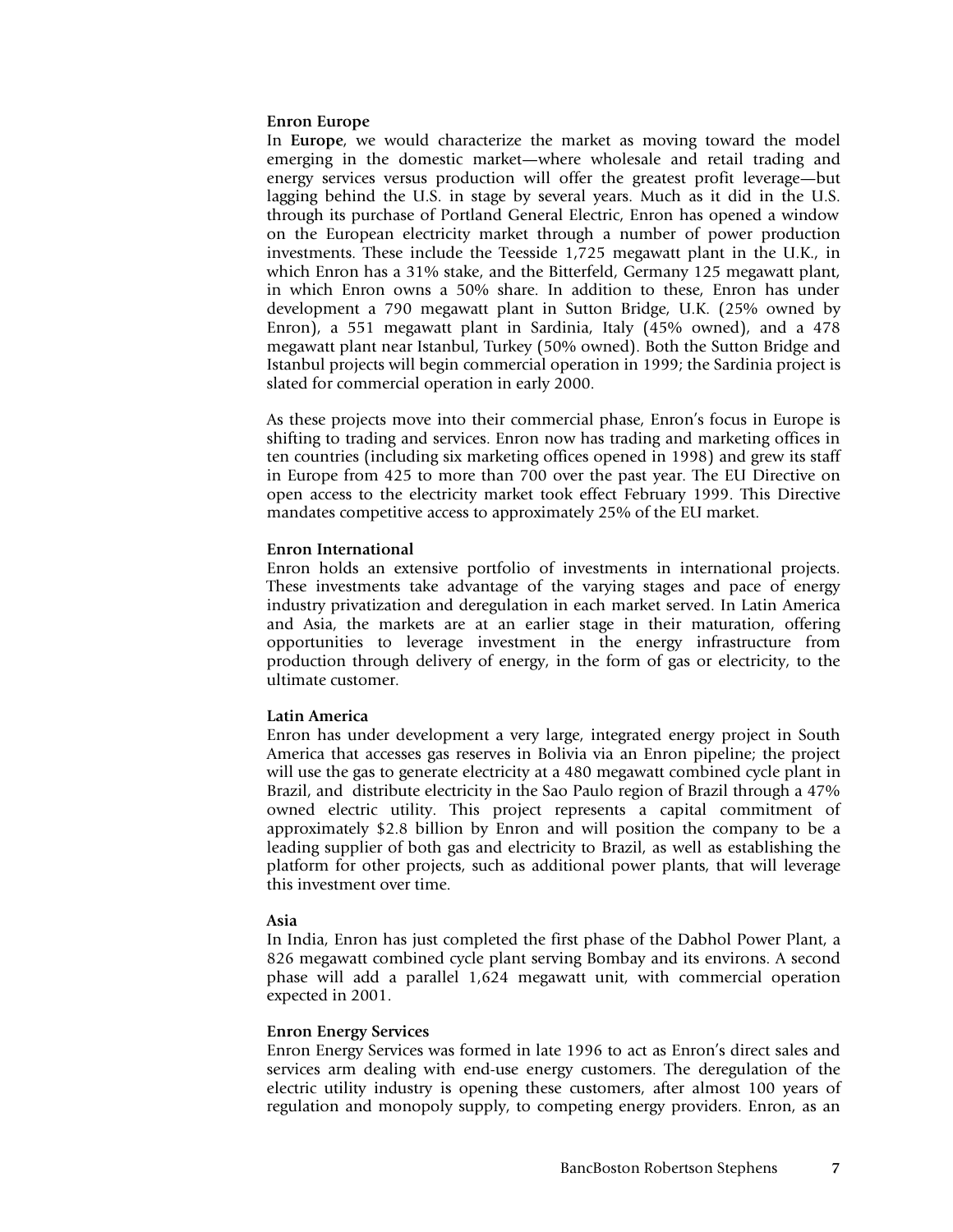early entrant to this business, is vying with such firms as PG&E Energy Services, Duke Energy Services, and a newcomer, New Energy Ventures, to become one of a handful of energy services companies serving the \$200-billion market for electricity.

There is no consensus yet on the business model that will best fit the emerging retail market for electricity. The two competitors with which we are most familiar—Enron and New Energy Ventures—are focusing, for now, on light industrial and commercial customers where economic incentives to minimize energy costs may be more acute than with residential customers. (See listing of key customers in Figure 4 on the next page.) Their service offering typically includes the following elements:

- The energy commodity (natural gas and electricity).
- Services, including maintenance of on-site heating and cooling equipment.
- Investment in energy-saving appliances and equipment.

Enron has experienced dramatic growth in its retail energy business since its formation in 1996. Revenues in this segment reached \$1.1 billion in 1998 and we estimate that they may hit approximately \$2.0 billion this year. Potential revenues of signed contracts now total \$17 billion, with the company on a pace to sign contracts with potential revenues of \$8 billion this year. After cumulative losses totaling approximately \$250 million to date, the company projects breakeven for the retail energy business in Q4:99.





*Source: Company reports and BancBoston Robertson Stephens.*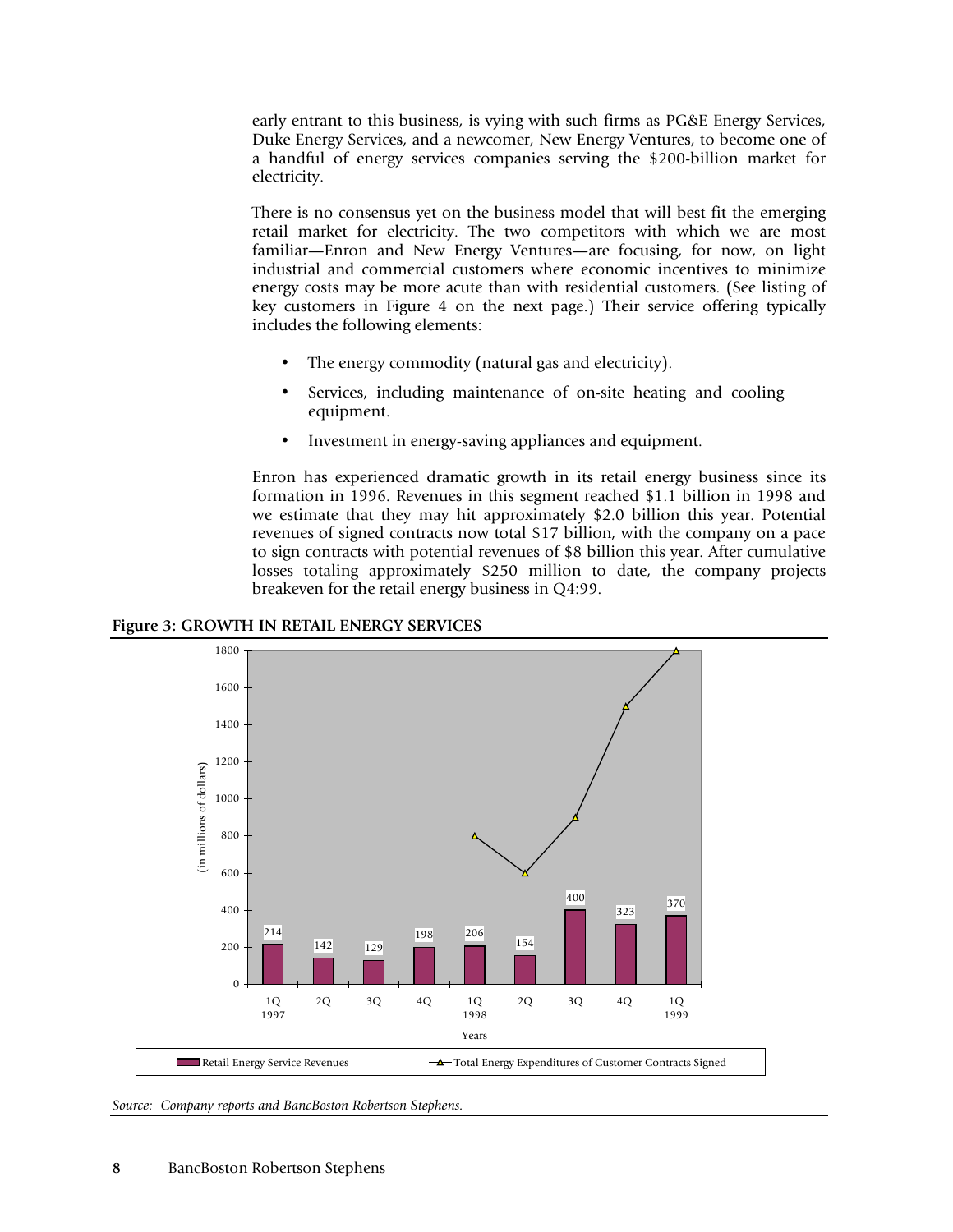### **Figure 4: STATUS OF STATE ELECTRIC UTILITY DEREGULATION ACTIVITY AS OF APRIL 1, 1999**



<sup>5</sup> Florida and South Dakota

*Source: Energy Information Administration, company reports, and BancBoston Robertson Stephens.*

No Ongoing Significant Activity<sup>5</sup>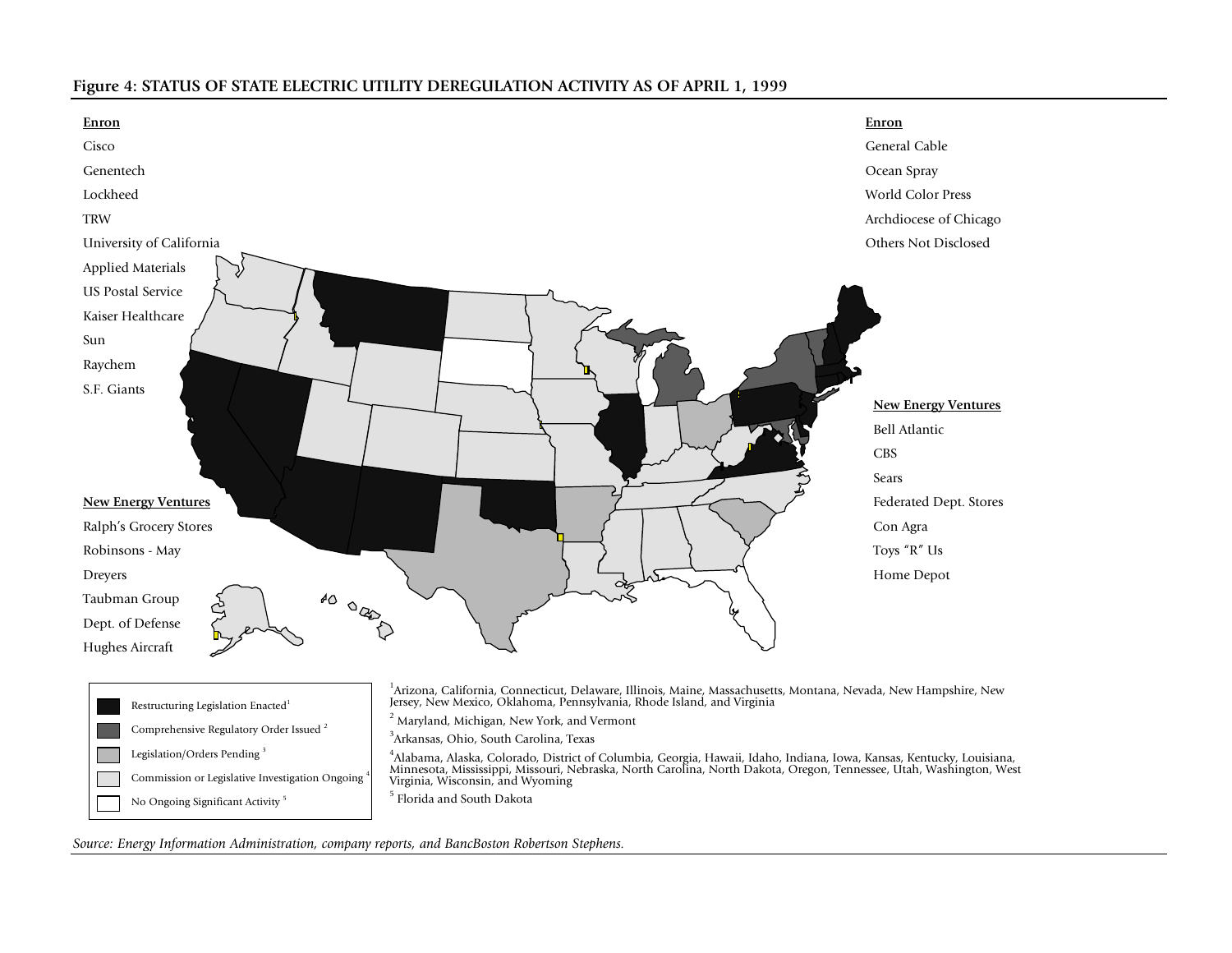### *New Businesses*

Enron has made significant market-entry investments in two new businesses. These are water, through its acquisition of Wessex Water in 1998 for approximately \$2.2 billion and the formation of a new subsidiary, Azurix, under Rebecca Mark's direction; and telecommunications, through the buildout of a 15,000-mile fiber optic network to serve the business telecommunications market. In addition to these, Enron has numerous smaller investments in businesses that may benefit from the restructuring of the utility industry.

### **Azurix**

In November 1998, Enron's 50%-owned Azurix subsidiary closed on the acquisition of Wessex Water, one of ten regional water companies providing water and wastewater treatment services in the United Kingdom. Wessex serves the southwestern region of the U.K. and has 1.1 million water customers and 2.5 million wastewater customers. According to Wessex, statistics published by the Office of Water Services show that Wessex Water Services is, overall, the most efficient water and sewage company in England and Wales.

Wessex generates revenues of approximately \$425 million per year, split approximately 1/3-2/3 between water and wastewater treatment. Operating profit of approximately \$220 million is split about 1/4-3/4 between the two operating units. Included in the wastewater treatment business is a small Swissbased company, SC Technology, which designs and sells a sludge drying process. This business generates about \$15 million in annual revenues.

While apparently a departure from Enron's core businesses in energy production, distribution, and trading, Enron's publicly stated rationale for the Wessex acquisition highlighted the following similarities: an industry undergoing significant structural change both in the U.S. and abroad (privatization); a capital-intensive business in which projects are large, lumpy, and complex, typically involving multiple constituencies, hence, requiring sophisticated project development skills; and lastly, a market—water—that by its very nature would seem to be a basic and fundamental societal need, yet a market in which the worldwide infrastructure is inadequate and expected to require massive investment in the future.

Two others acquisitions followed the Wessex deal. In June 1998, Enron, as part of a consortium, purchased a 70% stake in Obras Sanitarias de Mendoza SA in Argentina for \$150 million. In January 1999, the company announced that it had acquired a 49.9% ownership of the water utility serving Cancun, Mexico, for a purchase price of \$13.5 million. The stated goal is to continue to grow Azurix's business, via further acquisitions in the international arena and through project development and investment domestically.

In March, Enron announced that it would take Azurix public, selling \$350 million in new shares to the public to finance Azurix's further expansion. An additional \$400 million of shares would be sold by Atlantic Water Trust, the 50- 50 partnership between Enron and Marlin Water Trust that owns Azurix. The likely result of these transactions is that Enron's ownership in Azurix will be diluted, but until the terms of the IPO are settled, we cannot say how much. The company indicates that Azurix's results will not be consolidated by Enron post IPO, but recorded as minority interest.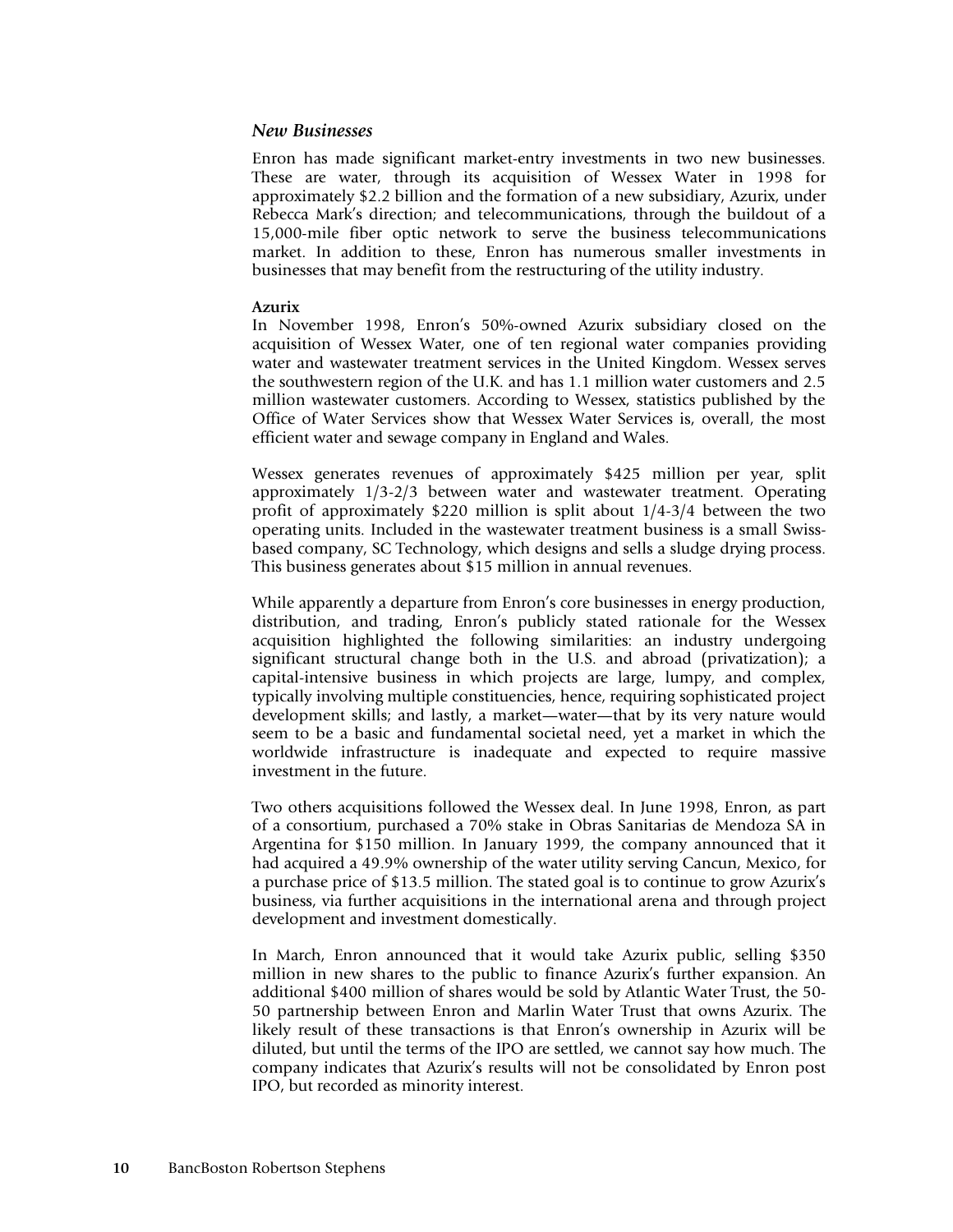# *Communications*

Enron has built out 4,500 miles of a projected 15,000 mile fiber optic network. Net investment to date in this network is approximately \$50 million—as Enron has built out the network, it has sold capacity to third parties to reduce its net investment while retaining capacity for its own commercial use. As with Enron Energy Services and Azurix, we would expect Enron to seek means of recapitalizing its investment in Enron Communications, possibly through a sale of equity.

### *Dereg Investments*

Over the past several years, Enron has systematically sought to invest in companies, both public and private, that will benefit from the restructuring of the utility industry. The results of this effort are listed in Figure 5.

| Company                                                              | <b>Business</b>                                                                          | Investment                                                                                                                   |
|----------------------------------------------------------------------|------------------------------------------------------------------------------------------|------------------------------------------------------------------------------------------------------------------------------|
| Catalytica Combustion<br>Systems, subsidiary of<br>Catalytica (CTAL) | Commercializing technology that<br>limits formation of nitrous oxides<br>in gas turbines | 12/97, \$30 million for 15%<br>interest in company, plus 3-year<br>option to purchase an additional<br>5% for \$14.4 million |
| Quanta Services (PWR)                                                | Electric power and telecommuni-<br>cations infrastructure contracting                    | 10/98, \$50 million convertible<br>subordinated notes, convertible<br><b>Ouanta</b><br>into<br>common<br>at<br>\$13.75/share |
| Zond Corporation                                                     | Wind power                                                                               | outright<br>purchase,<br>1/97.<br>$\mathbf{n}$<br>terms disclosed                                                            |

**Figure 5: ENRON'S UTILITY DEREG INVESTMENTS**

*Source: Company reports and BancBoston Robertson Stephens.*

Enron Oil and Gas was a 50% owner of Solarex, the world's second-largest solar cell manufacturer, from 1995 through April of 1999, when BP Amoco acquired Enron's 50% for \$45 million.

# *Enron's Positioning: Moving Toward the Customer*

In regulated markets, monopolist sellers provide what buyers want; in open markets, competing sellers vie to redefine what buyers want. There is no fundamental urgency on our part, as buyers, to redefine our needs to force innovation. We buy innovative products when they are dangled before us, but, as consumers, we rarely have the means or the motivation to develop innovative products ourselves. Do consumers even feel unmet needs, inchoate material dissatisfactions (apart, that is, from basic biological yearnings)? So, ironically, it would seem that buyers get only what they want in regulated markets; and it is in competitive markets that this is not enough, as competing suppliers find new ways to entice buyers.

The utility industry is a \$200-billion market that has been regulated for almost its entire existence; thus, it is a market in which competitive forces have never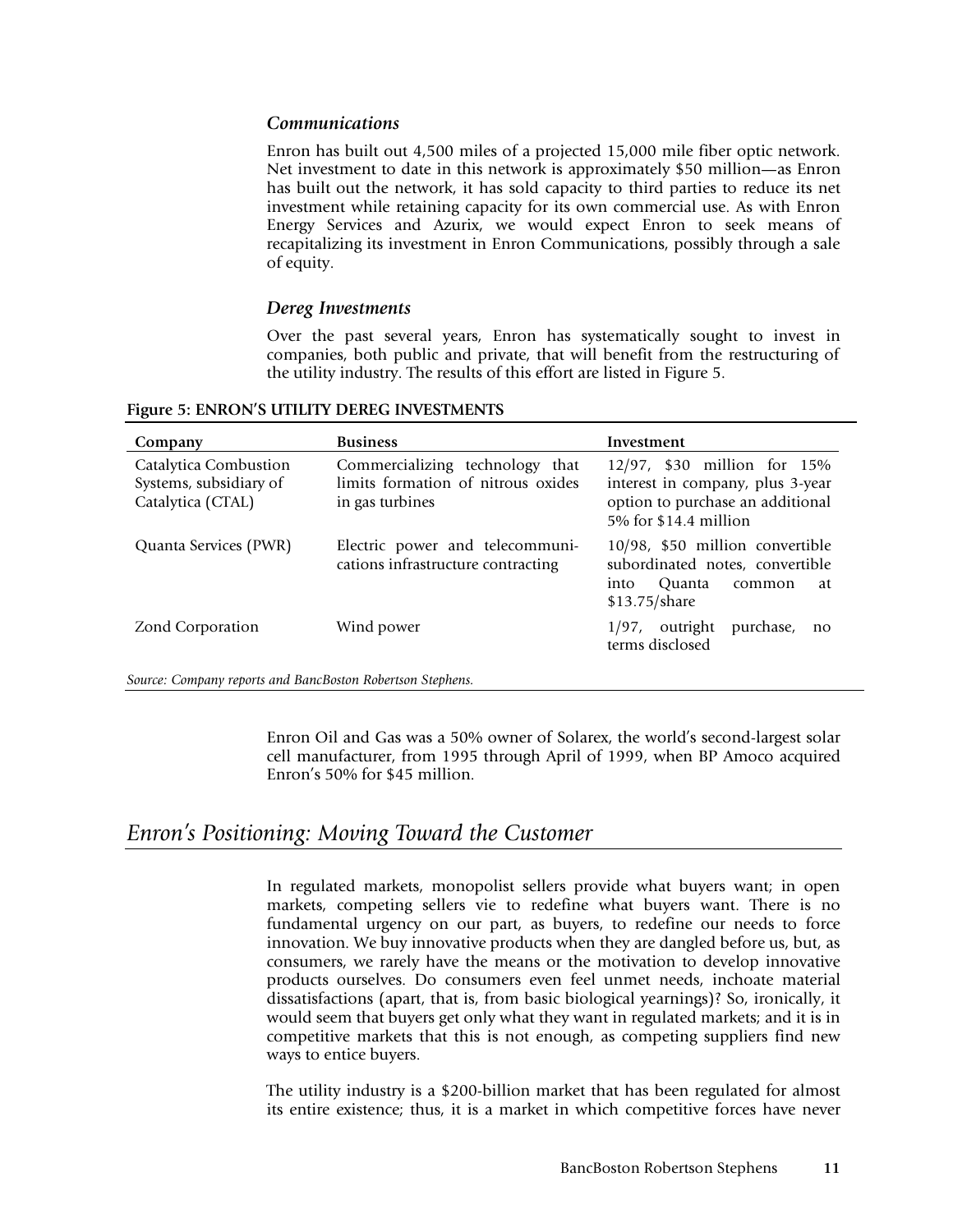been at work to define the demand side. This suggests to us that an enormous well—a backlog, if you will—of potential demand-side innovation exists. Certainly, companies that make appliances and other devices that use electricity, functioning in competitive environments, have had incentives to innovate. But, in our view, deregulation of the supply of electricity will add a new dimension to this innovation. Let's try an analogy. What if the oil industry, including the downstream petrochemical industry, were a regulated monopoly: would we today have the same proliferation of petrochemical compounds that has enabled, in turn, our huge and diverse array of applications of these compounds in drugs, plastics, elastomers, sealants, etc.?

We are perhaps making too philosophical a point here. But, our conclusion, based on this logic, is that power marketers, power retailers, become the locus of value creation in a competitive power market. They are the ones vying for the customers, with all the incentives in the world to find the next "hot" thing. They are, in essence, defining demand. We would argue that Enron's strategy appears to reflect agreement with our conclusion: broadly, shedding production assets as they become commoditized (Enron Oil and Gas); building a retail presence as the locus of value creation migrates toward the customer.

# *Management: A Growth-Oriented Culture*

The management at Enron strikes us as atypical for the energy industry, certainly atypical for the utility industry, in its aggressiveness and willingness to take risks. This is not a criticism, but, rather, an endorsement. Through its proactive MBA and associate hiring programs, Enron has systematically worked to assemble a team of highly motivated, activist managers. We think this culture is well suited to the high-growth opportunities targeted by Enron and gives the company an advantage relative to its less aggressively managed competitors.

# *Risk Management*

A high-beta corporate culture brings with it exposure to risk. At Enron, risk is managed in two key ways. First, the company has a professional staff of about 125 persons devoted to the on-going quantification and evaluation of the business risk, by unit, by geography, and by project. (This unit reports directly to the CEO and to the audit committee of the board.) Second, Enron hedges certain key risks to maintain its overall risk profile within acceptable limits. These hedges principally cover the company's exposure to fluctuations in commodity prices. 100% of the firm's share in EOG's exposure to gas price fluctuations has been hedged for 1999 and 85% of the firm's oil price exposure.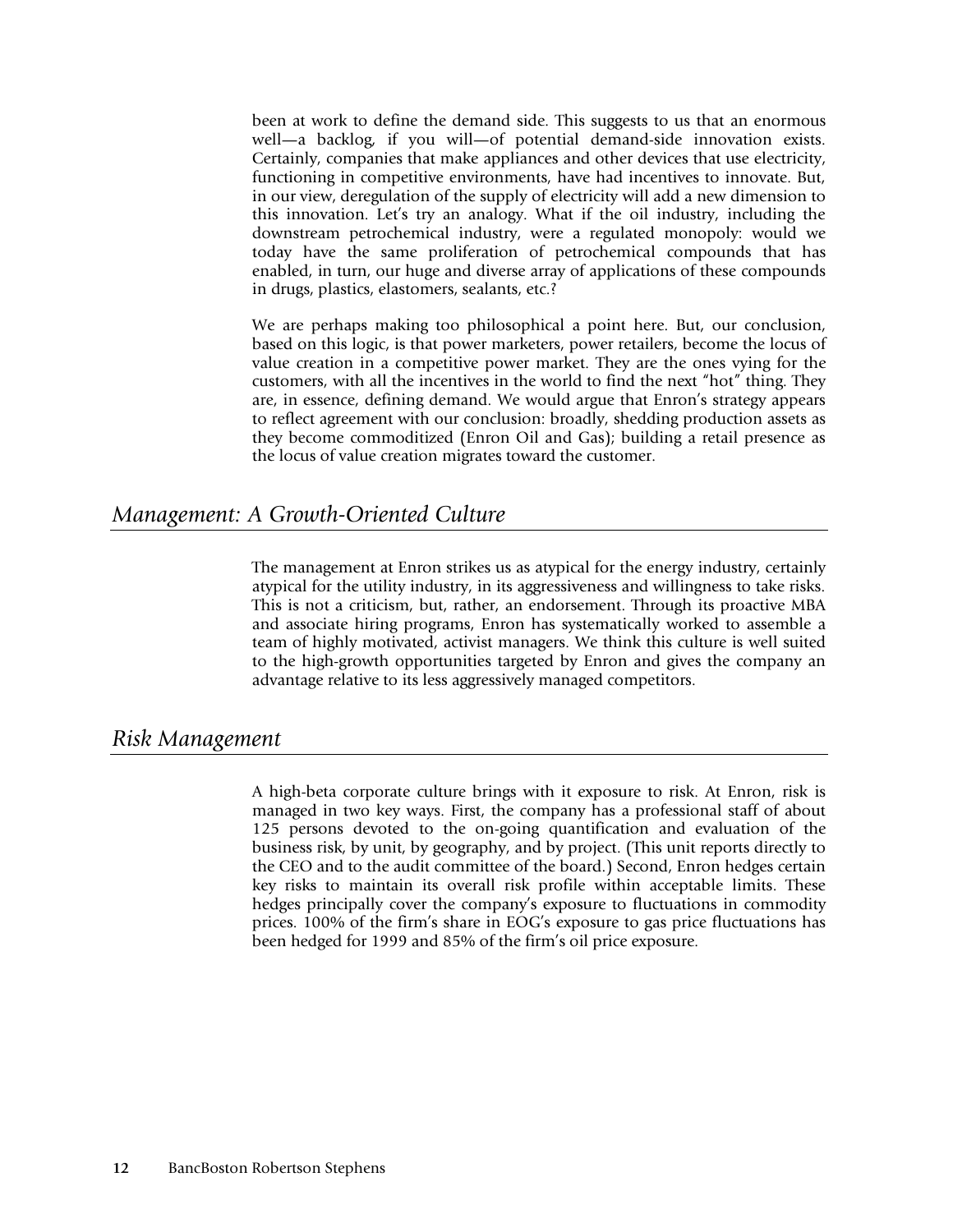The valuation of Enron poses a substantial challenge to the analyst. The tendency has been to approach the valuation exercise on a break-up, or sum-of-the-parts, basis, given the diversity of Enron's asset mix. As illustrated in Figure 6, we have adopted this approach with a *reductio ad absurdem* spin, backing into a residual value for Enron's Wholesale Energy Operations and Services business unit by deducting all other business unit values from Enron's market capitalization. The implicit value for Wholesale Energy Operations and Services, at Enron's current market price, is approximately \$8.1 billion. Thus, **the growth engine at Enron, which is contributing 66% of incremental IBIT, 1999 versus 1998 (our estimates), is valued at a 6.5x estimated 1999 IBIT—lower than any of Enron's other business units save Portland General Electric.**

| Multiple of IBIT<br><b>Basis</b>                                                                                      |
|-----------------------------------------------------------------------------------------------------------------------|
| Market<br>21.0                                                                                                        |
| 5.7<br>Estimated PGE 1999 net<br>income times forward<br>multiple of 12.1 based on<br>6 utility comps                 |
| Estimated GPG 1999 net<br>6.9<br>income times forward<br>multiple of 12.5 based on<br>4 gas pipeline comps            |
| Estimated 1999 revenues<br>NM<br>times forward multiple of<br>2.8 based on \$1.9 billion<br>valuation as of late 1997 |
| Estimated 2000 revenues<br>NM<br>times forward multiples of<br>carrier comps                                          |
| <b>Trailing EBITDA times</b><br>acquisition multiple paid<br>by Vivendi for US Filter                                 |
| 6.5                                                                                                                   |
| 12.5                                                                                                                  |
|                                                                                                                       |

**Figure 6: VALUATION BY BUSINESS UNIT** *(in millions, except per share data)*

Note that our analysis places a conservative valuation on Azurix, driven principally by our use of U.S. Filter as the comp. U.S. Filter is largely an equipment and systems maker, rather than, as Azurix is, a project owner and operator. Our analysis also probably underestimates the value of the Retail Energy Services business, insofar as we are using a multiple established 18 months ago. Today's multiple would reflect the progress this business has made over these months, the better visibility on the emerging deregulated market, and the resulting reductions in business and market risks.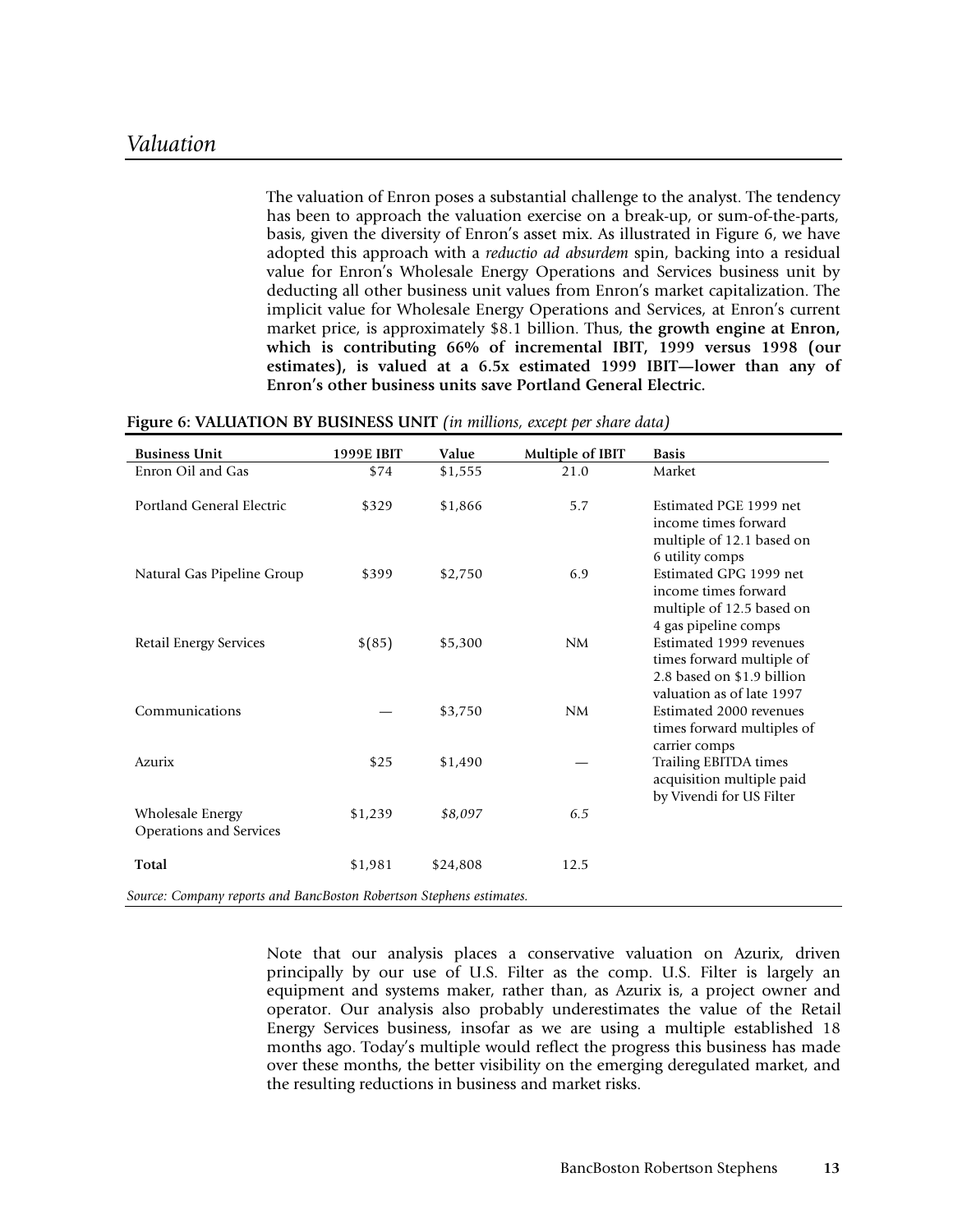Let us, for the sake of argument, assume that we could attract new investors to Enron with the prospect of a short-term 20% gain in Enron's stock price to \$80. To achieve this gain, we simply must move the multiple on Enron's growth business from its current 6.5x forward IBIT to 10.5x estimated forward IBIT. This, in our view, is not such a stretch; hence, we feel comfortable recommending this stock at current levels.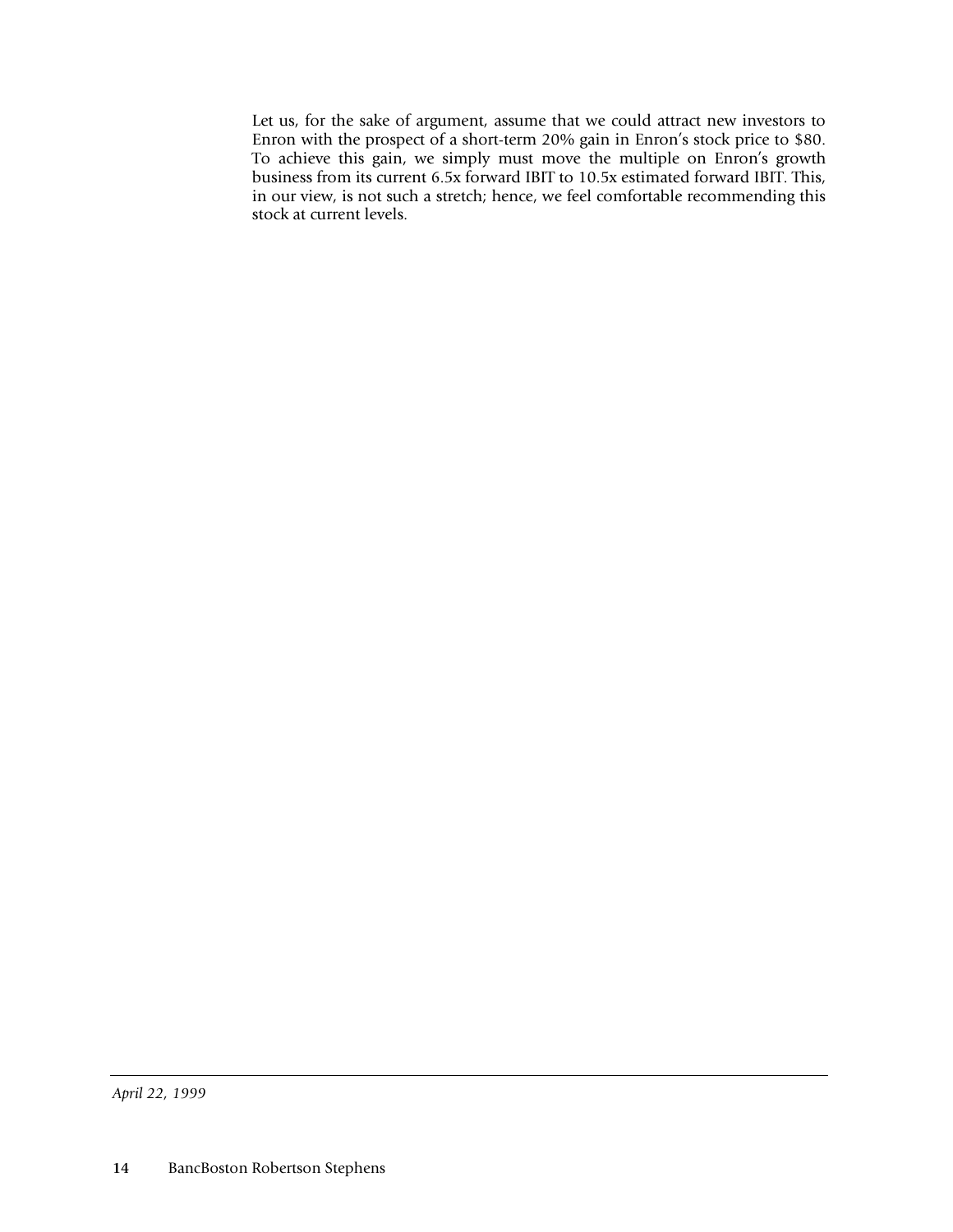# **Figure 7: ENRON CORPORATION—ASSUMPTIONS FOR EARNINGS MODEL**

|                                                                      |        |                |         | 1997           |        |           |           |           | 1998-          |                      |        |                          |         | 1999E          |           |        |             |
|----------------------------------------------------------------------|--------|----------------|---------|----------------|--------|-----------|-----------|-----------|----------------|----------------------|--------|--------------------------|---------|----------------|-----------|--------|-------------|
| <b>FY</b> December                                                   | 1996   | O <sub>1</sub> | Q2      | Q <sub>3</sub> | Q4     | Year      | Q1        | Q2        | Q <sub>3</sub> | Q4                   | Year   | Q1A                      | Q2      | Q3             | <b>Q4</b> | Year   | 2000E       |
| <b>ENRON OIL &amp; GAS</b>                                           |        |                |         |                |        |           |           |           |                |                      |        |                          |         |                |           |        |             |
| Wellhead Delivery Volume Year Over Year % Change                     |        |                |         |                |        | 6.8%      | 6.7%      | 4.4%      | 15.4%          | 15.8%                | 10.7%  | 11.2%                    | 5.0%    | 5.0%           | 5.0%      | 6.4%   | 5.0%        |
| Natural Gas as % of Total Deliveries                                 | 85.9%  | 87.0%          | 88.2%   | 84.9%          | 84.7%  | 86.2%     | 86.4%     | 85.5%     | 83.6%          | 84.4%                | 85.0%  | 86.5%                    | 85.0%   | 85.0%          | 85.0%     | 85.4%  | 85.0%       |
| Crude Oil/Condensate as % of Total Deliveries                        | 12.2%  | 12.0%          | 10.2%   | 11.7%          | 12.5%  | 11.6%     | 12.8%     | 12.7%     | 13.6%          | 12.7%                | 13.0%  | 13.3%                    | 13.0%   | 13.0%          | 13.0%     | 12.9%  | 13.0%       |
| Natural Gas Liquids as % of Total Deliveries                         | 1.6%   | 2.4%           | 1.9%    | 2.5%           | 2.1%   | 2.3%      | 2.2%      | 2.0%      | 2.0%           | 1.9%                 | 2.0%   | 1.6%                     | 2.0%    | 2.0%           | 2.0%      | 1.9%   | 2.0%        |
| Price of Natural Gas (\$ per Mcf)                                    | 1.78   | 2.38           | 1.70    | 1.84           | 2.37   | 2.07      | 1.86      | 1.87      | 1.67           | 1.73                 | 1.78   | 1.53                     | 1.55    | 1.55           | 1.55      | 1.55   | 1.85        |
| Price of Crude Oil/Condensate (\$ per Mcf)                           | 20.60  | 21.76          | 18.31   | 18.81          | 18.40  | 19.30     | 14.64     | 13.01     | 12.13          | 11.31                | 12.66  | 10.76                    | 11.00   | 11.25          | 11.25     | 11.07  | 1.25        |
| Price of Natural Gas Liquid (\$ per Mcf)                             | $\sim$ |                | $\sim$  | $\sim$         | 11.21  | 10.85     | 8.48      |           |                | 6.77                 | 6.70   | 7.34                     | 7.35    | 7.35           | 7.35      | 7.35   | 7.50        |
| Margin Assumptions as % of Revenues                                  |        |                |         |                |        |           |           |           |                |                      |        |                          |         |                |           |        |             |
| Corporate Hedging Activities                                         | 0.0%   | $0.0\%$        | $0.0\%$ | $0.0\%$        | (3.5)% | $(1.0)\%$ | 3.0%      | $0.0\%$   | $0.0\%$        | 4.4%                 | 2.4%   | 14.5%                    | 2.5%    | 2.5%           | 2.5%      | 5.2%   | 2.5%        |
| <b>Operating Expenses</b>                                            | 24.9%  | 30.0%          | 29.1%   | 29.0%          | 24.3%  | 27.1%     | 28.0%     | 28.5%     | 27.1%          | 28.4%                | 27.8%  | 39.0%                    | 30.0%   | 29.5%          | 29.0%     | 31.6%  | 30.0%       |
| Oil & Gas Exploration Expenses                                       | 12.3%  | 12.2%          | 14.0%   | 11.4%          | 14.8%  | 13.2%     | 17.0%     | 14.5%     | 17.1%          | 13.2%                | 15.4%  | 15.7%                    | 15.5%   | 15.0%          | 15.0%     | 15.3%  | 15.0%       |
| Depreciation, Depletion & Amortization                               | 34.6%  | 35.0%          | 40.1%   | 37.3%          | 32.2%  | 35.9%     | 36.0%     | 40.8%     | 42.2%          | 42.2%                | 40.0%  | 51.6%                    | 45.0%   | 44.0%          | 43.0%     | 45.7%  | 44.0%       |
| Other Income, net                                                    | (0.7)% | 0.6%           | 0.6%    | $0.0\%$        | (1.7)% | (0.3)%    | (0.5)%    | $0.0\%$   | $(1.0)\%$      | $(1.0)\%$            | (0.6)% | (0.6)%                   | 0.0%    | $0.0\%$        | 0.0%      | (0.1)% | 0.0%        |
| <b>TRANSPORTATION &amp; DISTRIBUTION</b>                             |        |                |         |                |        |           |           |           |                |                      |        |                          |         |                |           |        |             |
| <b>Gas Pipeline Group</b>                                            |        |                |         |                |        |           |           |           |                |                      |        |                          |         |                |           |        |             |
| Gross Margin as % of Total Revenue                                   | 58.9%  | 63.2%          | 52.7%   | 54.8%          | 60.6%  | 58.2%     | 62.1%     | 52.3%     | 53.9%          | 57.6%                | 56.7%  | #DIV/0!                  | 57.5%   | 57.5%          | 57.5%     | 78.7%  | 57.5%       |
| Year Over Year Volume % Change                                       |        |                |         |                |        |           |           |           |                |                      |        |                          |         |                |           |        |             |
| Northern Natural Gas                                                 |        |                |         |                |        | $(4.7)\%$ | (6.9)%    | $(5.0)\%$ | (6.7)%         | (5.7)%               | (6.1)% | 1.5%                     | $-3.0%$ | $-3.0%$        | $-3.0%$   | 1.5%   | $0.0\%$     |
| Additional Volume from Expansion Projects (Bbtu)                     |        |                |         |                |        |           |           |           |                |                      |        |                          | 88      | 88             | 88        | 263    |             |
| Transwestern Pipeline                                                |        |                |         |                |        | 5.6%      | 33.3%     | 15.7%     | 7.6%           | 0.7%                 | 13.6%  | $(8.2)\%$                | 7.0%    | 7.0%           | 7.0%      | 3.0%   | 5.0%        |
| Additional Volume from Expansion Projects (Bbtu)                     |        |                |         |                |        |           |           |           |                |                      |        |                          |         |                |           |        |             |
| Florida Gas Transmission                                             |        |                |         |                |        | 3.5%      | $(4.3)\%$ | $(7.8)\%$ | $(1.0)\%$      | 7.1%                 | 0.0%   | 4.9%                     | 2.0%    | 2.0%           | 2.0%      | 0.8%   | 2.0%        |
| Additional Volume from Expansion Projects (Bbtu)                     |        |                |         |                |        |           |           |           |                |                      |        |                          | $\sim$  | $\overline{a}$ |           |        |             |
| Northern Border Pipeline                                             |        |                |         |                |        | (0.1)%    | (0.9)%    | (2.7)%    | $(1.0)\%$      | (2.1)%               | (1.7)% | 35.1%                    | (1.5)%  | (1.5)%         | $(1.5)$ % | 38.8%  | 0.0%        |
| Additional Volume from Expansion Projects (Bbtu)                     |        |                |         |                |        |           |           |           |                |                      |        |                          | 175     | 175            | 175       | 525    |             |
| Transportation Rate (\$ per Bbtu)                                    |        |                |         |                |        |           |           |           |                |                      |        |                          |         |                |           |        |             |
| Northern Natural Gas                                                 | 0.30   | 0.31           | 0.27    | 0.28           | 0.33   | 0.31      | 0.37      | 0.28      | 0.30           | 0.33                 | 0.32   |                          | 0.30    | 0.30           | 0.30      | 0.23   | 0.30        |
| Transwestern Pipeline                                                | 0.36   | 0.31           | 0.27    | 0.28           | 0.26   | 0.28      | 0.23      | 0.24      | 0.25           | 0.27                 | 0.28   | $\overline{\phantom{a}}$ | 0.28    | 0.28           | 0.28      | 0.21   | 0.28        |
| Florida Gas Transmission                                             | 0.69   | 0.74           | 0.59    | 0.57           | 0.64   | 0.63      | 0.71      | 0.65      | 0.56           | 0.64                 | 0.63   |                          | 0.65    | 0.55           | 0.60      | 0.45   | 0.63        |
| Northern Border Pipeline                                             | 0.32   | 0.28           | 0.28    | 0.25           | 0.28   | 0.27      | 0.29      | 0.31      | 0.31           | 0.31                 | 0.30   | ÷.                       | 0.31    | 0.31           | 0.31      | 0.23   | 0.31        |
| Margin Assumptions                                                   |        |                |         |                |        |           |           |           |                |                      |        |                          |         |                |           |        |             |
| <b>Operating Expenses</b>                                            | 25.9%  | 22.4%          | 28.8%   | 29.5%          | 28.8%  | 27.1%     | 22.3%     | 26.0%     | 25.5%          | 24.5%                | 24.5%  | #DIV/0!                  | 24.0%   | 26.0%          | 25.0%     |        | 25.0%       |
| Depreciation and Amortization                                        | 5.4%   | 5.5%           | 6.1%    | 6.1%           | 6.5%   | 6.0%      | 5.2%      | 6.5%      | 6.4%           | 6.9%                 | 6.2%   | #DIV/0!                  | 6.0%    | 6.0%           | 6.0%      |        | 6.0%        |
| <b>Equity in Earnings</b>                                            | 2.9%   | 3.1%           | 3.0%    | 4.2%           | 3.8%   | 3.5%      | 3.6%      | 3.4%      | 3.0%           | 1.4%                 | 2.8%   | #DIV/0!                  | 3.0%    | 3.0%           | 3.0%      |        | 3.0%        |
| Other Income, net                                                    | 3.6%   | 3.1%           | 6.8%    | 3.8%           | 0.0%   | 3.3%      | 2.6%      | 4.2%      | 0.7%           | 1.4%                 | 2.2%   | #DIV/0!                  | 2.5%    | 2.5%           | 2.5%      |        | 2.5%        |
| <b>Portland General</b>                                              |        |                |         |                |        |           |           |           |                |                      |        |                          |         |                |           |        |             |
| Retail Customers Year Over Year % Change                             |        |                |         |                |        | 2.5%      | 2.4%      | 2.5%      | 2.5%           | 2.8%                 | 2.8%   | 2.9%                     | 3.0%    | 3.0%           | 3.0%      | 3.0%   | 3.0%        |
| Residential Customers as % of Total                                  | 40.3%  | 44.3%          | 35.1%   | 32.2%          | 41.0%  | 38.4%     | 44.9%     | 35.9%     | 33.1%          | 43.7%                | 40.7%  | 45.2%                    | 38.0%   | 34.0%          | 45.0%     | 40.7%  | 40.0%       |
| Commercial Customers as % of Total                                   | 37.5%  | 35.4%          | 38.9%   | 42.4%          | 36.9%  | 38.3%     | 35.8%     | 38.0%     | 42.4%          | 36.7%                | 38.9%  | 35.1%                    | 38.0%   | 42.4%          | 36.7%     | 37.9%  | 40.0%       |
| Industrial Customers as % of Total                                   | 22.3%  | 20.3%          | 26.0%   | 25.3%          | 22.1%  | 23.3%     | 19.3%     | 26.1%     | 24.5%          | 19.6%                | 20.4%  | 19.7%                    | 24.0%   | 23.6%          | 18.3%     | 21.3%  | 20.0%       |
| Annual kWh per Retail Customer                                       | 26.3   | 28.8           | 24.6    | 25.3           | 28.3   | 26.5      | 26.9      | 24.5      | 25.2           | 26.7                 | 24.8   | 29.3                     | 27.0    | 26.0           | 28.0      | 27.6   | 28.0        |
| Wholesale Customers as % of Total                                    | 36.7%  | 57.0%          | 62.5%   | 66.5%          | 51.7%  | 60.0%     | 43.6%     | 36.0%     | 37.9%          | 32.3%                | 38.4%  | 20.5%                    | 22.0%   | 25.0%          | 25.0%     | 23.1%  | 25.0%       |
| Average Billed Revenue (cents/kWh)                                   |        |                |         |                |        |           |           |           |                |                      |        |                          |         |                |           |        |             |
| Residential                                                          | 6.05   | 5.45           | 5.68    | 5.71           | 5.57   | 5.60      | 5.91      | 6.40      | 6.45           | 5.75                 | 6.07   |                          | 6.00    | 6.00           | 6.00      | 4.50   | 5.50        |
| Commercial                                                           | 5.45   | 5.07           | 5.14    | 5.01           | 5.10   | 5.08      | 5.07      | 5.15      | 5.20           | 4.94                 | 5.09   | $\overline{a}$           | 5.10    | 5.10           | 5.10      | 3.83   | 4.80        |
| Industrial                                                           | 3.82   | 3.36           | 3.46    | 3.45           | 3.25   | 3.38      | 3.43      | 3.18      | 4.34           | 3.86                 | 3.69   |                          | 3.70    | 3.70           | 3.70      | 2.78   | 3.50        |
| Wholesale                                                            | 1.83   | 1.81           | 1.44    | 2.10           | 2.03   | 1.85      | 1.82      | 1.72      | 2.61           | 2.59                 | 2.15   | $\overline{\phantom{a}}$ | 2.50    | 2.50           | 2.50      | 1.88   | 2.45        |
| Margin Assumptions                                                   |        |                |         |                |        |           |           |           |                |                      |        |                          |         |                |           |        |             |
| Purchased Power & Fuel                                               | 28.5%  | 42.7%          | 41.7%   | 57.3%          | 46.7%  | 47.4%     | 38.8%     | 34.9%     | 37.1%          | 39.4%                | 37.7%  | 33.4%                    | 34.0%   | 35.0%          | 33.0%     | 33.8%  | 34.0%       |
| <b>Operating Expenses</b>                                            | 27.1%  | 18.2%          | 24.1%   | 17.9%          | 23.6%  | 20.8%     | 23.8%     | 29.0%     | 27.1%          | 19.9%                | 24.7%  | 23.4%                    | 23.5%   | 23.5%          | 23.0%     | 23.3%  | 23.0%       |
| Depreciation & Amortization                                          | 14.0%  | 10.6%          | 12.7%   | 11.7%          | 12.8%  | 11.9%     | 13.8%     | 16.7%     | 16.8%          | 14.4%                | 15.3%  | 15.4%                    | 15.5%   | 15.5%          | 15.0%     | 15.3%  | 15.0%       |
| Other Income, net                                                    | 0.5%   | 0.0%           | 0.3%    | 0.0%           | 0.6%   | 0.2%      | 0.9%      | 3.7%      | 2.9%           | $(0.6)$ <sup>0</sup> | 1.6%   | 3.0%                     | 0.0%    | $0.0\%$        | 0.09      | 0.8%   | 0.0%        |
|                                                                      |        |                |         |                |        |           |           |           |                |                      |        |                          |         |                |           |        |             |
| Source: Company reports and BancBoston Robertson Stephens estimates. |        |                |         |                |        |           |           |           |                |                      |        |                          |         |                |           |        | (Continued) |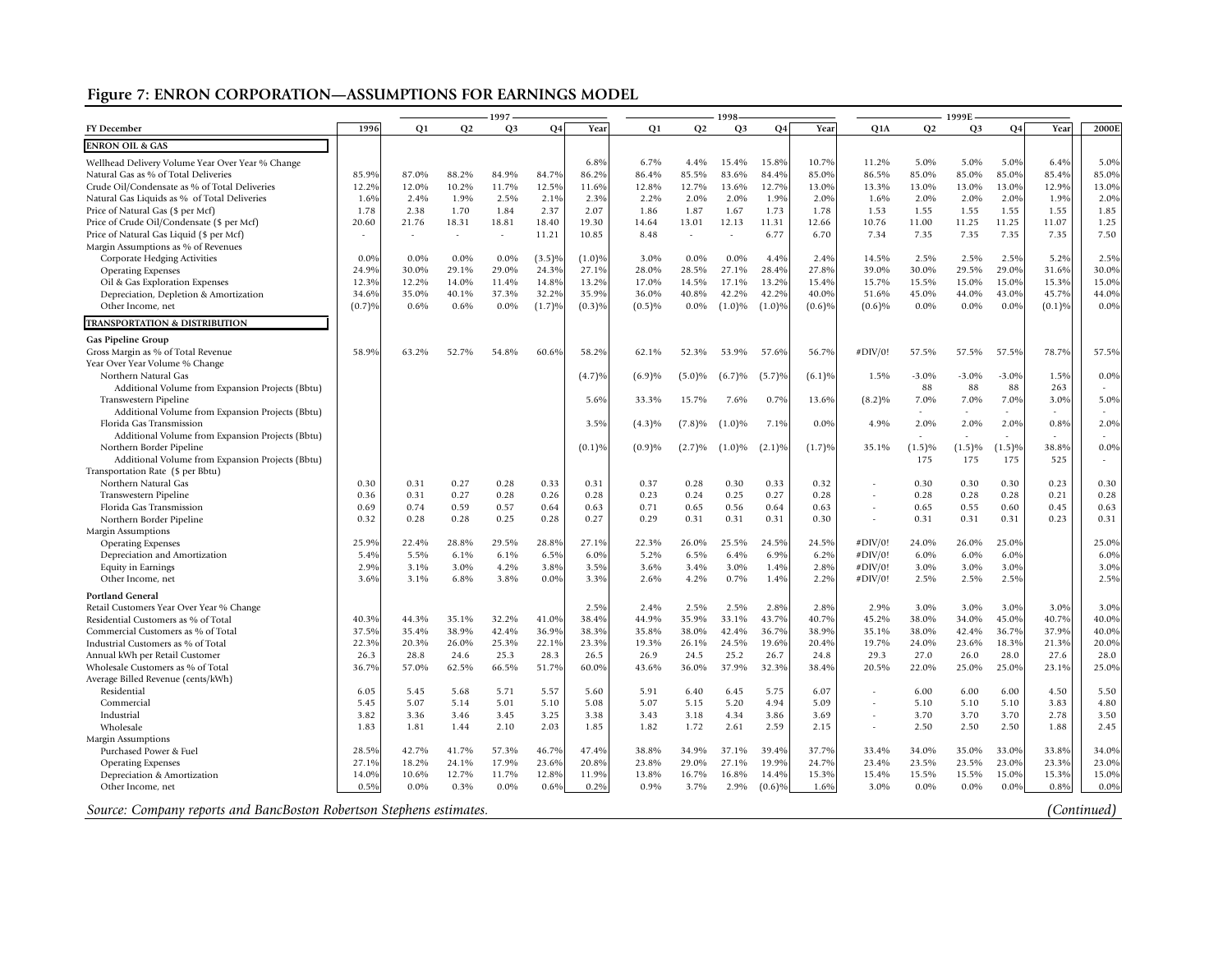# **Figure 7: ENRON CORPORATION—ASSUMPTIONS FOR EARNINGS MODEL**

|                                                                                                                                                                                                                                       | 1997                                     |                |                                                            |                |              |                                                                                       |                                                                                            | 1998-                                                     |                                                                                                             |                                                                               |                                                                                      |                                                                                    | 1999E                                                                              |                                                                                              |                                                                  |                                                                                 |                                                                                      |
|---------------------------------------------------------------------------------------------------------------------------------------------------------------------------------------------------------------------------------------|------------------------------------------|----------------|------------------------------------------------------------|----------------|--------------|---------------------------------------------------------------------------------------|--------------------------------------------------------------------------------------------|-----------------------------------------------------------|-------------------------------------------------------------------------------------------------------------|-------------------------------------------------------------------------------|--------------------------------------------------------------------------------------|------------------------------------------------------------------------------------|------------------------------------------------------------------------------------|----------------------------------------------------------------------------------------------|------------------------------------------------------------------|---------------------------------------------------------------------------------|--------------------------------------------------------------------------------------|
| <b>FY December</b>                                                                                                                                                                                                                    | 1996                                     | O <sub>1</sub> | Q <sub>2</sub>                                             | Q <sub>3</sub> | Q4           | Year                                                                                  | <b>O1</b>                                                                                  | Q2                                                        | Q <sub>3</sub>                                                                                              | <b>O4</b>                                                                     | Year                                                                                 | Q1A                                                                                | Q2                                                                                 | Q <sub>3</sub>                                                                               | <b>O4</b>                                                        | Year                                                                            | 2000E                                                                                |
| <b>WHOLESALE ENERGY OPERATIONS</b><br>Total IBIT Year Over Year % Change<br>Energy Assets IBIT Year Over Year % Change<br><b>Unallocated Expenses</b><br>IBIT as a Percentage of Revenues<br>Physical Volumes Year Over Year % Change | (145)<br>4.1%                            | (28)<br>3.5%   | (31)<br>4.7%                                               | (39)<br>3.5%   | (62)<br>3.6% | 40.3%<br>114.8%<br>(160)<br>3.6%                                                      | 49.1%<br>184.9%<br>(31)<br>5.3%                                                            | 85.4%<br>(40)<br>4.2%                                     | 60.1%<br>69.7% (15.8)% (17.6)%<br>(35)<br>2.7%                                                              | 9.2%<br>(46)<br>3.0%                                                          | 48.0%<br>25.5%<br>(152)<br>3.5%                                                      | 28.5%<br>(9.9)%<br>(40)<br>4.9%                                                    | 28.0%<br>5.0%<br>(52)<br>3.0%                                                      | 26.0%<br>5.0%<br>(56)<br>3.0%                                                                | 45.0%<br>5.0%<br>(39)<br>3.1%                                    | 27.2%<br>1.3%<br>(188)<br>#DIV/0!                                               | 25.0%<br>20.0%<br>(195)<br>3.4%                                                      |
| Gas:<br><b>United States</b><br>Canada<br>Europe<br>Other<br><b>Transport Volumes</b><br>Oil<br>Liquids<br>Electricity<br>Dollars IBIT per Bbtu<br><b>WESSEX</b>                                                                      | 77                                       | 92             | 6                                                          | 12             | 46           | 9.4%<br>61.0%<br>128.4%<br>0.0%<br>$(15.4)\%$<br>115.6%<br>$(16.8)\%$<br>218.9%<br>38 | $(15.5)\%$<br>36.5%<br>144.6%<br>$0.0\%$<br>117.4%<br>164.9%<br>$(47.6)\%$<br>123.4%<br>63 | $(8.6)\%$<br>55.2%<br>85.7%<br>$0.0\%$<br>$(8.2)\%$<br>10 | 5.8%<br>55.4%<br>57.2%<br>$0.0\%$<br>41.0%<br>458.1% 279.5%<br>$(49.1)\%$ $(24.0)\%$<br>125.7% 125.2%<br>49 | 7.7%<br>66.4%<br>87.9%<br>0.0%<br>4.5%<br>415.0%<br>$(23.7)\%$<br>64.5%<br>41 | $(3.1)\%$<br>54.0%<br>88.3%<br>0.0%<br>21.5%<br>329.0%<br>$(38.2)\%$<br>109.7%<br>41 | 24.9%<br>37.5%<br>59.3%<br>$0.0\%$<br>23.6%<br>110.9%<br>$(11.3)\%$<br>16.1%<br>84 | 10.0%<br>40.0%<br>60.0%<br>$0.0\%$<br>20.0%<br>150.0%<br>$(35.0)\%$<br>50.0%<br>60 | 5.0%<br>40.0%<br>60.0%<br>$0.0\%$<br>20.0%<br>150.0%<br>$(35.0)\%$ $(35.0)\%$<br>55.0%<br>48 | 5.0%<br>40.0%<br>60.0%<br>0.0%<br>20.0%<br>150.0%<br>75.0%<br>44 | 11.2%<br>39.4%<br>59.8%<br>0.0%<br>20.9%<br>140.2%<br>$(29.1)\%$<br>49.0%<br>59 | $0.0\%$<br>40.0%<br>60.0%<br>$0.0\%$<br>10.0%<br>150.0%<br>$(35.0)\%$<br>50.0%<br>55 |
| Effect of $P(o)$ Cut<br>Year Over Year % Turnover Change<br>Percent of Turnover<br><b>Operational Costs</b><br>Depreciation<br>Infrastructure Renewal Charge<br>Exchange Rate                                                         | 5.1%<br>35.7%<br>15.9%<br>0.0%<br>\$1.60 |                |                                                            |                |              | 5.7%<br>33.3%<br>11.4%<br>4.2%<br>\$1.60                                              |                                                                                            |                                                           |                                                                                                             |                                                                               | 4.6%<br>32.2%<br>11.9%<br>4.1%<br>\$1.70                                             |                                                                                    |                                                                                    |                                                                                              |                                                                  | 4.0%<br>31.5%<br>12.0%<br>4.0%<br>\$1.62                                        | 17.5%<br>5.0%<br>31.0%<br>12.0%<br>4.0%<br>\$1.62                                    |
| <b>ENRON COMMUNICATIONS</b><br>Revenue Year Over Year Change<br>IBIT as a Percentage of Segment Revenues<br><b>RETAIL ENERGY SERVICES</b><br>Year Over Year Change in Revenues<br>IBIT as a Percentage of Revenues                    | 0.0%                                     |                | $(6.54)\%$ $(17.61)\%$ $(19.38)\%$ $(21.72)\%$ $(15.67)\%$ |                |              | 33.1%                                                                                 | (8.88)%<br>$(13.85)\%$ $(27.92)\%$ $(5.75)\%$                                              |                                                           | 8.5% 210.1%                                                                                                 | 63.1%                                                                         | 57.0%<br>$(8.05)\%$ $(11.10)\%$                                                      | 89.7%<br>$(8.38)\%$                                                                | 150.0%<br>$(6.00)\%$                                                               | 40.0%<br>$(4.00)\%$ $(1.50)\%$                                                               | 80.0%                                                            | 76.9%<br>(4.49)%                                                                | 60.0%<br>2.7%                                                                        |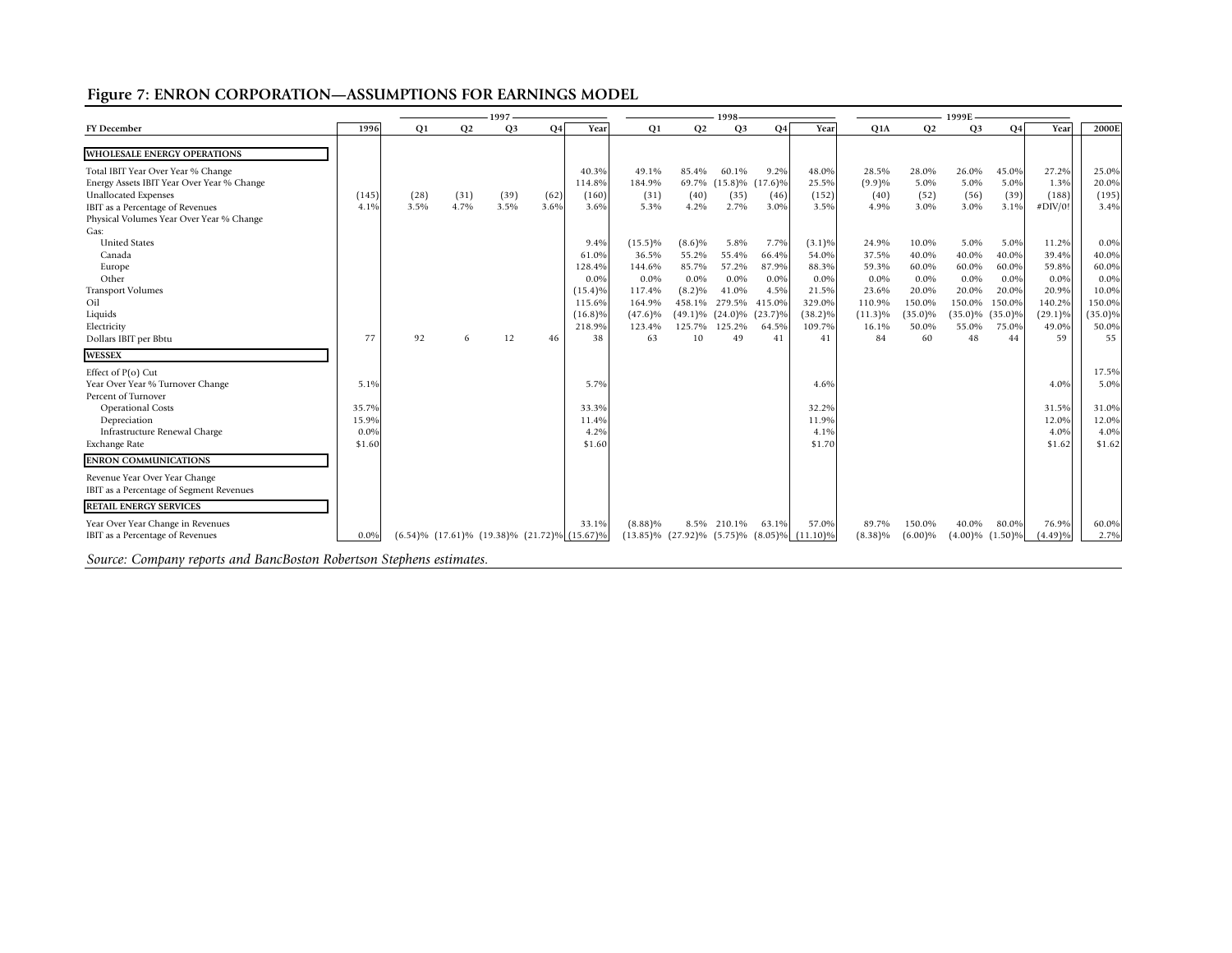# **Figure 8: ENRON CORPORATION—QUARTERLY SALES & EARNINGS MODEL** *(in millions, except per share data)*

|                                                                      | 1997      |                                    |                | 1998           |                          |                    |                |             |                | 1999E          |              |                |                |                |                |              |              |
|----------------------------------------------------------------------|-----------|------------------------------------|----------------|----------------|--------------------------|--------------------|----------------|-------------|----------------|----------------|--------------|----------------|----------------|----------------|----------------|--------------|--------------|
| <b>FY</b> December                                                   | 1996      | O <sub>1</sub>                     | Q2             | Q <sub>3</sub> | Q <sub>4</sub>           | Year               | O <sub>1</sub> | Q2          | Q <sub>3</sub> | <b>O4</b>      | Year         | Q1A            | Q <sub>2</sub> | Q <sub>3</sub> | <b>Q4</b>      | Year         | 2000E        |
| Revenues, Net of Intercompany                                        |           |                                    |                |                |                          |                    |                |             |                |                |              |                |                |                |                |              |              |
| Core Businesses                                                      |           |                                    |                |                |                          |                    |                |             |                |                |              |                |                |                |                |              |              |
| <b>Exploration and Production</b>                                    | 647       | 210                                | 168            | 188            | 223                      | 789                | 231            | 176         | 186            | 190            | 750          | 203            | 162            | 187            | 192            | 700          | 759          |
| Transportation and Distribution                                      |           |                                    |                |                |                          |                    |                |             |                |                |              |                |                |                |                |              |              |
| Gas Pipeline Group                                                   | 702       | 201                                | 137            | 143            | 175                      | 656                | 188            | 141         | 145            | 167            | 637          | 182            | 166            | 159            | 165            | 671          | 696          |
| Portland General                                                     |           | $\sim$                             | ÷              | 386            | 360                      | 746                | 320            | 271         | 280            | 327            | 1,196        | 299            | 280            | 276            | 309            | 1,164        | 1,179        |
| Wholesale Energy Operations and Services                             | 11,413    | 4,713                              | 2,786          | 4,954          | 4,891                    | 17,344             | 4,872          | 5,774       | 10,225         | 6,484          | 27,220       | 6,595          | 9,713          | 11,053         | 9,302          | 36,663       | 40,356       |
| Corporate and Other                                                  | 14        | 6                                  | 18             | 6              | 25                       | 55                 | (135)          | 41          | 84             | 211            | 385          | (17)           | 58             | 62             | 65             | 168          | 253          |
| Revenues - Core Businesses                                           | 12,776    | 5,130                              | 3,109          | 5,677          | 5,674                    | 19,590             | 5,476          | 6,403       | 10,920         | 7,379          | 30,188       | 7,262          | 10,380         | 11,738         | 10,032         | 39,412       | 43,243       |
| Azurix                                                               |           |                                    |                |                |                          |                    |                |             |                |                |              |                | 112            | 112            | 112            | 450          | 405          |
| <b>Enron Communications</b>                                          |           | $\overline{\phantom{a}}$           |                |                |                          |                    |                |             |                |                |              |                | ä,             | $\overline{a}$ |                |              | 300          |
| Retail Energy Services                                               | 513       | 214                                | 142            | 129            | 198                      | 683                | 206            | 154         | 400            | 323            | 1,072        | 370            | 385            | 560            | 581            | 1,896        | 3,034        |
| <b>Total Revenues</b>                                                | 13,289    | 5,344                              | 3,251          | 5,806          | 5,872                    | 20,273             | 5,682          | 6,557       | 11,320         | 7,702          | 31,260       | 7.632          | 10,877         | 12,411         | 10,726         | 41,645       | 46,982       |
|                                                                      |           |                                    |                |                |                          |                    |                |             |                |                |              |                |                |                |                |              |              |
| IBIT (Loss)                                                          |           |                                    |                |                |                          |                    |                |             |                |                |              |                |                |                |                |              |              |
| Core Businesses                                                      |           |                                    |                |                |                          |                    |                |             |                |                |              |                |                |                |                |              |              |
| <b>Exploration and Production</b>                                    | 200       | 42                                 | 30             | 49             | 62                       | 183                | 43             | 29          | 25             | 31             | 128          | 12             | 15             | 22             | 25             | 74           | 83           |
| Transportation and Distribution                                      |           |                                    | 73             | 71             |                          |                    |                | 72          | 69             |                | 351          |                | 95             | 86             | 92             | 399          | 388          |
| Gas Pipeline Group<br>Portland General                               | 416       | 135<br>÷.                          | ۰.             | 51             | 85<br>63                 | 364<br>114         | 126<br>79      | 62          | 61             | 84<br>84       | 286          | 126<br>92      | 76             | 72             | 90             | 329          | 330          |
|                                                                      | 466       | 167                                | 130            | 173            | 184                      | 654                | 249            | 241         | 277            | 201            | 968          | 320            | 291            | 332            | 288            | 1,231        | 1,372        |
| Wholesale Energy Operations and Services                             | (22)      | (3)                                | 19             | (8)            | (39)                     | (31)               |                | (16)        | (4)            | 26             | -7           | 14             |                |                |                | 14           |              |
| Corporate and Other                                                  |           |                                    |                |                |                          |                    |                |             |                |                |              |                |                |                |                |              |              |
| <b>IBIT from Core Businesses</b>                                     | 1.060     | 341                                | 252            | 336            | 355                      | 1,284              | 498            | 388         | 428            | 426            | 1,740        | 564            | 478            | 511            | 495            | 2,047        | 2,173        |
| Azurix                                                               |           |                                    |                |                |                          |                    |                |             |                |                |              |                | 6              | 6              | 6              | 25           | 24           |
| <b>Enron Communications</b>                                          |           |                                    |                |                | $\overline{\phantom{a}}$ |                    |                |             |                |                |              |                |                |                |                |              |              |
| Retail Energy Services                                               |           |                                    |                |                | (43)                     | (107)              |                |             |                |                |              |                |                |                | (9)            |              | 82           |
| Results<br>Gain on Sale of 7% Interest                               |           | (14)                               | (25)<br>٠.     | (25)           | 61                       | 61                 | (27)           | (43)<br>٠.  | (23)           | (26)           | (119)        | (31)           | (23)<br>٠.     | (22)           |                | (85)         |              |
|                                                                      | 178       | 102                                | (775)          |                |                          | (673)              |                |             |                |                | (39)         |                |                |                |                |              |              |
| Non-Recurring Items                                                  |           |                                    |                |                |                          |                    |                |             |                | (39)           |              |                |                |                |                |              |              |
| <b>Total IBIT</b>                                                    | 1,238     | 429                                | (548)          | 311            | 373                      | 565                | 471            | 345         | 405            | 361            | 1,582        | 533            | 461            | 495            | 492            | 1,981        | 2,279        |
| Interest and Related Charges, net                                    | 274       | 70<br>15                           | 79             | 122<br>19      | 130                      | 401<br>69          | 133<br>19      | 131         | 134<br>19      | 152            | 550          | 175<br>19      | 165            | 165            | 155            | 660<br>79    | 700          |
| Dividends on Company-Obligated Preferred Securities                  | 34        |                                    | 16             |                | 19                       |                    |                | 20          |                | 19             | 77           |                | 20             | 20             | 20             |              | 80           |
| <b>Minority Interests</b>                                            | 75<br>271 | 19                                 | 17             | 22             | 22                       | 80                 | 25<br>80       | 19          | 16             | 17             | 77           | 33             | 40             | 40             | 35             | 148          | 150          |
| Income Tax Provision (Benefit)<br>Tax Rate                           | 31.7%     | 103<br>31.7%                       | (240)<br>36.4% | 14<br>9.5%     | 33<br>16.3%              | (90)<br>$-600.0\%$ | 27.2%          | 30<br>17.1% | 68<br>28.8%    | (3)<br>$-1.7%$ | 175<br>19.9% | 53<br>17.3%    | 42<br>18.0%    | 49<br>18.0%    | 51<br>18.0%    | 195<br>17.8% | 297<br>22.0% |
| Net Income (Loss)                                                    | 584       | 222                                |                | 134            | 169                      | 105                | 214            | 145         | 168            | 176            | 703          | 253            | 194            | 221            | 231            | 899          | 1,052        |
| Non-recurring Effect of Accounting Changes                           |           |                                    | (420)          |                |                          |                    |                |             |                |                |              | (131)          |                |                |                |              |              |
| Preferred Stock Dividend                                             | 16        | $\overline{4}$                     |                |                | 4                        | 17                 |                | 5           | $\overline{4}$ | $\overline{4}$ | 17           | $\overline{4}$ | 5              | -4             | $\overline{4}$ | 17           | 17           |
| Earning (Loss) on Common Stock                                       | 568       | 218                                | (424)          | 129            | 165                      | 88                 | 210            | 140         | 164            | 172            | 686          | 118            | 189            | 217            | 227            | 751          | 1,035        |
|                                                                      |           |                                    |                |                |                          |                    |                |             |                |                |              |                |                |                |                |              |              |
| Earnings (loss) per share (diluted)                                  |           |                                    |                |                |                          |                    |                |             |                |                |              |                |                |                |                |              |              |
| Basic                                                                | 2.31      | 0.88                               | (1.71)         | 0.44           | 0.55                     | 0.32               | 0.69           | 0.44        | 0.50           | 0.52           | 2.14         |                |                |                |                |              |              |
| Diluted                                                              |           |                                    |                |                |                          |                    |                |             |                |                |              |                |                |                |                |              |              |
| Core Businesses                                                      | 1.82      | 0.60                               | 0.44           | 0.51           | 0.43                     | 1.98               | 0.71           | 0.50        | 0.52           | 0.53           | 2.25         | 0.74           |                |                |                |              |              |
| <b>Retail Energy Services</b><br>Results                             |           |                                    |                | (0.05)         | (0.09)                   | (0.24)             | (0.06)         |             | (0.05)         |                |              |                |                |                |                |              |              |
| Gain on Sale of 7% Interest                                          |           | (0.03)<br>$\overline{\phantom{a}}$ | (0.06)         |                | 0.19                     | 0.21               |                | (0.08)      |                | (0.05)         | (0.24)       | (0.06)         |                |                |                |              |              |
| Before Non-recurring Items                                           |           |                                    |                |                |                          |                    |                |             |                |                |              |                | 0.50           | 0.57           | 0.60           | 2.35         | 2.70         |
| Non-recurring Items                                                  | 0.34      | 0.24                               | (2.09)         | (0.04)         |                          | (1.63)             |                |             |                | 0.01           | 0.01         | 0.68<br>(0.35) |                |                |                |              |              |
| Reported                                                             | 2.16      | 0.81                               | (1.71)         | 0.42           | 0.53                     | 0.32               | 0.65           | 0.42        | 0.47           | 0.48           | 2.01         | 0.32           | 0.50           | 0.57           | 0.60           | 1.99         | 2.70         |
|                                                                      |           |                                    |                |                |                          |                    |                |             |                |                |              |                |                |                |                |              |              |
| Average shares outstanding (diluted)                                 | 270.1     | 272.5                              | 248.4          | 316.6          | 322.0                    | 295.0              | 329.8          | 346.3       | 356.3          | 358.0          | 348.0        | 372.0          | 379.0          | 379.0          | 380.0          | 377.5        | 383.8        |
| Source: Company reports and BancBoston Robertson Stephens estimates. |           |                                    |                |                |                          |                    |                |             |                |                |              |                |                |                |                |              | (Continued)  |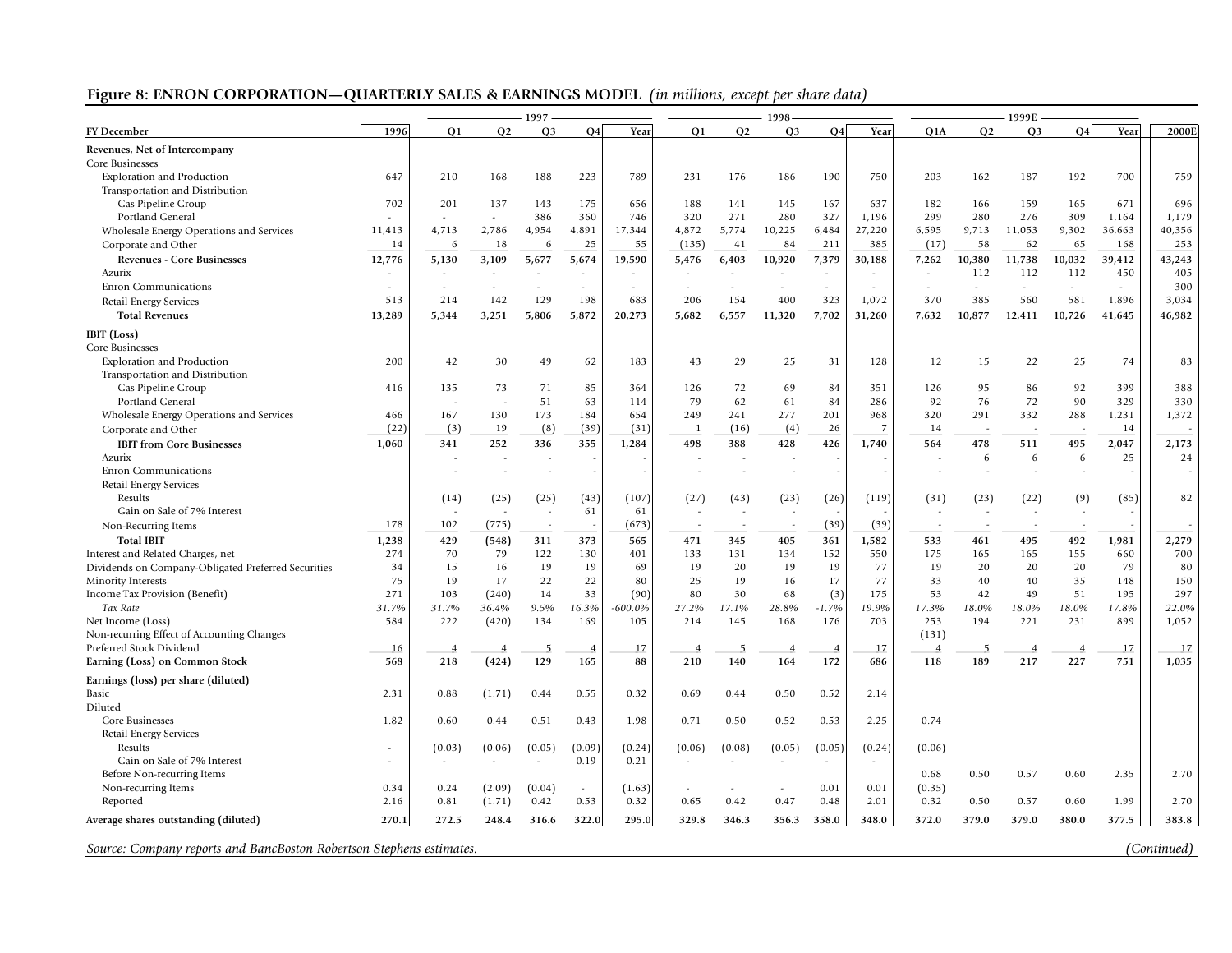# Figure 8: ENRON CORPORATION—QUARTERLY SALES & EARNINGS MODEL *(in millions, except per share data)*

| (Continued) |  |
|-------------|--|
|             |  |

|                                                          | 1997    |                |                |                       | 1998           |                |            |            |                |            | 1999E      |            |                |                         |                |            |                   |
|----------------------------------------------------------|---------|----------------|----------------|-----------------------|----------------|----------------|------------|------------|----------------|------------|------------|------------|----------------|-------------------------|----------------|------------|-------------------|
| <b>FY</b> December                                       | 1996    | O <sub>1</sub> | Q2             | Q <sub>3</sub>        | <b>Q4</b>      | Year           | <b>O1</b>  | Q2         | Q <sub>3</sub> | Q4         | Year       | Q1A        | Q <sub>2</sub> | Q <sub>3</sub>          | Q4             | Year       | 2000 <sub>F</sub> |
| Depreciation, Depletion and Amortization                 |         |                |                |                       |                |                |            |            |                |            |            |            |                |                         |                |            |                   |
| Core Businesses                                          |         |                |                |                       |                |                |            |            |                |            |            |            |                |                         |                |            |                   |
| <b>Exploration and Production</b>                        | 251     | 63             | 69             | 72                    | 74             | 278            | 72         | 73         | 84             | 86         | 315        | 82         | 75             | 88                      | 92             | 337        | 364               |
| Transportation and Distribution                          |         |                |                |                       |                |                |            |            |                |            |            |            |                |                         |                |            |                   |
| Gas Pipeline Group                                       | 66      | 18             | 16             | 16                    | 19             | 69             | 16         | 17         | 17             | 20         | 70         | 17         | 17             | 17                      | 17             | 68         | 72                |
| Portland General                                         |         |                |                | 45                    | 46             | 91             | 44         | 45         | 47             | 47         | 183        | 46         | 43             | 43                      | 46             | 179        | 180               |
| Wholesale Energy Operations                              | 138     | 37             | 33             | 26                    | 37             | 133            | 39         | 38         | 52             | 66         | 195        |            | 97             | 111                     | 47             | 254        | 1,614             |
| Corporate and Other                                      | 19      | .5             | 6              | 8                     | $\overline{3}$ | 22             | 6          | 8          | $\overline{7}$ | 12         | 33         |            | 3              | $\overline{\mathbf{3}}$ | $\overline{4}$ | 10         | 14                |
| <b>Retail Energy Services</b>                            |         | $\mathbf{1}$   | $\overline{1}$ | $\overline{2}$        | 3              | $\overline{7}$ | 5          | 9          | 8              | 9          | 31         |            | 13             | 20                      | 20             | 53         | 106               |
| Total                                                    | 474     | 124            | 125            | 169                   | 182            | 600            | 182        | 190        | 215            | 240        | 827        |            | 249            | 281                     | 226            | 757        | 2,351             |
| PERCENT OF SEGMENT REVENUES                              |         |                |                |                       |                |                |            |            |                |            |            |            |                |                         |                |            |                   |
| Depreciation                                             |         |                |                |                       |                |                |            |            |                |            |            |            |                |                         |                |            |                   |
| <b>Exploration and Production</b>                        | 38.8%   | 30.0%          | 41.1%          | 38.3%                 | 33.2%          | 35.2%          | 31.2%      | 41.5%      | 45.2%          | 45.3%      | 42.0%      | 40.4%      | 46.0%          | 47.0%                   | 48.0%          | 45.3%      | 48.0%             |
| Transportation and Distribution                          |         |                |                |                       |                |                |            |            |                |            |            |            |                |                         |                |            |                   |
| Gas Pipeline Group                                       | 9.4%    | 9.0%           | 11.7%          | 11.2%                 | 10.9%          | 10.5%          | 8.5%       | 12.1%      | 11.7%          | 12.0%      | 11.0%      | 9.3%       | 10.5%          | 10.5%                   | 10.5%          | 10.2%      | 10.3%             |
| Portland General                                         |         |                |                | 11.7%                 | 12.8%          | 12.2%          | 13.8%      | 16.6%      | 16.8%          | 14.4%      | 15.3%      | 15.4%      | 15.5%          | 15.5%                   | 15.0%          | 15.3%      | 15.3%             |
| <b>Wholesale Energy Operations</b>                       | 1.2%    | 0.8%           | 1.2%           | 0.5%                  | 0.8%           | 0.8%           | 0.8%       | 0.7%       | 0.5%           | 1.0%       | 0.7%       | $0.0\%$    | 1.0%           | 1.0%                    | 0.5%           | 0.6%       | 4.0%              |
| Corporate and Other                                      | 135.7%  | 83.3%          | 33.3%          | 133.3%                | 12.0%          | 40.0%          | $-4.4%$    | 19.5%      | 8.3%           | 5.7%       | 8.6%       | $0.0\%$    | 5.5%           | 5.5%                    | 5.7%           | 4.2%       | 5.5%              |
| Retail Energy Services                                   | $0.0\%$ | 0.5%           | 0.7%           | 1.6%                  | 1.5%           | 1.0%           | 2.4%       | 5.8%       | 2.0%           | 2.8%       | 2.9%       | $0.0\%$    | 3.5%           | 3.5%                    | 3.5%           | 2.6%       | 3.5%              |
| Total                                                    | 3.6%    | 2.3%           | 3.8%           | 2.9%                  | 3.1%           | 3.0%           | 3.2%       | 2.9%       | 1.9%           | 3.1%       | 2.6%       | 0.0%       | 2.3%           | 2.3%                    | 2.1%           | 1.7%       | 5.0%              |
| PERCENT OF TOTAL REVENUES                                |         |                |                |                       |                |                |            |            |                |            |            |            |                |                         |                |            |                   |
| <b>Segment Revenues</b>                                  |         |                |                |                       |                |                |            |            |                |            |            |            |                |                         |                |            |                   |
| <b>Exploration and Production</b>                        | 4.9%    | 3.9%           | 5.2%           | 3.2%                  | 3.8%           | 3.9%           | 4.1%       | 2.7%       | 1.6%           | 2.5%       | 2.4%       | 2.7%       | 1.5%           | 1.5%                    | 1.8%           | 1.7%       | 1.6%              |
| Transportation and Distribution                          |         |                |                |                       |                |                |            |            |                |            |            |            |                |                         |                |            |                   |
| Gas Pipeline Group                                       | 5.3%    | 3.8%           | 4.2%           | 2.5%                  | 3.0%           | 3.2%           | 3.3%       | 2.2%       | 1.3%           | 2.2%       | 2.0%       | 2.4%       | 1.5%           | 1.3%                    | 1.5%           | 1.6%       | 1.5%              |
| Portland General                                         | 0.0%    | 0.0%           | $0.0\%$        | 6.6%                  | 6.1%           | 3.7%           | 5.6%       | 4.1%       | 2.5%           | 4.2%       | 3.8%       | 3.9%       | 2.6%           | 2.2%                    | 2.9%           | 2.8%       | 2.5%              |
| Wholesale Energy Operations and Services                 | 85.9%   | 88.2%          | 85.7%          | 85.3%                 | 83.3%          | 85.6%          | 85.7%      | 88.1%      | 90.3%          | 84.2%      | 87.1%      | 86.4%      | 89.3%          | 89.1%                   | 86.7%          | 88.0%      | 85.9%             |
| Corporate and Other                                      | 0.1%    | 0.1%           | 0.6%           | 0.1%                  | 0.4%           | 0.3%           | $-2.4%$    | 0.6%       | 0.7%           | 2.7%       | 1.2%       | $-0.2%$    | 0.5%           | 0.5%                    | 0.6%           | 0.4%       | 0.5%              |
| <b>Revenues - Core Businesses</b>                        | 96.1%   | 96.0%          | 95.6%          | 97.8%                 | 96.6%          | 96.6%          | 96.4%      | 97.7%      | 96.5%          | 95.8%      | 96.6%      | 95.2%      | 95.4%          | 94.6%                   | 93.5%          | 94.6%      | 92.0%             |
| Retail Energy Services                                   | 3.9%    | 4.0%           | 4.4%           | 2.2%                  | 3.4%           | 3.4%           | 3.6%       | 2.3%       | 3.5%           | 4.2%       | 3.4%       | 4.8%       | 3.5%           | 4.5%                    | 5.4%           | 4.6%       | 6.5%              |
| <b>Segment IBIT</b>                                      |         |                |                |                       |                |                |            |            |                |            |            |            |                |                         |                |            |                   |
| <b>Exploration and Production</b>                        | 1.5%    | 0.8%           | 0.9%           | 0.8%                  | 1.1%           | 0.9%           | 0.8%       | 0.4%       | 0.2%           | 0.4%       | 0.4%       | 0.2%       | 0.1%           | 0.2%                    | 0.2%           | 0.2%       | 0.2%              |
| Transportation and Distribution                          |         |                |                |                       |                |                |            |            |                |            |            |            |                |                         |                |            |                   |
| Gas Pipeline Group                                       | 3.1%    | 2.5%           | 2.2%           | 1.2%                  | 1.4%           | 1.8%           | 2.2%       | 1.1%       | 0.6%           | 1.1%       | 1.1%       | 1.7%       | 0.9%           | 0.7%                    | 0.9%           | 1.0%       | 0.8%              |
| Portland General                                         | 0.0%    | 0.0%           | 0.0%           | 0.9%                  | 1.1%           | 0.6%           | 1.4%       | 0.9%       | 0.5%           | 1.1%       | 0.9%       | 1.2%       | 0.7%           | 0.6%                    | 0.8%           | 0.8%       | 0.7%              |
| Wholesale Energy Operations and Services                 | 3.5%    | 3.1%           | 4.0%           | 3.0%                  | 3.1%           | 3.2%           | 4.4%       | 3.7%       | 2.4%           | 2.6%       | 3.1%       | 4.2%       | 2.7%           | 2.7%                    | 2.7%           | 3.0%       | 2.9%              |
| Corporate and Other                                      | (0.17)% | (0.06)%        | $0.6\%$        | $(0.14)\%$            | (0.66)%        | $(0.15)$ %     | $0.0\%$    | $(0.24)\%$ | $0.0\%$        | 0.3%       | 0.0%       | 0.2%       | $0.0\%$        | $0.0\%$                 | 0.0%           | 0.0%       | $0.0\%$           |
| <b>IBIT</b> from Core Businesses                         | 8.0%    | 6.4%           | 7.8%           | 5.8%                  | 6.0%           | 6.3%           | 8.8%       | 5.9%       | 3.8%           | 5.5%       | 5.6%       | 7.4%       | 4.4%           | 4.1%                    | 4.6%           | 4.9%       | 4.6%              |
| Retail Energy Services                                   |         |                |                |                       |                |                |            |            |                |            |            |            |                |                         |                |            |                   |
| Results                                                  | 0.0%    | $(0.26)\%$     |                | $(0.77)\%$ $(0.43)\%$ | $(0.73)\%$     | $(0.53)\%$     | $(0.48)\%$ | $(0.66)\%$ | $(0.20)\%$     | $(0.34)\%$ | $(0.38)\%$ | $(0.41)\%$ | (0.21)%        | $(0.18)\%$              | $(0.08)\%$     | $(0.20)\%$ | 0.2%              |
| <b>Total IBIT</b>                                        | 9.3%    |                | 8.0% (16.86)%  | 5.4%                  | 6.4%           | 2.8%           | 8.3%       | 5.3%       | 3.6%           | 4.7%       | 5.1%       | 7.0%       | 4.2%           | 4.0%                    | 4.6%           | 4.8%       | 4.9%              |
| YEAR OVER YEAR CHANGE                                    |         |                |                |                       |                |                |            |            |                |            |            |            |                |                         |                |            |                   |
| Revenues - Core Businesses                               |         |                |                |                       |                | 53.3%          |            |            |                |            |            |            |                |                         |                |            |                   |
| <b>Total Revenues</b>                                    |         |                |                |                       |                | 52.6%          |            |            |                |            |            |            |                |                         |                |            |                   |
| IBIT from Core Businesses                                |         |                |                |                       |                | 21.1%          |            |            |                |            |            |            |                |                         |                |            |                   |
| <b>Total IBIT</b>                                        |         |                |                |                       |                | $(54.36)\%$    |            |            |                |            |            |            |                |                         |                |            |                   |
| Net Income, Before Preferred Dividends and Non-recurring |         |                |                |                       |                | $(82.02)\%$    |            |            |                |            |            |            |                |                         |                |            |                   |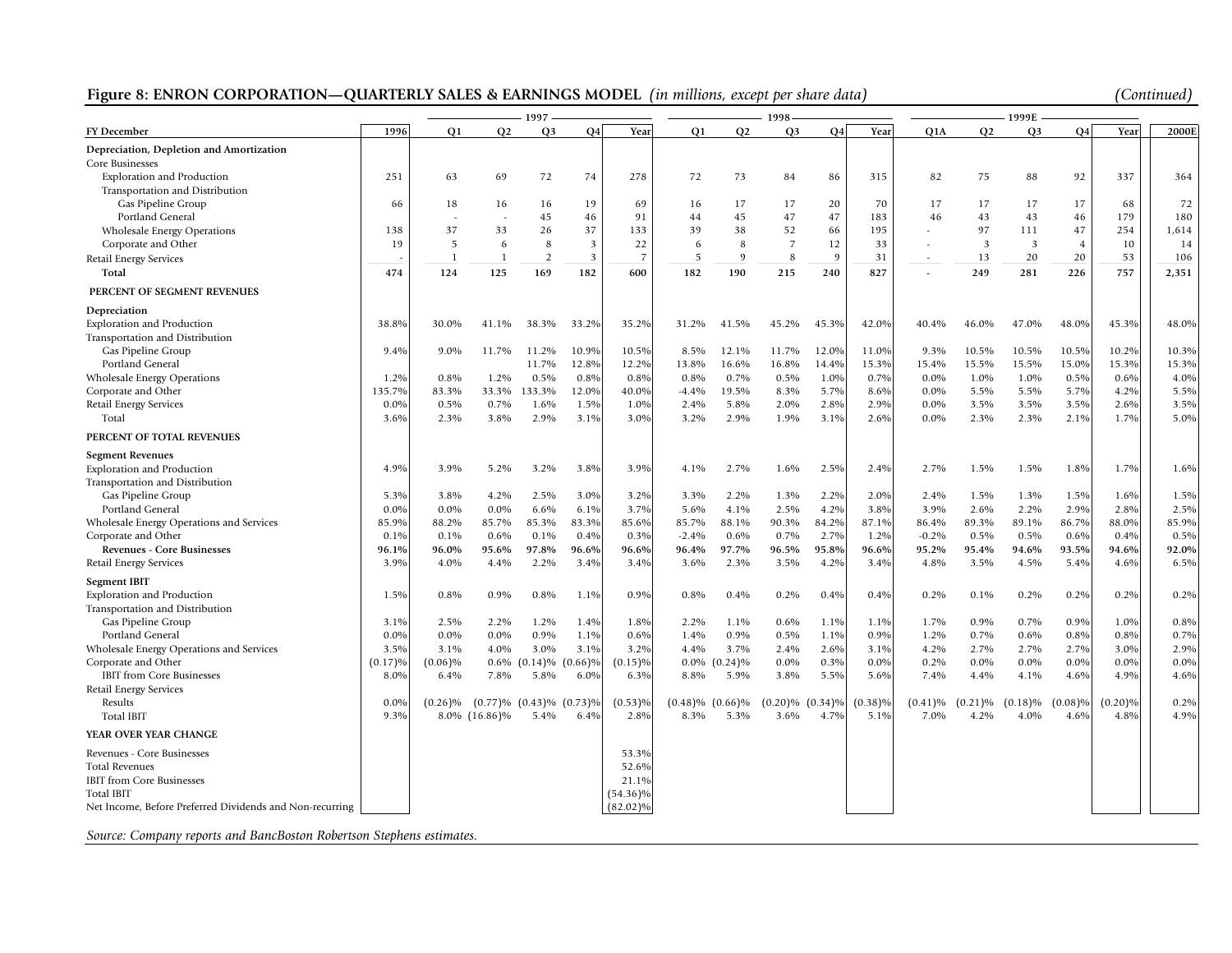# **Figure 9: ENRON OIL & GAS—QUARTERLY MODEL** *(in millions)*

|                                        |         | 1997      |                |                          |           |           |                | 1998-          |            | 1999E          |                       |            |                          |                |                |            |       |
|----------------------------------------|---------|-----------|----------------|--------------------------|-----------|-----------|----------------|----------------|------------|----------------|-----------------------|------------|--------------------------|----------------|----------------|------------|-------|
| <b>FY December</b>                     | 1996    | <b>O1</b> | O <sub>2</sub> | O <sub>3</sub>           | Q4        | Year      | O <sub>1</sub> | Q <sub>2</sub> | <b>O3</b>  | Q <sub>4</sub> | Year                  | Q1A        | Q2                       | Q <sub>3</sub> | Q <sub>4</sub> | Year       | 2000E |
| <b>Net Operating Revenues</b>          | 726     | 180       | 172            | 193                      | 230       | 775       | 200            | 179            | 199        | 204            | 788                   | 159        | 162                      | 187            | 192            | 700        | 759   |
| Corporate Hedging Activities           |         |           |                |                          | (8)       | (8)       | 6              |                |            | q              | 19                    | 23         | $\overline{4}$           |                |                | 37         | 19    |
| <b>Operating Expenses</b>              | 181     | 54        | 50             | 56                       | 56        | 210       | 56             | 51             | 54         | 58             | 219                   | 62         | 49                       | 55             | 56             | 222        | 228   |
| Oil & Gas Exploration Expenses         | 89      | 22        | 24             | 22                       | 34        | 102       | 34             | 26             | 34         | 27             | 121                   | 25         | 25                       | 28             | 29             | 107        | 114   |
| Depreciation, Depletion & Amortization | 251     | 63        | 69             | 72                       | 74        | 278       | 72             | 73             | 84         | 86             | 315                   | 82         | 73                       | 82             | 82             | 320        | 334   |
| Other Income, net                      | (5)     |           |                | $\overline{\phantom{a}}$ | (4)       | (2)       | (1)            |                | (2)        | (2)            | (5)                   | (1)        | $\overline{\phantom{a}}$ |                | ٠.             | (1)        |       |
| <b>IBIT</b>                            | 200     | 42        | 30             | 49                       | 62        | 183       | 43             | 29             | 25         | 31             | 128                   | 12         | 15                       | 22             | 25             | 74         | 83    |
| <b>Percent of Revenues</b>             |         |           |                |                          |           |           |                |                |            |                |                       |            |                          |                |                |            |       |
| Corporate Hedging Activities           | $0.0\%$ | $0.0\%$   | $0.0\%$        | 0.0%                     | $(3.5)\%$ | $(1.0)\%$ | 3.0%           | $0.0\%$        | $0.0\%$    | 4.4%           | 2.4%                  | 14.5%      | 2.5%                     | 2.5%           | 2.5%           | 5.2%       | 2.5%  |
| <b>Operating Expenses</b>              | 24.9%   | 30.0%     | 29.1%          | 29.0%                    | 24.3%     | 27.1%     | 28.0%          | 28.5%          | 27.1%      | 28.4%          | 27.8%                 | 39.0%      | 30.0%                    | 29.5%          | 29.0%          | 31.6%      | 30.0% |
| Oil & Gas Exploration Expenses         | 12.3%   | 12.2%     | 14.0%          | 11.4%                    | 14.8%     | 13.2%     | 17.0%          | 14.5%          | 17.1%      | 13.2%          | 15.4%                 | 15.7%      | 15.5%                    | 15.0%          | 15.0%          | 15.3%      | 15.0% |
| Depreciation, Depletion & Amortization | 34.6%   | 35.0%     | 40.1%          | 37.3%                    | 32.2%     | 35.9%     | 36.0%          | 40.8%          | 42.2%      | 42.2%          | 40.0%                 | 51.6%      | 45.0%                    | 44.0%          | 43.0%          | 45.7%      | 44.0% |
| Other Income, net                      | (0.7)%  | 0.6%      | 0.6%           | 0.0%                     | (1.7)%    | (0.3)%    | $-0.5%$        | 0.0%           | $(1.0)\%$  | $(1.0)\%$      | $(0.6)\%$             | (0.6)%     | 0.0%                     | $0.0\%$        | 0.0%           | $(0.1)\%$  | 0.0%  |
| <b>IBIT</b>                            | 27.5%   | 23.3%     | 17.4%          | 25.4%                    | 27.0%     | 23.6%     | 21.5%          | 16.2%          | 12.6%      | 15.2%          | 16.2%                 | 7.5%       | 9.5%                     | 11.5%          | 13.0%          | 10.5%      | 11.0% |
| Year Over Year Change                  |         |           |                |                          |           |           |                |                |            |                |                       |            |                          |                |                |            |       |
| Net Operating Revenues                 |         |           |                |                          |           | 6.7%      | 11.1%          | 4.1%           | $3.1\%$    | $(11.3)\%$     | 1.7%                  | $(20.5)\%$ | $(9.2)\%$                | (5.9)%         | $(6.0)\%$      | $(11.1)\%$ | 8.3%  |
| <b>Operating Expenses</b>              |         |           |                |                          |           | 16.0%     | 3.7%           | 2.0%           | $(3.6)\%$  | 3.6%           | 4.3%                  | 10.7%      | (4.4)%                   | 2.3%           | $(4.2)\%$      | 1.2%       | 2.7%  |
| Oil & Gas Exploration Expenses         |         |           |                |                          |           | 14.6%     | 54.5%          | 8.3%           | 54.5%      | $(20.6)\%$     | 18.6%                 | $(26.5)\%$ | $(3.1)\%$                | $(17.4)\%$     | 6.5%           | $(11.5)\%$ | 6.3%  |
| Depreciation, Depletion & Amortization |         |           |                |                          |           | 10.8%     | 14.3%          | 5.8%           | 16.7%      | 16.2%          | 13.3%                 | 13.9%      | $0.2\%$                  | (1.9)%         | $(4.2)\%$      | 1.6%       | 4.3%  |
| <b>IBIT</b>                            |         |           |                |                          |           | $(8.5)\%$ | 2.4%           | $(3.3)\%$      | $(49.0)\%$ |                | $(50.0)\%$ $(30.1)\%$ | $(72.1)\%$ | $(46.8)\%$               | $(13.8)\%$     | $(19.6)\%$     | $(42.3)\%$ | 12.9% |
|                                        |         |           |                |                          |           |           |                |                |            |                |                       |            |                          |                |                |            |       |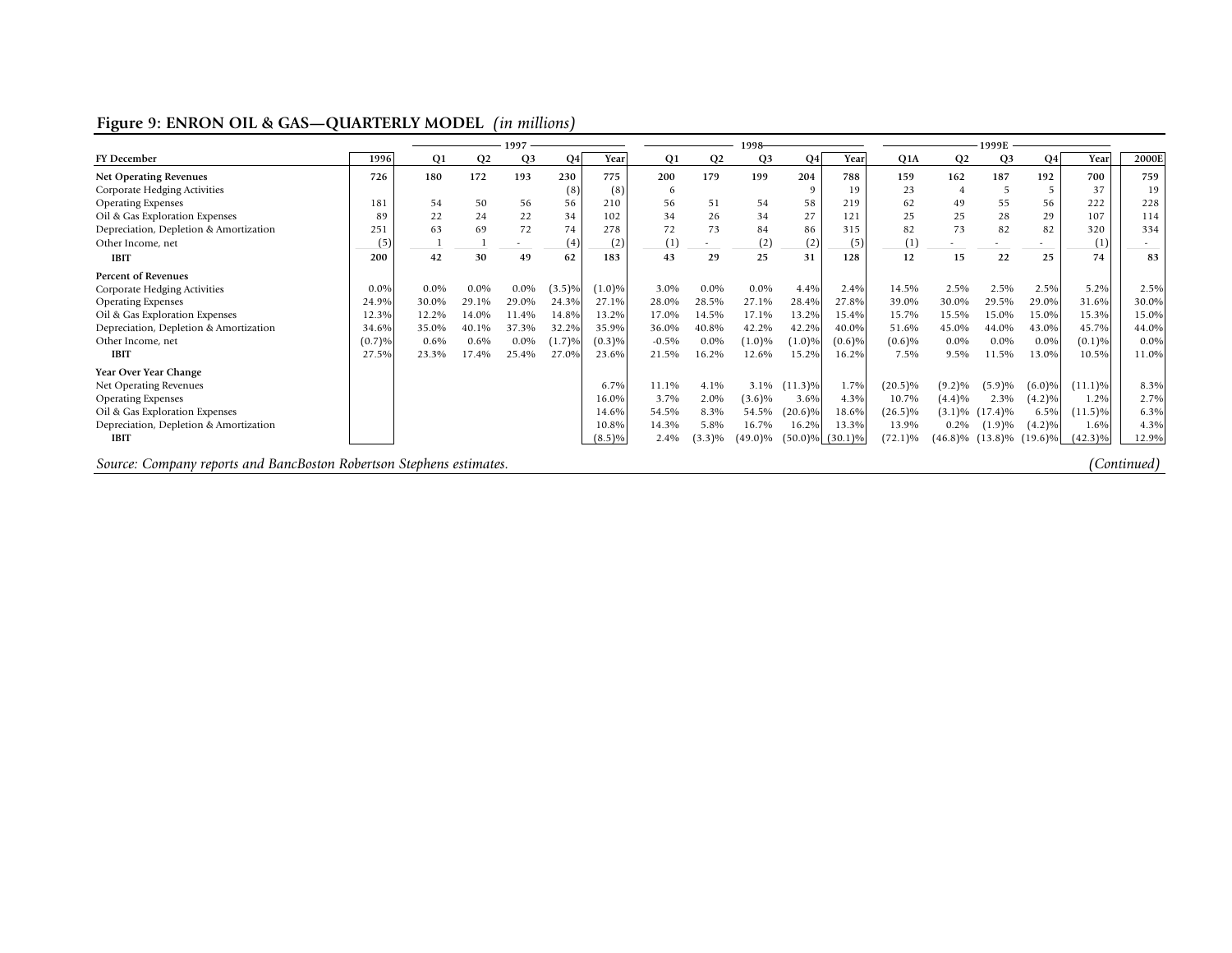# Figure 9: ENRON OIL & GAS-QUARTERLY MODEL *(in millions)*

| (Continued) |  |
|-------------|--|

|                                                                      | 1997    |                |         |                | 1998-     |         |           |         |                | 1999E     |         |         |                |                |       |       |       |
|----------------------------------------------------------------------|---------|----------------|---------|----------------|-----------|---------|-----------|---------|----------------|-----------|---------|---------|----------------|----------------|-------|-------|-------|
| <b>FY</b> December                                                   | 1996    | O <sub>1</sub> | Q2      | O <sub>3</sub> | <b>O4</b> | Year    | <b>O1</b> | Q2      | Q <sub>3</sub> | <b>Q4</b> | Year    | Q1A     | O <sub>2</sub> | Q <sub>3</sub> | Q4    | Year  | 2000E |
| <b>Wellhead Delivery Volumes</b>                                     |         |                |         |                |           |         |           |         |                |           |         |         |                |                |       |       |       |
| Total Deliveries (Bcfe/year))                                        | 352.6   | 89.2           | 92.7    | 96.4           | 98.3      | 376.6   | 95.2      | 96.8    | 111.2          | 113.8     | 417.0   | 105.9   | 101.6          | 116.8          | 119.5 | 443.8 | 466.0 |
| Year over year percent change                                        |         |                |         |                |           | 6.8%    | 6.7%      | 4.4%    | 15.4%          | 15.8%     | 10.7%   | 11.2%   | 5.0%           | 5.0%           | 5.0%  | 6.4%  | 5.0%  |
| Natural Gas Volumes (MMcf/d)                                         |         |                |         |                |           |         |           |         |                |           |         |         |                |                |       |       |       |
| <b>United States</b>                                                 | 608     | 643            | 689     | 639            | 656       | 657     | 644       | 624     | 692            | 722       | 671     | 677     |                |                |       |       |       |
| Canada                                                               | 98      | 95             | 92      | 109            | 110       | 101     | 101       | 98      | 106            | 116       | 105     | 104     |                |                |       |       |       |
| North America                                                        | 706     | 738            | 781     | 748            | 766       | 758     | 745       | 722     | 798            | 838       | 776     | 781     |                |                |       |       |       |
| Trinidad                                                             | 124     | 112            | 114     | 115            | 108       | 113     | 109       | 132     | 163            | 153       | 139     | 152     |                |                |       |       |       |
| India                                                                |         | $\overline{a}$ | -1      | 34             | 38        | 18      | 47        | 53      | 58             | 62        | 56      | 71      |                |                |       |       |       |
| Total                                                                | 830     | 850            | 896     | 897            | 912       | 889     | 901       | 907     | 1,019          | 1,053     | 971     | 1,004   | 947            | 1,088          | 1,113 | 1,038 | 1,085 |
| As percent of Total Deliveries                                       | 85.9%   | 87.0%          | 88.2%   | 84.9%          | 84.7%     | 86.2%   | 86.4%     | 85.5%   | 83.6%          | 84.4%     | 85.0%   | 86.5%   | 85.0%          | 85.0%          | 85.0% | 85.4% | 85.0% |
| <b>REVENUES</b>                                                      |         |                |         |                |           |         |           |         |                |           |         |         | 134            | 154            | 157   | 445   | 733   |
| Average Natural Gas Prices (\$/Mcf)                                  |         |                |         |                |           |         |           |         |                |           |         |         |                |                |       |       |       |
| <b>United States</b>                                                 | \$2.04  | \$2.71         | \$1.87  | \$2.02         | \$2.71    | \$2.32  | \$2.01    | \$2.04  | \$1.82         | \$1.88    | \$1.93  | \$1.62  |                |                |       |       |       |
| Canada                                                               | 1.15    | 1.71           | 1.25    | 1.23           | 1.55      | 1.43    | 1.39      | 1.41    | 1.28           | 1.53      | 1.40    | 1.39    |                |                |       |       |       |
| North America                                                        |         |                |         |                | 2.55      | 2.20    |           |         |                | 1.83      | 1.86    | 1.58    |                |                |       |       |       |
| Trinidad                                                             | 1.00    | 1.04           | 1.04    | 1.04           | 1.05      | 1.05    | 1.09      | 1.08    | 1.03           | 1.04      | 1.06    | 1.06    |                |                |       |       |       |
| India                                                                |         | $\sim$         | 2.97    | 2.93           | 2.66      | 2.79    | 2.70      | 2.57    | 2.34           | 2.14      | 2.41    | 1.96    |                |                |       |       |       |
| <b>Total Composite</b>                                               | 1.78    | 2.38           | 1.70    | 1.84           | 2.37      | 2.07    | 1.86      | 1.87    | 1.67           | 1.73      | 1.78    | 1.53    | 1.55           | 1.55           | 1.55  | 1.55  | 1.85  |
| Crude Oil/Condensate Volumes (MBbl/d)                                |         |                |         |                |           |         |           |         |                |           |         |         |                |                |       |       |       |
| <b>United States</b>                                                 | 9.2     | 10.7           | 11.2    | 12.3           | 12.5      | 11.7    | 12.6      | 12.2    | 16.6           | 14.4      | 14.0    | 13.1    |                |                |       |       |       |
| Canada                                                               | 2.4     | 2.4            | 2.4     | 2.5            | 3.0       | 2.5     | 2.7       | 2.5     | 2.8            | 2.7       | 2.6     | 2.7     |                |                |       |       |       |
| North America                                                        | 11.6    | 13.1           | 13.6    | 14.8           | 15.5      | 14.2    | 15.3      | 14.7    | 19.4           | 17.1      | 16.6    | 15.8    |                |                |       |       |       |
| Trinidad                                                             | 5.2     | 3.7            | 3.5     | 3.4            | 3.0       | 3.4     | 2.8       | 2.9     | 3.1            | 3.0       | 3.0     | 2.8     |                |                |       |       |       |
| India                                                                | 2.8     | 2.8            | $\sim$  | 2.4            | 3.9       | 2.3     | 4.2       | 4.8     | 5.1            | 6.4       | 5.1     | 7.1     |                |                |       |       |       |
| Total                                                                | 19.6    | 19.6           | 17.2    | 20.6           | 22.4      | 19.9    | 22.3      | 22.4    | 27.6           | 26.5      | 24.7    | 25.7    | 25.8           | 29.6           | 30.3  | 27.9  | 29.6  |
| Total (Mcfe)                                                         | 110.0   | 110.0          | 96.5    | 115.6          | 125.7     | 111.7   | 125.2     | 125.7   | 154.9          | 148.7     | 138.6   | 144.2   | 144.8          | 166.3          | 170.2 | 156.4 | 166.0 |
| As percent of Total Deliveries                                       | 12.2%   | 12.0%          | 10.2%   | 11.7%          | 12.5%     | 11.6%   | 12.8%     | 12.7%   | 13.6%          | 12.7%     | 13.0%   | 13.3%   | 13.0%          | 13.0%          | 13.0% | 12.9% | 13.0% |
| <b>REVENUES</b>                                                      |         |                |         |                |           |         |           |         |                |           |         |         | 26             | 30             | 31    | 87    | 13    |
| Average Crude Oil/Condensate Prices (\$/Bbl)                         |         |                |         |                |           |         |           |         |                |           |         |         |                |                |       |       |       |
| <b>United States</b>                                                 | \$21.88 | \$22.33        | \$19.42 | \$19.19        | \$18.65   | \$19.81 | \$14.68   | \$13.10 | \$12.54        | \$11.40   | \$12.84 | \$11.31 |                |                |       |       |       |
| Canada                                                               | 18.01   | 18.04          | 16.49   | 17.39          | 16.83     | 17.16   | 13.97     | 11.47   | 11.53          | 10.31     | 11.82   | 11.75   |                |                |       |       |       |
| North America Composite                                              |         |                |         |                | 18.30     | 19.33   |           |         |                | 11.23     | 12.67   | 11.39   |                |                |       |       |       |
| Trinidad                                                             | 19.76   | 21.56          | 16.09   | 18.81          | 17.97     | 18.68   | 14.03     | 13.31   | 11.37          | 10.51     | 12.26   | 9.63    |                |                |       |       |       |
| India                                                                | 20.17   | 22.99          | $\sim$  | 18.21          | 19.08     | 20.05   | 15.33     | 13.41   | 11.59          | 11.88     | 12.86   | 9.79    |                |                |       |       |       |
| <b>Total Composite</b>                                               | 20.60   | 21.76          | 18.31   | 18.81          | 18.40     | 19.30   | 14.64     | 13.01   | 12.13          | 11.31     | 12.66   | 10.76   | 11.00          | 11.25          | 11.25 | 11.07 | 1.25  |
| Natural Gas Liquids Volumes (MBbl/d)                                 |         |                |         |                |           |         |           |         |                |           |         |         |                |                |       |       |       |
| <b>United States</b>                                                 | 1.3     | 2.6            | 2.2     | 2.9            | 2.7       | 2.6     | 2.7       | 2.5     | 3.0            | 3.0       | 2.9     | 2.6     |                |                |       |       |       |
| Canada                                                               | 1.2     | 1.3            | 1.0     | 1.5            | 1.1       | 1.3     | 1.1       | 1.1     | 1.0            | 1.0       | 1.0     | 0.4     |                |                |       |       |       |
| Total                                                                | 2.5     | 3.9            | 3.2     | 4.4            | 3.8       | 3.9     | 3.8       | 3.6     | 4.0            | 4.0       | 3.9     | 3.0     | 4.0            | 4.6            | 4.7   | 4.0   | 4.5   |
| Total (Mcfe)                                                         | 14.0    | 21.9           | 18.0    | 24.7           | 21.3      | 21.9    | 21.3      | 20.2    | 22.4           | 22.4      | 21.9    | 16.8    | 22.3           | 25.6           | 26.2  | 22.7  | 25.5  |
| As percent of Total Deliveries                                       | 1.6%    | 2.4%           | 1.9%    | 2.5%           | 2.1%      | 2.3%    | 2.2%      | 2.0%    | 2.0%           | 1.9%      | 2.0%    | 1.6%    | 2.0%           | 2.0%           | 2.0%  | 1.9%  | 2.0%  |
| <b>REVENUES</b>                                                      |         |                |         |                |           |         |           |         |                |           |         |         | 3              | 3              | 3     | q     | 12    |
| Average Natural Gas Liquids Prices (\$/Bbl)                          |         |                |         |                |           |         |           |         |                |           |         |         |                |                |       |       |       |
| <b>United States</b>                                                 |         |                |         |                | \$13.42   | \$12.76 | 9.49      |         |                | \$7.62    | \$8.38  | 7.69    |                |                |       |       |       |
| Canada                                                               |         |                |         |                | 8.99      | 8.94    | 5.96      |         |                | 5.92      | 5.02    | 5.00    |                |                |       | 1.25  |       |
| Composite                                                            |         |                |         |                | 11.21     | 10.85   | 8.48      |         |                | 6.77      | 6.70    | 7.34    | 7.35           | 7.35           | 7.35  | 7.35  | 7.50  |
| Source: Company reports and BancBoston Robertson Stephens estimates. |         |                |         |                |           |         |           |         |                |           |         |         |                |                |       |       |       |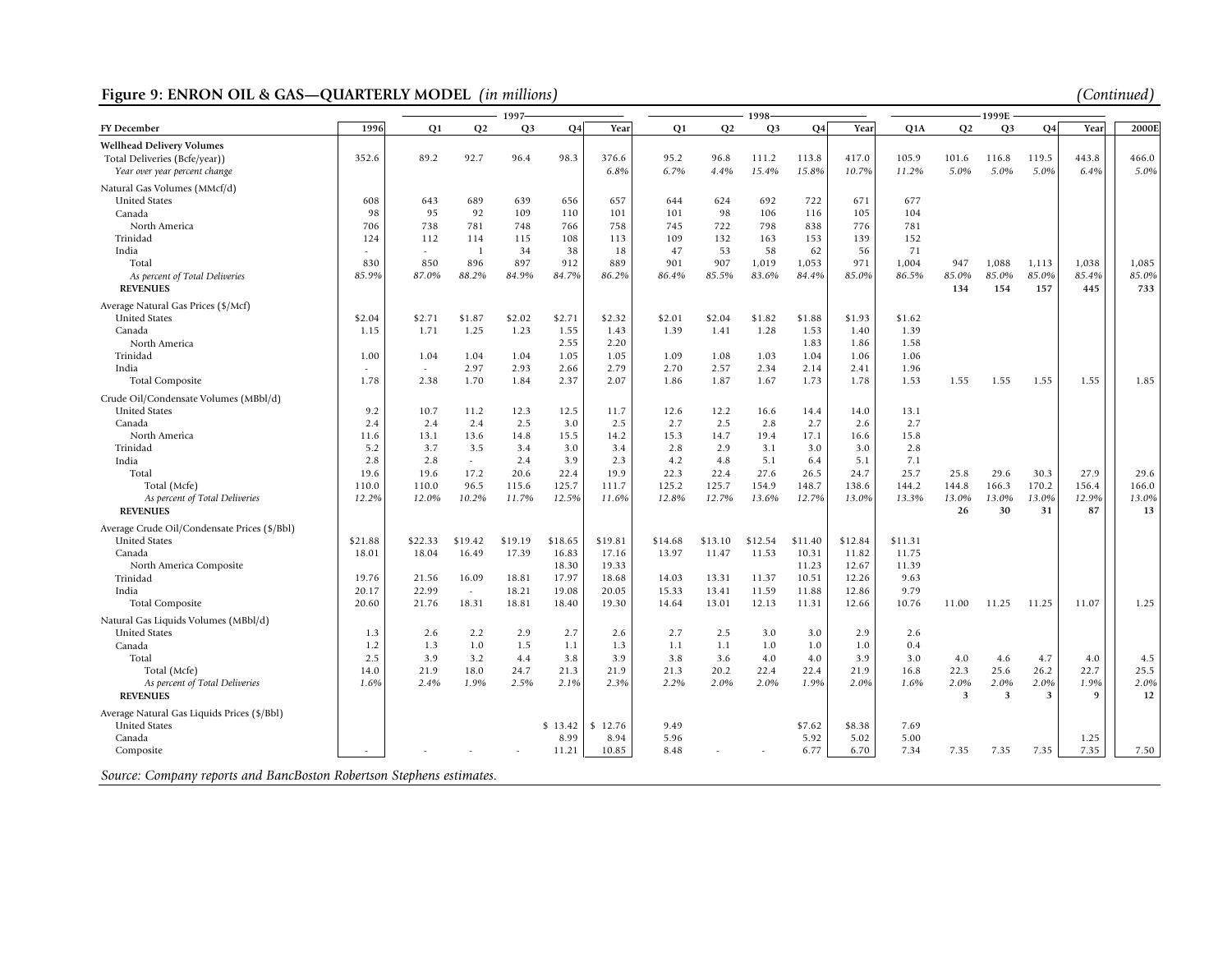# **Figure 10: TRANSMISSION AND DISTRIBUTION GROUP—QUARTERLY MODEL** *(in millions)*

|                                                                      |       | 1997-<br>1998<br>4999E |                          |                |                          |            |            |                |                   |                          |                          |            |                |                |                          |                          |             |
|----------------------------------------------------------------------|-------|------------------------|--------------------------|----------------|--------------------------|------------|------------|----------------|-------------------|--------------------------|--------------------------|------------|----------------|----------------|--------------------------|--------------------------|-------------|
| <b>FY December</b>                                                   | 1996  | <b>O1</b>              | Q <sub>2</sub>           | Q <sub>3</sub> | <b>Q4</b>                | Year       | Q1         | O <sub>2</sub> | Q <sub>3</sub>    | Q <sub>4</sub>           | Year                     | Q1A        | <b>Q2</b>      | Q <sub>3</sub> | Q <sub>4</sub>           | Year                     | 2000E       |
| <b>GAS PIPELINE GROUP</b>                                            |       |                        |                          |                |                          |            |            |                |                   |                          |                          |            |                |                |                          |                          |             |
| <b>Total Revenue of Constituents</b>                                 | 1,221 | 326                    | 264                      | 261            | 292                      | 1,143      | 309        | 262            | 267               | 290                      | 1,128                    | ٠          | 289            | 277            | 287                      | 853                      | 1,211       |
| <b>Gross Margin</b>                                                  | 719   | 206                    | 139                      | 143            | 177                      | 665        | 192        | 137            | 144               | 167                      | 640                      | 181        | 166            | 159            | 165                      | 671                      | 696         |
| As a percentage of total constituents revenue                        | 58.9% | 63.2%                  | 52.7%                    | 54.8%          | 60.6%                    | 58.2%      | 62.1%      | 52.3%          | 53.9%             | 57.6%                    | 56.7%                    | #DIV/0!    | 57.5%          | 57.5%          | 57.5%                    | 78.7%                    | 57.5%       |
| <b>Operating Expenses</b>                                            | 316   | 73                     | 76                       | 77             | 84                       | 310        | 69         | 68             | 68                | 71                       | 276                      | 61         | 69             | 72             | 72                       | 274                      | 303         |
| Depreciation and Amortization                                        | 66    | 18                     | 16                       | 16             | 19                       | 69         | 16         | 17             | 17                | 20                       | 70                       | 17         | 17             | 17             | 17                       | 68                       | 73          |
| <b>Equity in Earnings</b>                                            | 35    | 10                     | 8                        | 11             | 11                       | 40         | 11         | 9              | 8                 |                          | 32                       |            | $\Omega$       | 8              | -9                       | 34                       | 36          |
| Other Income, net                                                    | 44    | 10                     | 18                       | 10             | ٠                        | 38         | 8          | 11             | 2                 |                          | 25                       | 15         | $\overline{7}$ | 7              | 7                        | 36                       | 30          |
| IBIT excluding non-recurring assets<br>Non-recurring Item:           | 416   | 135                    | 73                       | 71             | 85                       | 364        | 126        | 72             | 69                | 84                       | 351                      | 126        | 95             | 86             | 92                       | 399                      | 388         |
| Gain on sales of liquids assets                                      | 90    | 102                    | $\overline{\phantom{a}}$ |                | $\overline{\phantom{a}}$ | 102        |            |                |                   | $\overline{\phantom{a}}$ | $\overline{\phantom{a}}$ |            |                |                | $\overline{\phantom{a}}$ | $\overline{\phantom{a}}$ |             |
| <b>IBIT</b>                                                          | 524   | 237                    | 73                       | 71             | 85                       | 466        | 126        | 72             | 69                | 84                       | 351                      | 126        | 95             | 86             | 92                       | 399                      | 388         |
| <b>Percent of Revenues</b>                                           |       |                        |                          |                |                          |            |            |                |                   |                          |                          |            |                |                |                          |                          |             |
| <b>Operating Expenses</b>                                            | 25.9% | 22.4%                  | 28.8%                    | 29.5%          | 28.8%                    | 27.1%      | 22.3%      | 26.0%          | 25.5%             | 24.5%                    | 24.5%                    | #DIV/0!    | 24.0%          | 26.0%          | 25.0%                    | 32.1%                    | 25.0%       |
| Depreciation and Amortization                                        | 5.4%  | 5.5%                   | 6.1%                     | 6.1%           | 6.5%                     | 6.0%       | 5.2%       | 6.5%           | 6.4%              | 6.9%                     | 6.2%                     | #DIV/0!    | 6.0%           | 6.0%           | 6.0%                     | 8.0%                     | 6.0%        |
| <b>Equity in Earnings</b>                                            | 2.9%  | 3.1%                   | 3.0%                     | 4.2%           | 3.8%                     | 3.5%       | 3.6%       | 3.4%           | 3.0%              | 1.4%                     | 2.8%                     | #DIV/0!    | 3.0%           | 3.0%           | 3.0%                     | 3.9%                     | 3.0%        |
| Other Income, net                                                    | 3.6%  | 3.1%                   | 6.8%                     | 3.8%           | 0.0%                     | 3.3%       | 2.6%       | 4.2%           | 0.7%              | 1.4%                     | 2.2%                     | #DIV/0!    | 2.5%           | 2.5%           | 2.5%                     | 4.3%                     | 2.5%        |
| IBIT excluding non-recurring assets                                  | 34.1% | 41.4%                  | 27.7%                    | 27.2%          | 29.1%                    | 31.8%      | 40.8%      | 27.5%          | 25.8%             | 29.0%                    | 31.1%                    | #DIV/0!    | 50.3%          | 50.3%          | 50.3%                    | 46.8%                    | 50.3%       |
| <b>IBIT</b>                                                          | 42.9% | 72.7%                  | 27.7%                    | 27.2%          | 29.1%                    | 40.8%      | 40.8%      | 27.5%          | 25.8%             | 29.0%                    | 31.1%                    | #DIV/0!    | 50.3%          | 50.3%          | 50.3%                    | 46.8%                    | 50.3%       |
| Year Over Year Change                                                |       |                        |                          |                |                          |            |            |                |                   |                          |                          |            |                |                |                          |                          |             |
| Net Revenues                                                         |       |                        |                          |                |                          | (7.5)%     | $(6.8)\%$  | $(1.4)\%$      | 0.7%              | $(5.6)\%$                | $(3.8)\%$                | (5.7)%     | 21.3%          | 10.7%          | (1.3)%                   | 4.9%                     | 3.7%        |
| <b>Operating Expenses</b>                                            |       |                        |                          |                |                          | (1.9)%     | (5.5)%     | $(10.5)\%$     | $11.7\frac{9}{6}$ | $(15.5)\%$               | $(11.0)\%$               | $(11.6)\%$ | 2.0%           | 6.0%           | 0.9%                     | (0.7)%                   | 10.5%       |
| Depreciation and Amortization                                        |       |                        |                          |                |                          | 4.5%       | (11.1)%    | 6.3%           | 6.3%              | 5.3%                     | 1.4%                     | 6.3%       | 2.0%           | $(2.1)\%$      | $(14.0)\%$               | $(2.6)\%$                | 6.6%        |
| <b>Equity in Earnings</b>                                            |       |                        |                          |                |                          | 14.3%      | 10.0%      | 12.5%          | $(27.3)\%$        | $(63.6)\%$               | $(20.0)\%$               | $(27.3)\%$ | (3.7)%         | 4.0%           | 115.0%                   | 5.0%                     | 8.2%        |
| Other Income, net                                                    |       |                        |                          |                |                          | $(13.6)\%$ | $(20.0)\%$ | $(38.9)\%$     | $(80.0)\%$        |                          | $(34.2)\%$               | 87.5%      | $(34.3)\%$     | 246.7%         | 79.2%                    | 45.3%                    | $(16.6)\%$  |
| IBIT excluding non-recurring assets                                  |       |                        |                          |                |                          | $(12.5)\%$ | (6.7)%     | $(1.4)\%$      | $(2.8)\%$         | (1.2)%                   | $(3.6)\%$                | 0.0%       | 32.4%          | 24.6%          | 9.2%                     | 13.7%                    | (2.9)%      |
| Non-recurring Item:                                                  |       |                        |                          |                |                          |            |            |                |                   |                          |                          |            |                |                |                          |                          |             |
| Gain on sales of liquids assets                                      |       |                        |                          |                |                          | 13.3%      |            |                |                   |                          |                          |            |                |                |                          |                          |             |
| <b>IBIT</b>                                                          |       |                        |                          |                |                          | (11.1)%    | $(46.8)\%$ | $(1.4)\%$      | $(2.8)\%$         | $(1.2)\%$                | $(24.7)\%$               | $0.0\%$    | 32.4%          | 24.6%          | 9.2%                     | 13.7%                    | 207.6%      |
| Source: Company reports and BancBoston Robertson Stephens estimates. |       |                        |                          |                |                          |            |            |                |                   |                          |                          |            |                |                |                          |                          | (Continued) |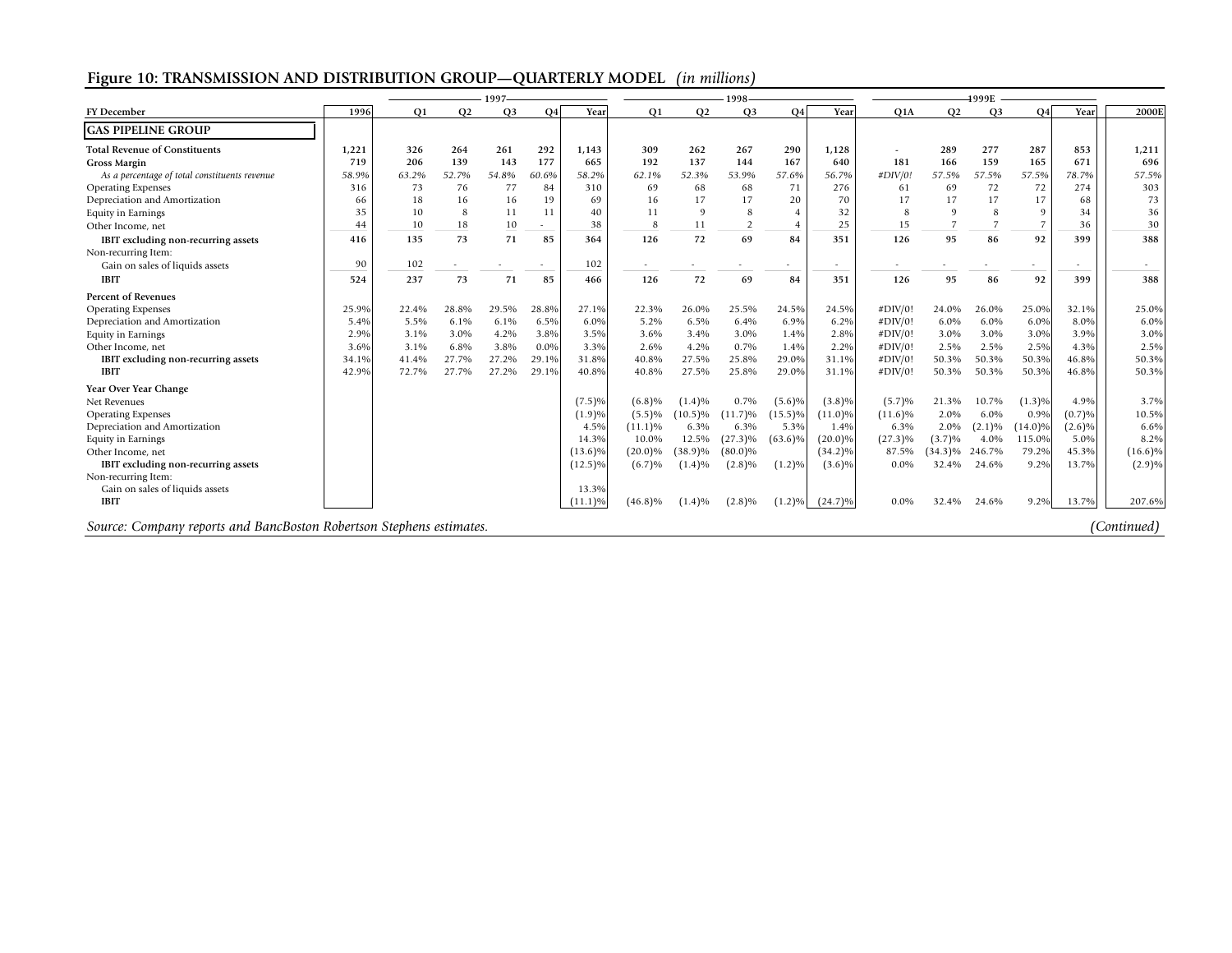# **Figure 10: TRANSMISSION AND DISTRIBUTION GROUP—QUARTERLY MODEL** *(in millions) (Continued)*

|                                                                      |       |                |           | 1997           |           |        |                |                |                |        |              |               |                          |                          |                          |               |                  |
|----------------------------------------------------------------------|-------|----------------|-----------|----------------|-----------|--------|----------------|----------------|----------------|--------|--------------|---------------|--------------------------|--------------------------|--------------------------|---------------|------------------|
| <b>FY December</b>                                                   | 1996  | O <sub>1</sub> | <b>Q2</b> | Q <sub>3</sub> | <b>O4</b> | Year   | O <sub>1</sub> | Q <sub>2</sub> | O <sub>3</sub> | O4     | Year         | Q1A           | Q <sub>2</sub>           | Q <sub>3</sub>           | O <sub>4</sub>           | Year          | 2000E            |
|                                                                      |       |                |           |                |           |        |                |                |                |        |              |               |                          |                          |                          |               |                  |
| NORTHERN NATURAL GAS                                                 |       |                |           |                |           |        |                |                |                |        |              |               |                          |                          |                          |               |                  |
| <b>Total Revenues</b>                                                | 507   | 160            | 101       | 108            | 139       | 508    | 150            | 98             | 105            | 127    | 480          |               | 108                      | 106                      | 118                      | 331           | 448              |
| Net Margin                                                           | 441   | 136            | 89        | 92             | 123       | 440    | 133            | 86             | 93             | 121    | 432<br>4.098 |               |                          |                          |                          |               |                  |
| Volumes transported (Bbtu/d)<br>Year over Year Percent Change        | 4,577 | 4,809          | 4.085     | 4,063          | 4,507     | 4.364  | 4,476          | 3,879          | 3,792          | 4,252  |              | 4.544<br>1.5% | 3.852<br>$(3.0)\%$       | 3.768                    | 4,214                    | 4.095<br>1.5% | 4.095<br>$0.0\%$ |
| Additional Volume from Expansion Projects                            |       |                |           |                |           | (4.7)% | (6.9)%         | $(5.0)\%$      | (6.7)%         | (5.7)% | (6.1)%       |               | 88                       | $(3.0)\%$<br>88          | $(3.0)\%$<br>88          | 263           |                  |
| Total Volume Transported                                             | 4,577 | 4.809          | 4.085     | 4,063          | 4,507     | 4.364  | 4,476          | 3,879          | 3.792          | 4,252  | 4,098        | 4.544         | 3.940                    | 3,856                    | 4,302                    | 4.160         | 4,095            |
| Average Transportation Rate (per MMBtu)                              | 0.30  | 0.31           | 0.27      | 0.28           | 0.33      | 0.31   | 0.37           | 0.28           | 0.30           | 0.33   | 0.32         |               | 0.30                     | 0.30                     | 0.30                     | 0.23          | 0.30             |
|                                                                      |       |                |           |                |           |        |                |                |                |        |              |               |                          |                          |                          |               |                  |
| <b>TRANSWESTERN PIPELINE</b>                                         |       |                |           |                |           |        |                |                |                |        |              |               |                          |                          |                          |               |                  |
| <b>Total Revenues</b>                                                | 180   | 38             | 37        | 37             | 36        | 148    | 35             | 37             | 37             | 36     | 145          |               | 47                       | 43                       | 41                       | 130           | 164              |
| Net Margin                                                           | 176   | 38             | 37        | 37             | 36        | 148    | 35             | 37             | 37             | 36     | 145          |               |                          |                          |                          |               |                  |
| Volumes transported (Bbtu/d)                                         | 1,341 | 1,251          | 1,476     | 1,453          | 1,482     | 1,416  | 1,668          | 1,707          | 1,564          | 1,492  | 1,608        | 1,531         | 1,826                    | 1,673                    | 1,596                    | 1,657         | 1,608            |
| Year over Year Percent Change                                        |       |                |           |                |           | 5.6%   | 33.3%          | 15.7%          | 7.6%           | 0.7%   | 13.6%        | $(8.2)\%$     | 7.0%                     | 7.0%                     | 7.0%                     | 3.0%          | 5.0%             |
| Additional Volume from Expansion Projects                            |       |                |           |                |           |        |                |                |                |        |              |               | $\overline{\phantom{a}}$ | $\overline{\phantom{a}}$ | $\overline{\phantom{a}}$ |               | $\sim$           |
| Total Volume Transported                                             | 1,341 | 1,251          | 1,476     | 1,453          | 1,482     | 1,416  | 1.668          | 1,707          | 1,564          | 1,492  | 1.608        | 1,531         | 1.826                    | 1,673                    | 1,596                    | 1.657         | 1,608            |
| Average Transportation Rate (per MMBtu)                              | 0.36  | 0.31           | 0.27      | 0.28           | 0.26      | 0.28   | 0.23           | 0.24           | 0.25           | 0.27   | 0.28         |               | 0.28                     | 0.28                     | 0.28                     | 0.21          | 0.28             |
| <b>FLORIDA GAS TRANSMISSION</b>                                      |       |                |           |                |           |        |                |                |                |        |              |               |                          |                          |                          |               |                  |
| <b>Total Revenues</b>                                                | 325   | 81             | 80        | 76             | 71        | 308    | 76             | 78             | 76             | 76     | 306          |               | 80                       | 75                       | 73                       | 228           | 317              |
| Net Margin                                                           | 278   | 70             | 74        | 72             | 67        | 283    | 72             | 74             | 72             | 73     | 291          |               |                          |                          |                          |               |                  |
| Volumes transported (Bbtu/d)                                         | 1,296 | 1,221          | 1,440     | 1,486          | 1,217     | 1,341  | 1,168          | 1,328          | 1,471          | 1,303  | 1,341        | 1,225         | 1,355                    | 1,500                    | 1,329                    | 1,352         | 1,379            |
| Year over Year Percent Change                                        |       |                |           |                |           | 3.5%   | $(4.3)\%$      | (7.8)%         | $(1.0)\%$      | 7.1%   | $0.0\%$      | 4.9%          | 2.0%                     | 2.0%                     | 2.0%                     | 0.8%          | 2.0%             |
| Additional Volume from Expansion Projects                            |       |                |           |                |           |        |                |                |                |        |              | $\sim$        | $\overline{\phantom{a}}$ | $\sim$                   | $\overline{\phantom{a}}$ |               | $\sim$           |
| Total Volume Transported                                             | 1,296 | 1,221          | 1.440     | 1.486          | 1,217     | 1.341  | 1.168          | 1,328          | 1.471          | 1,303  | 1.341        | 1.225         | 1.355                    | 1,500                    | 1,329                    | 1.352         | 1.379            |
| Average Transportation Rate (per MMBtu)                              | 0.69  | 0.74           | 0.59      | 0.57           | 0.64      | 0.63   | 0.71           | 0.65           | 0.56           | 0.64   | 0.63         |               | 0.65                     | 0.55                     | 0.60                     | 0.45          | 0.63             |
| NORTHERN BORDER PIPELINE                                             |       |                |           |                |           |        |                |                |                |        |              |               |                          |                          |                          |               |                  |
| <b>Total Revenues</b>                                                | 209   | 47             | 46        | 40             | 46        | 179    | 48             | 49             | 49             | 51     | 197          |               | 54                       | 54                       | 55                       | 163           | 281              |
| Net Margin                                                           | 209   | 47             | 46        | 40             | 46        | 179    | 48             | 49             | 49             | 51     | 197          |               |                          |                          |                          |               |                  |
| Volumes transported (Bbtu/d)                                         | 1,801 | 1,856          | 1,785     | 1,740          | 1,820     | 1,800  | 1,839          | 1,737          | 1,723          | 1,781  | 1,770        | 2,485         | 1,738                    | 1,724                    | 1,782                    | 1,932         | 2,486            |
| Year over Year Percent Change                                        |       |                |           |                |           | (0.1)% | (0.9)%         | (2.7)%         | $(1.0)\%$      | (2.1)% | (1.7)%       | 35.1%         | (1.5)%                   | (1.5)%                   | (1.5)%                   | 38.8%         | $0.0\%$          |
| Additional Volume from Expansion Projects                            |       |                |           |                |           |        |                |                |                |        |              |               | 175                      | 175                      | 175                      | 525           |                  |
| Total Volume Transported                                             | 1,801 | 1,856          | 1,785     | 1,740          | 1,820     | 1,800  | 1,839          | 1,737          | 1,723          | 1,781  | 1,770        | 2,485         | 1,913                    | 1,899                    | 1,957                    | 2,457         | 2,486            |
| Rate per 100 Dekatherm Miles                                         | 0.040 | 0.037          | 0.037     | 0.037          | 0.037     | 0.037  | 0.037          | 0.037          | 0.037          | 0.037  | 0.037        |               |                          |                          |                          |               |                  |
| Calculated Average Transportation Rate (per MMBtu)                   | 0.32  | 0.28           | 0.28      | 0.25           | 0.28      | 0.27   | 0.29           | 0.31           | 0.31           | 0.31   | 0.30         |               | 0.31                     | 0.31                     | 0.31                     | 0.23          | 0.31             |
| Source: Company reports and BancBoston Robertson Stephens estimates. |       |                |           |                |           |        |                |                |                |        |              |               |                          |                          |                          |               | (Continued)      |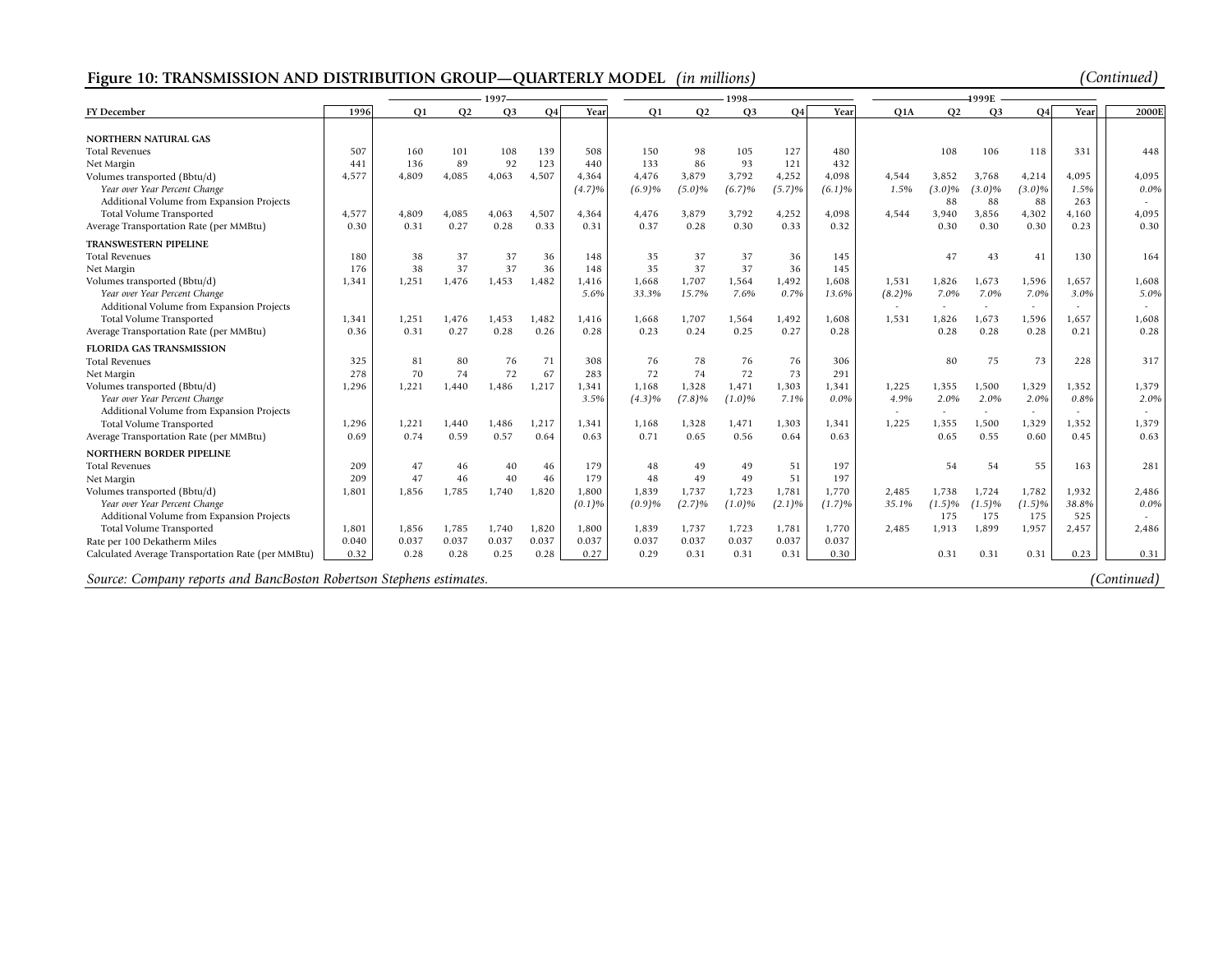# **Figure 10: TRANSMISSION AND DISTRIBUTION GROUP—QUARTERLY MODEL** *(in millions) (Continued)*

|                                                                      |        |                |                | 1997           |                |            |            |                | 1998                             |            |            |            |                                 | 1999E                    |             |            |              |
|----------------------------------------------------------------------|--------|----------------|----------------|----------------|----------------|------------|------------|----------------|----------------------------------|------------|------------|------------|---------------------------------|--------------------------|-------------|------------|--------------|
| <b>FY</b> December                                                   | 1996   | Q <sub>1</sub> | Q2             | Q <sub>3</sub> | <b>Q4</b>      | Year       | <b>O1</b>  | Q <sub>2</sub> | Q <sub>3</sub>                   | Q4         | Year       | Q1A        | Q2                              | Q3                       | Q4          | Year       | 2000E        |
| PORTLAND GENERAL                                                     |        |                |                |                |                |            |            |                |                                  |            |            |            |                                 |                          |             |            |              |
| Revenues                                                             |        |                |                |                |                |            |            |                |                                  |            |            |            |                                 |                          |             |            |              |
| Residential                                                          | 426    | 117            | 83             | 79             | 111            | 390        | 110        | 108            | 93                               | 121        | 432        |            | 110                             | 95                       | 137         | 342        | 460          |
| Commercial                                                           | 357    | 87             | 83             | 92             | 91             | 353        | 84         | 82             | 94                               | 85         | 345        |            | 94                              | 101                      | 95          | 290        | 402          |
| Industrial                                                           | 149    | 33             | 38             | 37             | 36             | 144        | 31         | 28             | 36                               | 36         | 131        |            | 43                              | 41                       | 34          | 118        | 146          |
| Accrued (Collected) Revenues                                         | (26)   | 6              | $\overline{1}$ | (7)            | 10             | 10         | 5          | $\overline{2}$ | (27)                             | 13         | (7)        |            | ×.                              | a.                       |             | ٠          | $\mathbf{r}$ |
| Retail Revenues                                                      | 906    | 243            | 205            | 201            | 248            | 897        | 230        | 220            | 196                              | 255        | 901        |            | 246                             | 237                      | 266         | 750        | 1,008        |
| Wholesale                                                            | 193    | 116            | 100            | 180            | 99             | 495        | 65         | 41             | 70                               | 58         | 234        |            | 34                              | 39                       | 42          | 115        | 171          |
| Other                                                                | 10     | 9              | $\overline{2}$ | 5              | 13             | 29         | 25         | 8              | 14                               | 14         | 61         |            | ×.                              | $\sim$                   | $\sim$      | $\sim$     | $\sim$       |
| <b>Total Revenues</b>                                                | 1,109  | 368            | 307            | 386            | 360            | 1,421      | 320        | 269            | 280                              | 327        | 1,196      | 299        | 280                             | 276                      | 309         | 1,164      | 1,179        |
| Purchased Power & Fuel                                               | 316    | 157            | 128            | 221            | 168            | 674        | 124        | 94             | 104                              | 129        | 451        | 100        | 95                              | 97                       | 102         | 394        | 401          |
| <b>Operating Expenses</b>                                            | 301    | 67             | 74             | 69             | 85             | 295        | 76         | 78             | 76                               | 65         | 295        | 70         | 66                              | 65                       | 71          | 272        | 271          |
| Depreciation & Amortization                                          | 155    | 39             | 39             | 45             | 46             | 169        | 44         | 45             | 47                               | 47         | 183        | 46         | 43                              | 43                       | 46          | 179        | 177          |
|                                                                      | 6      | $\sim$         | $\mathbf{1}$   | $\overline{a}$ | $\overline{2}$ | 3          | 3          | 10             | 8                                | (2)        | 19         | $\Omega$   | $\sim$                          | $\overline{\phantom{a}}$ | $\sim$      | -9         | $\sim$       |
| Other Income, net                                                    |        |                |                |                |                |            |            |                |                                  |            |            |            |                                 |                          |             |            |              |
| <b>IBIT</b>                                                          | 343    | 105            | 67             | 51             | 63             | 286        | 79         | 62             | 61                               | 84         | 286        | 92         | 76                              | 72                       | 90          | 329        | 330          |
| <b>Percent of Revenues</b>                                           |        |                |                |                |                |            |            |                |                                  |            |            |            |                                 |                          |             |            |              |
| Purchased Power & Fuel                                               | 28.5%  | 42.7%          | 41.7%          | 57.3%          | 46.7%          | 47.4%      | 38.8%      | 34.9%          | 37.1%                            | 39.4%      | 37.7%      | 33.4%      | 34.0%                           | 35.0%                    | 33.0%       | 33.8%      | 34.0%        |
| <b>Operating Expenses</b>                                            | 27.1%  | 18.2%          | 24.1%          | 17.9%          | 23.6%          | 20.8%      | 23.8%      | 29.0%          | 27.1%                            | 19.9%      | 24.7%      | 23.4%      | 23.5%                           | 23.5%                    | 23.0%       | 23.3%      | 23.0%        |
| Depreciation & Amortization                                          | 14.0%  | 10.6%          | 12.7%          | 11.7%          | 12.8%          | 11.9%      | 13.8%      | 16.7%          | 16.8%                            | 14.4%      | 15.3%      | 15.4%      | 15.5%                           | 15.5%                    | 15.0%       | 15.3%      | 15.0%        |
| Other Income, net                                                    | 0.5%   | $0.0\%$        | 0.3%           | $0.0\%$        | 0.6%           | 0.2%       | 0.9%       | 3.7%           | 2.9%                             | $-0.6%$    | 1.6%       | 3.0%       | $0.0\%$                         | $0.0\%$                  | $0.0\%$     | 0.8%       | $0.0\%$      |
| <b>IBIT</b>                                                          | 30.9%  | 28.5%          | 21.8%          | 13.2%          | 17.5%          | 20.1%      | 24.7%      | 23.0%          | 21.8%                            | 25.7%      | 23.9%      | 30.8%      | 27.0%                           | 26.0%                    | 29.0%       | 28.3%      | 28.0%        |
| Year Over Year Change                                                |        |                |                |                |                |            |            |                |                                  |            |            |            |                                 |                          |             |            |              |
| Revenues                                                             |        |                |                |                |                | 28.1%      |            |                | $(13.0)\%$ $(12.4)\%$ $(27.5)\%$ | $(9.2)\%$  | $(15.8)\%$ | $(6.6)\%$  | 4.2%                            | $(1.4)\%$                | $(5.6)\%$   | (2.7)%     | 1.2%         |
| Purchased Power & Fuel                                               |        |                |                |                |                | 113.3%     |            |                | $(21.0)\%$ $(26.6)\%$ $(52.9)\%$ | $(23.2)\%$ | $(33.1)\%$ | $(19.4)\%$ | 1.4%                            | $(7.1)\%$                | $(21.0)\%$  | $(12.7)\%$ | 1.8%         |
| <b>Operating Expenses</b>                                            |        |                |                |                |                | $(2.0)\%$  | 13.4%      | 5.4%           | 10.1%                            | $(23.5)\%$ | 0.0%       |            | $(7.9)\%$ $(15.5)\%$ $(14.6)\%$ |                          | 9.2%        | (7.9)%     | (0.2)%       |
| Depreciation & Amortization                                          |        |                |                |                |                | 9.0%       | 12.8%      | 15.4%          | 4.4%                             | 2.2%       | 8.3%       | 4.5%       | $(3.4)\%$                       | $(8.9)\%$                | (1.5)%      | $(2.4)\%$  | $(1.0)\%$    |
| <b>IBIT</b>                                                          |        |                |                |                |                | $(16.6)\%$ | $(24.8)\%$ | (7.5)%         | 19.6%                            | 33.3%      | 0.0%       | 16.5%      | 22.1%                           | 17.7%                    | 6.6%        | 15.0%      | 0.3%         |
|                                                                      |        |                |                |                |                |            |            |                |                                  |            |            |            |                                 |                          |             |            |              |
| Retail Customers (end of period, thousands)                          | 668    | 672            | 677            | 681            | 685            | 685        | 688        | 694            | 698                              | 704        | 704        | 708        | 715                             | 719<br>3.0%              | 725<br>3.0% | 725        | 747          |
| Year over Year percent Change                                        |        |                |                |                |                | 2.5%       | 2.4%       | 2.5%           | 2.5%                             | 2.8%       | 2.8%       | 2.9%       | 3.0%                            |                          |             | 3.0%       | 3.0%         |
| Electricity Sales (thousand MWh)                                     |        |                |                |                |                |            |            |                |                                  |            |            |            |                                 |                          |             |            |              |
| Residential                                                          | 7,073  | 2,142          | 1,462          | 1,391          | 1,988          | 6,983      | 2,076      | 1,524          | 1,454                            | 2,052      | 7,101      | 2,342      | 1,834                           | 1,589                    | 2,284       | 8,048      | 8,365        |
| Percent of Total Retail                                              | 40.3%  | 44.3%          | 35.1%          | 32.2%          | 41.0%          | 38.4%      | 44.9%      | 35.9%          | 33.1%                            | 43.7%      | 40.7%      | 45.2%      | 38.0%                           | 34.0%                    | 45.0%       | 40.7%      | 40.0%        |
| Commercial                                                           | 6,577  | 1,711          | 1,623          | 1,831          | 1,787          | 6,952      | 1,654      | 1,613          | 1,861                            | 1,725      | 6,781      | 1,816      | 1,834                           | 1,981                    | 1,864       | 7,495      | 8,365        |
| Percent of Total Retail                                              | 37.5%  | 35.4%          | 38.9%          | 42.4%          | 36.9%          | 38.3%      | 35.8%      | 38.0%          | 42.4%                            | 36.7%      | 38.9%      | 35.1%      | 38.0%                           | 42.4%                    | 36.7%       | 37.9%      | 40.0%        |
| Industrial                                                           | 3,909  | 983            | 1,086          | 1,093          | 1,073          | 4,235      | 891        | 1,106          | 1,074                            | 921        | 3,562      | 1,020      | 1,157                           | 1,103                    | 928         | 4,208      | 4,182        |
| Percent of Total Retail                                              | 22.3%  | 20.3%          | 26.0%          | 25.3%          | 22.1%          | 23.3%      | 19.3%      | 26.1%          | 24.5%                            | 19.6%      | 20.4%      | 19.7%      | 24.0%                           | 23.6%                    | 18.3%       | 21.3%      | 20.0%        |
| <b>Total Retail</b>                                                  | 17,559 | 4,836          | 4,171          | 4,315          | 4,848          | 18,170     | 4,621      | 4,243          | 4,389                            | 4,698      | 17,444     | 5,178      | 4,825                           | 4,673                    | 5,076       | 19,752     | 20,912       |
| Annualized kWH's Per Retail Customer                                 | 26.3   | 28.8           | 24.6           | 25.3           | 28.3           | 26.5       | 26.9       | 24.5           | 25.2                             | 26.7       | 24.8       | 29.3       | 27.0                            | 26.0                     | 28.0        | 27.6       | 28.0         |
| Wholesale                                                            | 10,188 | 6,419          | 6,958          | 8,556          | 4,892          | 26,825     | 3,575      | 2,382          | 2,675                            | 2,237      | 10,869     | 1,338      | 1,361                           | 1,558                    | 1,692       | 5,949      | 6,971        |
| Percent of Total Sales                                               | 36.7%  | 57.0%          | 62.5%          | 66.5%          | 51.7%          | 60.0%      | 43.6%      | 36.0%          | 37.9%                            | 32.3%      | 38.4%      | 20.5%      | 22.0%                           | 25.0%                    | 25.0%       | 23.1%      | 25.0%        |
| <b>Total Sales</b>                                                   | 27,747 | 11,255         | 11,129         | 12,871         | 9,470          | 44,725     | 8,196      | 6,625          | 7,064                            | 6,935      | 28,313     | 6,516      | 6,186                           | 6,231                    | 6,768       | 25,701     | 27,883       |
| Average Billed Revenue (cents/KWh)                                   |        |                |                |                |                |            |            |                |                                  |            |            |            |                                 |                          |             |            |              |
| Residential                                                          | 6.05   | 5.45           | 5.68           | 5.71           | 5.57           | 5.60       | 5.91       | 6.40           | 6.45                             | 5.75       | 6.07       |            | 6.00                            | 6.00                     | 6.00        | 4.50       | 5.50         |
| Commercial                                                           | 5.45   | 5.07           | 5.14           | 5.01           | 5.10           | 5.08       | 5.07       | 5.15           | 5.20                             | 4.94       | 5.09       |            | 5.10                            | 5.10                     | 5.10        | 3.83       | 4.80         |
| Industrial                                                           | 3.82   | 3.36           | 3.46           | 3.45           | 3.25           | 3.38       | 3.43       | 3.18           | 4.34                             | 3.86       | 3.69       |            | 3.70                            | 3.70                     | 3.70        | 2.78       | 3.50         |
| <b>Total Retail</b>                                                  | 5.33   | 4.89           | 4.92           | 4.84           | 4.88           | 4.88       | 5.13       | 5.17           | 5.47                             | 5.08       | 5.21       |            |                                 |                          |             |            |              |
| Wholesale                                                            | 1.83   | 1.81           | 1.44           | 2.10           | 2.03           | 1.85       | 1.82       | 1.72           | 2.61                             | 2.59       | 2.15       |            | 2.50                            | 2.50                     | 2.50        | 1.88       | 2.45         |
| <b>Total Sales</b>                                                   | 4.00   | 3.13           | 2.76           | 3.02           | 3.45           | 3.09       | 3.68       | 3.89           | 4.34                             | 4.27       | 4.03       |            |                                 |                          |             |            |              |
|                                                                      |        |                |                |                |                |            |            |                |                                  |            |            |            |                                 |                          |             |            |              |
| Source: Company reports and BancBoston Robertson Stephens estimates. |        |                |                |                |                |            |            |                |                                  |            |            |            |                                 |                          |             |            |              |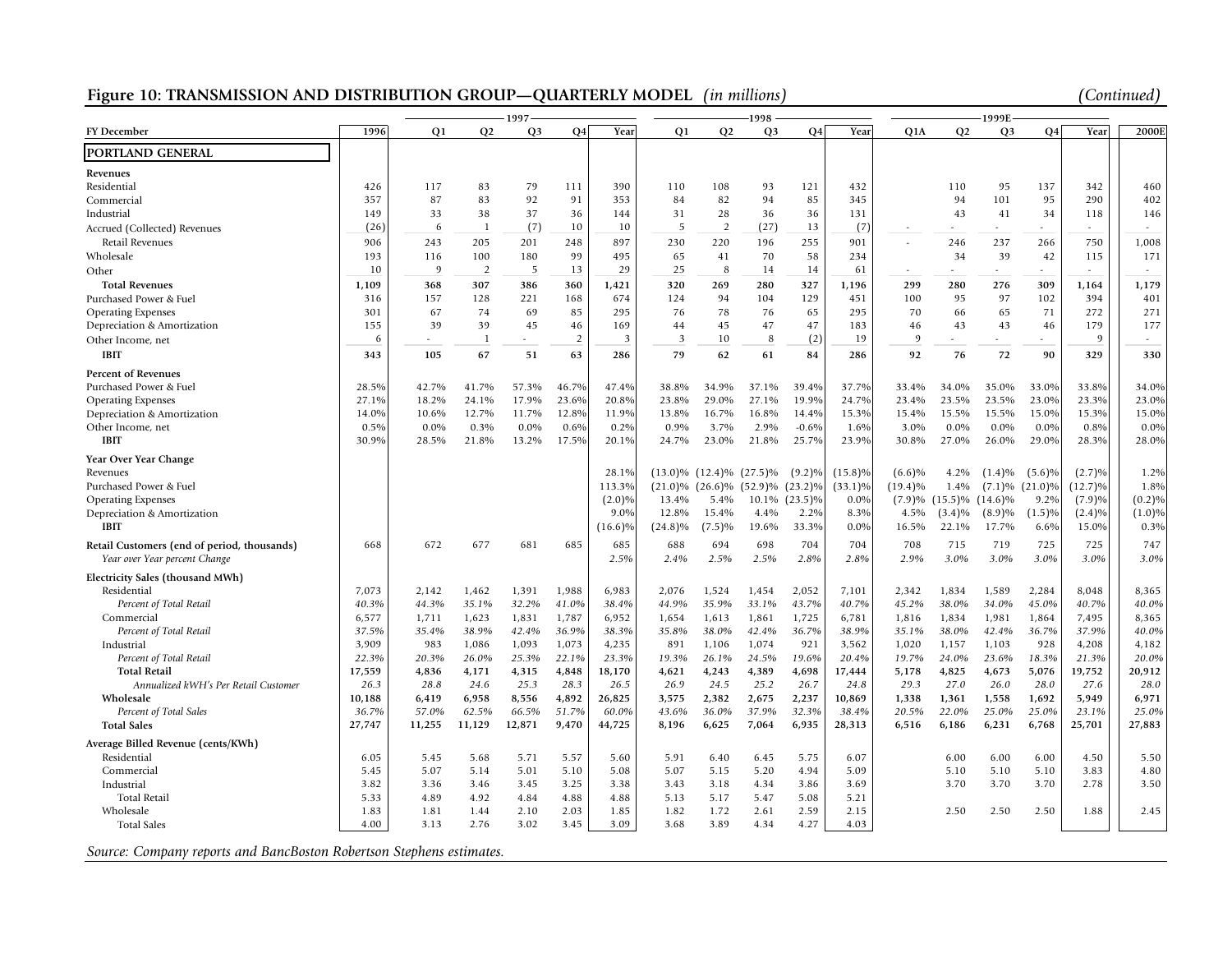# **Figure 11: WHOLESALE ENERGY OPERATIONS AND SERVICES** *(in millions)*

|                                             |           |           |                | $-1997$        |        |             |                   |            | 1998                    |                |             |                |             | $-1999E$       |                |             |                |
|---------------------------------------------|-----------|-----------|----------------|----------------|--------|-------------|-------------------|------------|-------------------------|----------------|-------------|----------------|-------------|----------------|----------------|-------------|----------------|
| <b>FY December</b>                          | 1996      | <b>O1</b> | O <sub>2</sub> | Q <sub>3</sub> | Q4     | Year        | <b>O1</b>         | Q2         | Q <sub>3</sub>          | <b>Q4</b>      | Year        | Q1A            | <b>Q2</b>   | Q <sub>3</sub> | O <sub>4</sub> | Year        | 2000E          |
| <b>Total Revenues</b>                       | 11,413    | 4,713     | 2,786          | 4,954          | 5,069  | 18,022      | 4,738             | 5,774      | 10,225                  | 6,618          | 27,725      | 6,595          | 9,713       | 11,053         | 9,302          | 36,663      | 40,356         |
| Year over Year Change                       |           |           |                |                |        | 57.9%       | 0.5%              | 107.3%     | 106.4%                  | 30.6%          | 53.8%       | 39.2%          | 68.2%       | 8.1%           | 40.6%          | 32.2%       | 10.1%          |
| <b>IBIT</b>                                 |           |           |                |                |        |             |                   |            |                         |                |             |                |             |                |                |             |                |
| Commodity Sales and Services                | 348       | 142       | $\mathbf{Q}$   | 22             | 76     | 249         | 129               | 23         | 152                     | 107            | 411         | 224            | 193         | 220            | 181            | 818         | 846            |
| Percent of Revenues                         | 3.0%      | 3.0%      | 0.3%           | 0.4%           | 1.5%   | $(28.4)\%$  | 2.7%              | 0.4%       | 1.5%                    | 1.6%           | 1.5%        | 3.4%           | 1.5%        | 1.5%           | 1.5%           | 2.0%        | 1.5%           |
| Energy Assets and Investments               | 263       | 53        | 152            | 190            | 170    | 565         | 151               | 258        | 160                     | 140            | 709         | 136            | 150         | 168            | 147            | 601         | 721            |
| Percent of Revenues                         | 2.3%      | 1.1%      | 5.5%           | 3.8%           | 3.4%   | 3.1%        | 3.2%              | 4.5%       | 1.6%                    | 2.1%           | 2.6%        | 2.1%           | 3.0%        | 3.0%           | 3.0%           | 2.8%        | 3.0%           |
| Year Over Year Percent Change               |           |           |                |                |        | 114.8%      | 184.9%            | 69.7%      | $(15.8)\%$              | $(17.6)\%$     | 25.5%       | (9.9)%         | 5.0%        | 5.0%           | 5.0%           | 1.3%        | 20.0%          |
| <b>Unallocated Expenses</b>                 | (145)     | (28)      | (31)           | (39)           | (62)   | (160)       | (31)              | (40)       | (35)                    | (46)           | (152)       | (40)           | (52)        | (56)           | (39)           | (188)       | (195)          |
| Percent of Revenues                         | $(1.3)\%$ | (0.6)%    | (1.1)%         | (0.8)%         | (1.2)% | (0.9)%      | (0.7)%            | (0.7)%     | (0.3)%                  | (0.7)%         | (0.5)%      | $(0.6)\%$      | (0.5)%      | $(0.5)\%$      | (0.5)%         | $(0.5)\%$   | $(0.5)\%$      |
| TOTAL IBIT ALL SEGMENTS                     | 466       | 167       | 130            | 173            | 184    | 654         | 249               | 241        | 277                     | 201            | 968         | 320            | 291         | 332            | 288            | 1,231       | 1,372          |
| Percent of Revenues                         | 4.1%      | 3.5%      | 4.7%           | 3.5%           | 3.6%   | 3.6%        | 5.3%              | 4.2%       | 2.7%                    | 3.0%           | 3.5%        | 4.9%           | 3.0%        | 3.0%           | 3.1%           | 3.4%        | 3.4%           |
| Year Over Year Percent Change               |           |           |                |                |        | 40.3%       | 49.1%             | 85.4%      | 60.1%                   | 9.2%           | 48.0%       | 28.5%          | 20.9%       | 19.7%          | 43.5%          | 27.2%       | 11.4%          |
|                                             |           |           |                |                |        |             |                   |            |                         |                |             |                |             |                |                |             |                |
| <b>Commodity Sales and Services</b>         |           |           |                |                |        |             |                   |            |                         |                |             |                |             |                |                |             |                |
| Physical Volumes (Bbtue/d)<br>Gas:          |           |           |                |                |        |             |                   |            |                         |                |             |                |             |                |                |             |                |
| <b>United States</b>                        | 6,998     | 8,611     | 7,330          | 7,321          | 7,370  | 7,654       | 7,276             | 6,696      | 7,749                   | 7,941          | 7,418       | 9,088          | 7,366       | 8,136          | 8,338          | 8,251       | 9,088          |
| Canada                                      | 1,406     | 2,107     | 2,123          | 2,353          | 2,464  | 2,263       | 2,876             | 3,295      | 3,656                   | 4,101          | 3,486       | 3,954          | 4,613       | 5,118          | 5,741          | 4,858       | 5,536          |
| Europe                                      | 289       | 460       | 572            | 748            | 854    | 660         | 1,125             | 1,062      | 1,176                   | 1,605          | 1,243       | 1,792          | 1,699       | 1,882          | 2,568          | 1,987       | 2,867          |
| Other                                       |           |           |                |                |        |             | 1                 | 5          | $\overline{4}$          | $\overline{4}$ | 8           | $\overline{7}$ | 5           | $\overline{4}$ | $\overline{4}$ | -8          | $\overline{7}$ |
| Total                                       | 8,693     | 11,178    | 10,025         | 10,422         | 10,688 | 10,577      | 11,278            | 11,058     | 12,585                  | 13,651         | 12,155      | 14,841         | 13,683      | 15,140         | 16,651         | 15,104      | 17,498         |
| <b>Transport Volumes</b>                    | 544       | 207       | 686            | 456            | 488    | 460         | 450               | 630        | 643                     | 510            | 559         | 556            | 756         | 772            | 612            | 676         | 612            |
| <b>Total Gas Volumes</b>                    | 9,237     | 11,385    | 10,711         | 10,878         | 11,176 | 11,037      | 11,728            | 11,688     | 13,228                  | 14,161         | 12,714      | 15,397         | 14,439      | 15,912         | 17,263         | 15,780      | 18,109         |
| Oil                                         | 320       | 663       | 454            | 684            | 956    | 690         | 1,756             | 2,534      | 2,596                   | 4,923          | 2,960       | 3,704          | 6,335       | 6,490          | 12,308         | 7,111       | 9,260          |
| Liquids                                     | 1,187     | 1,248     | 1,080          | 858            | 768    | 987         | 654               | 550        | 652                     | 586            | 610         | 580            | 358         | 424            | 381            | 433         | 377            |
| Electricity                                 | 1,648     | 3,699     | 4,193          | 7,854          | 5,232  | 5,256       | 8,262             | 9,463      | 17,684                  | 8,609          | 11,024      | 9,594          | 14,195      | 27,410         | 15,066         | 16,429      | 14,391         |
| Total Physical Volumes (Bbtue/d)            | 12,392    | 16,995    | 16,438         | 20,274         | 18,132 | 17,970      | 22,400            | 24,235     | 34,160                  | 28,279         | 27,308      | 29,275         | 35,326      | 50,236         | 45,018         | 39,752      | 42,137         |
| Dollars IBIT per (Bbtue)                    | 77        | 92        | 6              | 12             | 46     | 38          | 63                | 10         | 49                      | 41             | 41          | 84             | 60          | 48             | 44             | 59          | 55             |
| Electricity Volumes Marketed (Thousand MWh) |           |           |                |                |        |             |                   |            |                         |                |             |                |             |                |                |             |                |
| <b>United States</b>                        | 60,150    | 33,242    | 28,141         | 72,338         | 48,125 | 191,746     | 74,272            | 86,075     | 162,527                 | 78,969         | 401,843     | 85,962         |             |                |                |             |                |
| Europe and Other                            |           | 50        | 18             | 19             | 13     | 100         | 82                | 40         | 165                     | 242            | 529         | 384            |             |                |                |             |                |
| Total                                       | 60,150    | 33,292    | 38,159         | 72,257         | 48,138 | 191,846     | 74,354            | 86,115     | 162,692                 | 79,211         | 402,372     | 86,346         |             |                |                |             |                |
|                                             |           |           |                |                |        |             |                   |            |                         |                |             |                |             |                |                |             |                |
| Financial Settlements (Notional)(Bbtue/d)   | 35,259    | 39,916    | 45,647         | 51,953         | 58,574 | 49,082      | 69,918            | 67,411     | 83,653                  | 79,211         | 75,266      | 94,974         |             |                |                |             |                |
| Year Over Year Change                       |           |           |                |                |        |             |                   |            |                         |                |             |                |             |                |                |             |                |
| Physical Volumes (Bbtue/d)                  |           |           |                |                |        |             |                   |            |                         |                |             |                |             |                |                |             |                |
| Gas:                                        |           |           |                |                |        |             |                   |            |                         |                |             |                |             |                |                |             |                |
| <b>United States</b>                        |           |           |                |                |        | 9.4%        | $(15.50)\%$       | $(8.65)\%$ | 5.8%                    | 7.7%           | $(3.08)\%$  | 24.9%          | 10.0%       | 5.0%           | 5.0%           | 11.2%       | $0.0\%$        |
| Canada                                      |           |           |                |                |        | 61.0%       | 36.5%             | 55.2%      | 55.4%                   | 66.4%          | 54.0%       | 37.5%          | 40.0%       | 40.0%          | 40.0%          | 39.4%       | 40.0%          |
| Europe                                      |           |           |                |                |        | 128.4%      | 144.6%            | 85.7%      | 57.2%                   | 87.9%          | 88.3%       | 59.3%          | 60.0%       | 60.0%          | 60.0%          | 59.8%       | 60.0%          |
| Other                                       |           |           |                |                |        |             |                   |            |                         |                |             |                |             |                |                | $0.0\%$     |                |
| Total                                       |           |           |                |                |        | 21.7%       | 0.9%              | 10.3%      | 20.8%                   | 27.7%          | 14.9%       | 31.6%          | 23.7%       | 20.3%          | 22.0%          | 24.4%       | 17.9%          |
| <b>Transport Volumes</b>                    |           |           |                |                |        | $(15.44)\%$ | 117.4%            | $(8.16)\%$ | 41.0%                   | 4.5%           | 21.5%       | 23.6%          | 20.0%       | 20.0%          | 20.0%          | 20.9%       | 10.0%          |
| <b>Total Gas Volumes</b>                    |           |           |                |                |        | 19.5%       | 3.0%              | 9.1%       | 21.6%                   | 26.7%          | 15.2%       | 31.3%          | 23.5%       | 20.3%          | 21.9%          | 24.3%       | 17.6%          |
| Oil                                         |           |           |                |                |        | 115.6%      | 164.9%            | 458.1%     | 279.5%                  | 415.0%         | 329.0%      | 110.9%         | 150.0%      | 150.0%         | 150.0%         | 140.2%      | 150.0%         |
| Liquids                                     |           |           |                |                |        | $(16.85)\%$ | (47.60)% (49.07)% |            | $(24.01)\%$ $(23.70)\%$ |                | $(38.20)\%$ | $(11.31)\%$    | $(35.00)\%$ | $(35.00)\%$    | $(35.00)\%$    | $(29.08)\%$ | $(35.00)\%$    |
| Electricity                                 |           |           |                |                |        | 218.9%      | 123.4%            | 125.7%     | 125.2%                  | 64.5%          | 109.7%      | 16.1%          | 50.0%       | 55.0%          | 75.0%          | 49.0%       | 50.0%          |
| Total Physical Volumes (Bbtue/d)            |           |           |                |                |        | 45.0%       | 31.8%             | 47.4%      | 68.5%                   | 56.0%          | 52.0%       | 30.7%          | 45.8%       | 47.1%          | 59.2%          | 45.7%       | 43.9%          |

\*\*Model is hardwired off of year over year IBIT.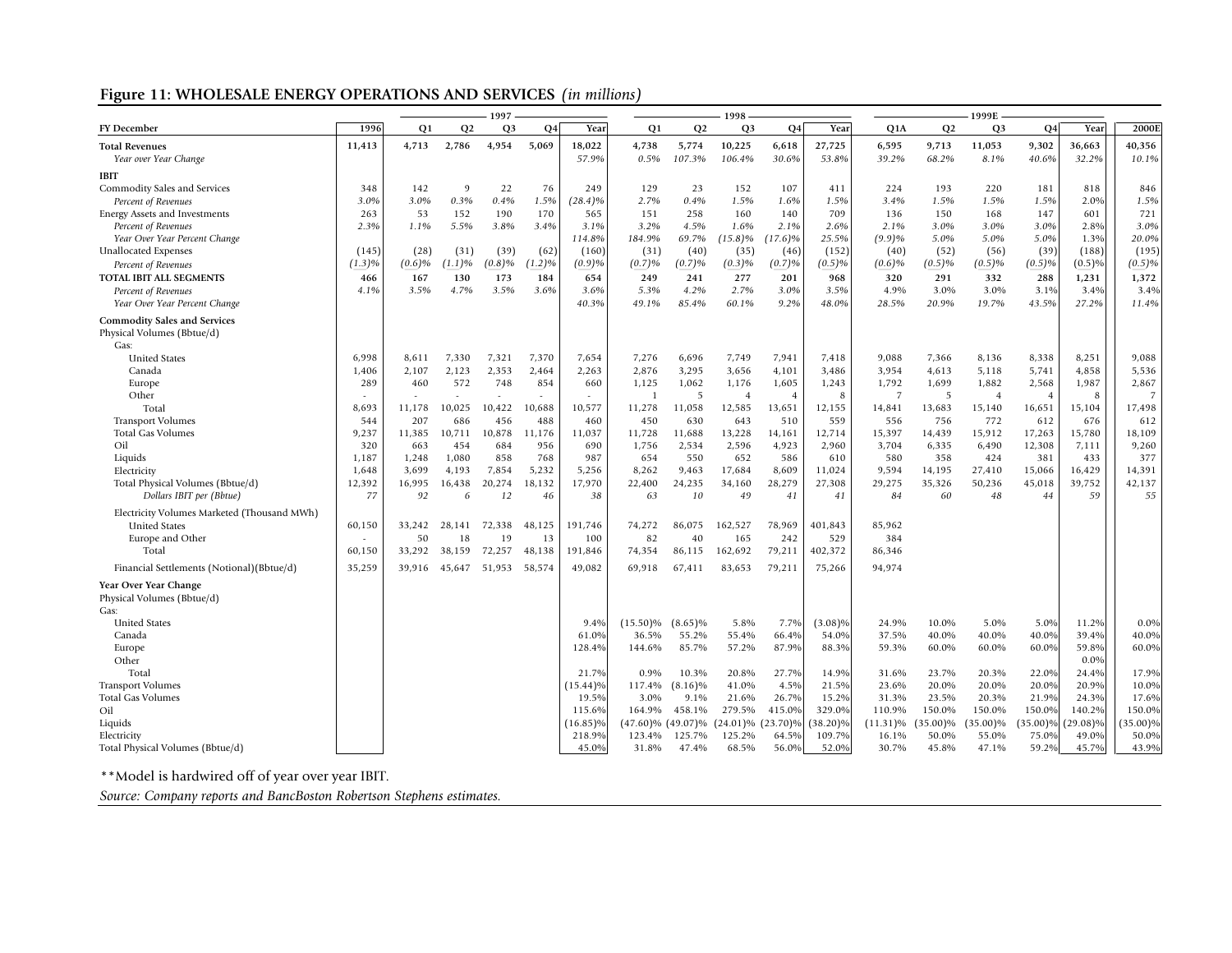# **Figure 12: WESSEX WATER—QUARTERLY SALES & EARNINGS MODEL** *(in million British Pounds)*

| <b>FY March</b>                                      | F1993        | F1994          | F1995      | F1996      | F1997       | F1998 | F1999E | <b>F2000E</b> | F2001E      |
|------------------------------------------------------|--------------|----------------|------------|------------|-------------|-------|--------|---------------|-------------|
| Turnover (Revenues)                                  | 206          | 217            | 229        | 241        | 254         | 266   | 277    | 278           | 241         |
| <b>Operational Costs</b>                             | 94           | 92             | 88         | 86         | 85          | 86    | 87     | 86            | 89          |
| Depreciation                                         | 31           | 33             | 37         | 38         | 29          | 32    | 33     | 33            | 32          |
| Goodwill Amortization (converted from dollars)       |              |                |            |            |             |       |        | 8             | 32          |
| Infrastructure Renewal Charge                        |              |                |            |            | 11          | 11    | 11     | 11            | 11          |
| <b>Total Costs</b>                                   | 125          | 125            | 125        | 124        | 125         | 128   | 131    | 139           | 165         |
| <b>Operating Profit</b>                              | 81           | 92             | 105        | 117        | 130         | 138   | 145    | 139           | 76          |
| Share of Results of Associated Undertakings (Sold)   | 5            | 9              | 10         | 12         | 13          | 12    |        |               |             |
| Profit on Ordinary Activities Before Interest (IBIT) | 86           | 101            | 115        | 129        | 142         | 149   | 145    | 139           | $76\,$      |
| Net of Share of Assoc. Undertakings                  | 81           | 92             | 105        | 117        | 130         | 138   | 145    | 139           | 76          |
| Net Interest (payable)/recievable                    | 1            | $\overline{2}$ | 2          | 5          | 3           | (10)  |        |               |             |
| Profit on Ordinary Activities Before Taxation        | 86           | 103            | 117        | 134        | 145         | 139   |        |               |             |
| Net of Share of Assoc. Undertakings                  | 82           | 94             | 107        | 122        | 132         | 128   |        |               |             |
| Taxation on Profit on Ordinary Activities            | $\mathbf{Q}$ | 10             | 16         | 21         | 24          | 23    |        |               |             |
| Tax Provision for Associated Undertakings            |              |                |            |            | 3           | 4     |        |               |             |
| Estimated Tax Exposure Net of Assoc. Undertakings    | 9            | 9              | 15         | 19         |             |       |        |               |             |
| Tax Rate                                             | 10.6%        | 9.5%           | 13.8%      | 15.7%      | 16.6%       | 16.7% |        |               |             |
| <b>Utility Tax</b>                                   |              |                |            |            |             | 99    |        |               |             |
| Profit Attributable to Shareholders                  | 77           | 94             | 101        | 113        | 121         | 17    |        |               |             |
| Net of Share of Assoc. Undertakings and Utility Tax  | 73           | 85             | 92         | 103        | 112         | 108   |        |               |             |
| <b>Percent of Turnover</b>                           |              |                |            |            |             |       |        |               |             |
| Effect of $P(o)$ Cut                                 |              |                |            |            |             |       |        | 17.5%         | 17.5%       |
| <b>Operational Costs</b>                             | 45.5%        | 42.2%          | 38.4%      | 35.7%      | 33.3%       | 32.2% | 31.5%  | 31.0%         | 37.0%       |
| Depreciation                                         | 15.1%        | 15.4%          | 15.9%      | 15.9%      | 11.4%       | 11.9% | 12.0%  | 12.0%         | 13.5%       |
| Infrastructure Renewal Charge                        | $0.0\%$      | $0.0\%$        | $0.0\%$    | $0.0\%$    | 4.2%        | 4.1%  | 4.0%   | 4.0%          | 4.5%        |
| <b>Total Costs</b>                                   | 60.6%        | 57.6%          | 54.3%      | 51.6%      | 49.0%       | 48.2% | 47.5%  | 49.9%         | 68.5%       |
| Year Over Year Percent Change                        |              |                |            |            |             |       |        |               |             |
| Turnover (Revenues)                                  |              | 5.6%           | 5.5%       | 5.1%       | 5.7%        | 4.6%  | 4.0%   | 5.0%          | 5.0%        |
| <b>Operational Costs</b>                             |              | $(2.03)\%$     | $(3.93)\%$ | $(2.39)\%$ | $(1.28)\%$  | 0.9%  | 1.8%   | $(1.19)\%$    | 3.4%        |
| Depreciation                                         |              | 7.4%           | 9.3%       | 4.7%       | $(23.82)\%$ | 8.6%  | 5.1%   | 0.4%          | $(2.55)\%$  |
| Infrastructure Renewal Charge                        |              |                |            |            |             | 2.8%  | 0.6%   | 0.4%          | $(2.55)\%$  |
| <b>Total Costs</b>                                   |              | 0.3%           | $(0.40)\%$ | $(0.32)\%$ | 0.4%        | 2.9%  | 2.5%   | 5.5%          | 18.8%       |
| <b>Operating Profit</b>                              |              |                |            |            |             |       |        |               |             |
| Net of Share of Assoc. Undertakings and Utility Tax  |              | 13.8%          | 13.4%      | 11.5%      | 11.2%       | 6.2%  | 5.4%   | $(4.21)\%$    | $(45.46)\%$ |
|                                                      |              |                |            |            |             |       |        |               |             |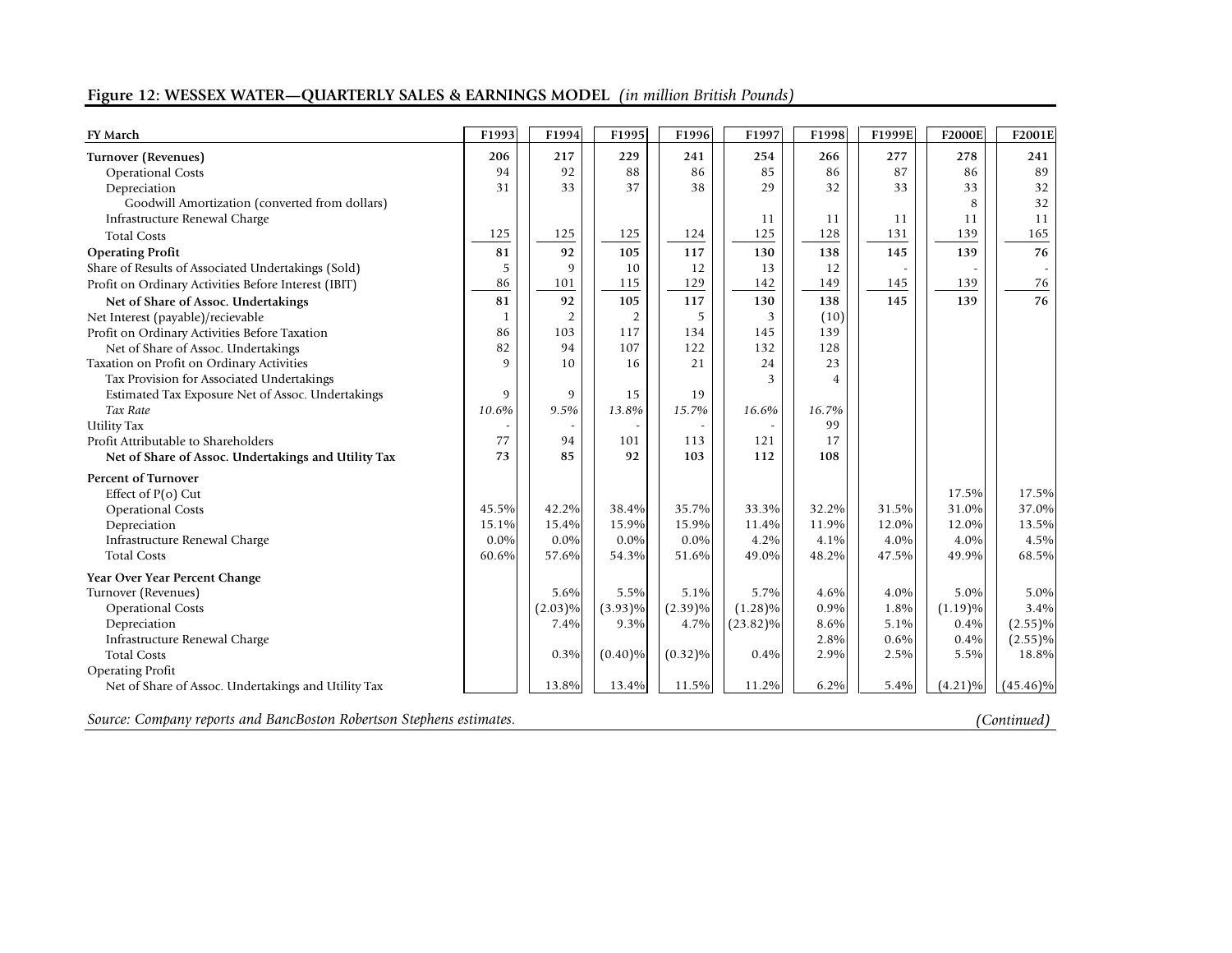# **Figure 12: WESSEX WATER—QUARTERLY SALES & EARNINGS MODEL** *(in million British Pounds) (Continued)*

| <b>FY March</b>                                       | F1993 | F1994 | F1995 | F1996  | F1997  | F1998  | F1999E | <b>F2000E</b> | F2001E   |
|-------------------------------------------------------|-------|-------|-------|--------|--------|--------|--------|---------------|----------|
| <b>Segment Analysis</b>                               |       |       |       |        |        |        |        |               |          |
| Turnover (Revenues)                                   |       |       |       |        | 254    | 266    | 277    | 278           | 241      |
| Water Supply                                          |       |       |       |        | 82     | 85     | 89     | 89            | 77       |
| Percent of Turnover                                   |       |       |       |        | 32.3%  | 31.8%  | 32.0%  | 32.0%         | $32.0\%$ |
| <b>Waste Treatment</b>                                |       |       |       |        | 172    | 181    | 188    | 189           | 164      |
| Percent of Turnover                                   |       |       |       |        | 67.7%  | 68.2%  | 68.0%  | 68.0%         | 68.0%    |
| <b>Operating Profit</b>                               |       |       |       |        | 130    | 138    | 145    | 139           | 76       |
| Water Supply                                          |       |       |       |        | 33     | 34     | 36     | 35            | 19       |
| Percent of Operating Profit                           |       |       |       |        | 25.1%  | 24.8%  | 25.0%  | 25.0%         | 25.0%    |
| Waste Treatment                                       |       |       |       |        | 97     | 104    | 109    | 104           | 57       |
| Percent of Operating Profit                           |       |       |       |        | 74.9%  | 75.2%  | 75.0%  | 75.0%         | 75.0%    |
| Conversion of Wessex Fiscal Year to Enron Fiscal Year |       |       |       |        |        |        |        |               |          |
| Revenues (MM Pounds)                                  |       |       |       | 251    | 263    | 274    | 277    | 250           |          |
| IBIT (MM Pounds)                                      |       |       |       | 126    | 136    | 143    | 141    | 138           |          |
| As a Percentage of Revenues                           |       |       |       | 50.4%  | 51.6%  | 52.3%  | 50.7%  | 55.2%         |          |
| Exchange Rate ** From FactSet and WSJ                 |       |       |       | \$1.60 | \$1.60 | \$1.70 | \$1.62 | \$1.62        | \$1.62   |
| Revenues (MM Dollars)                                 |       |       |       | 401    | 421    | 466    | 450    | 405           |          |
| <b>IBIT</b> (MM Dollars)                              |       |       |       | 202    | 217    | 244    | 228    | 223           |          |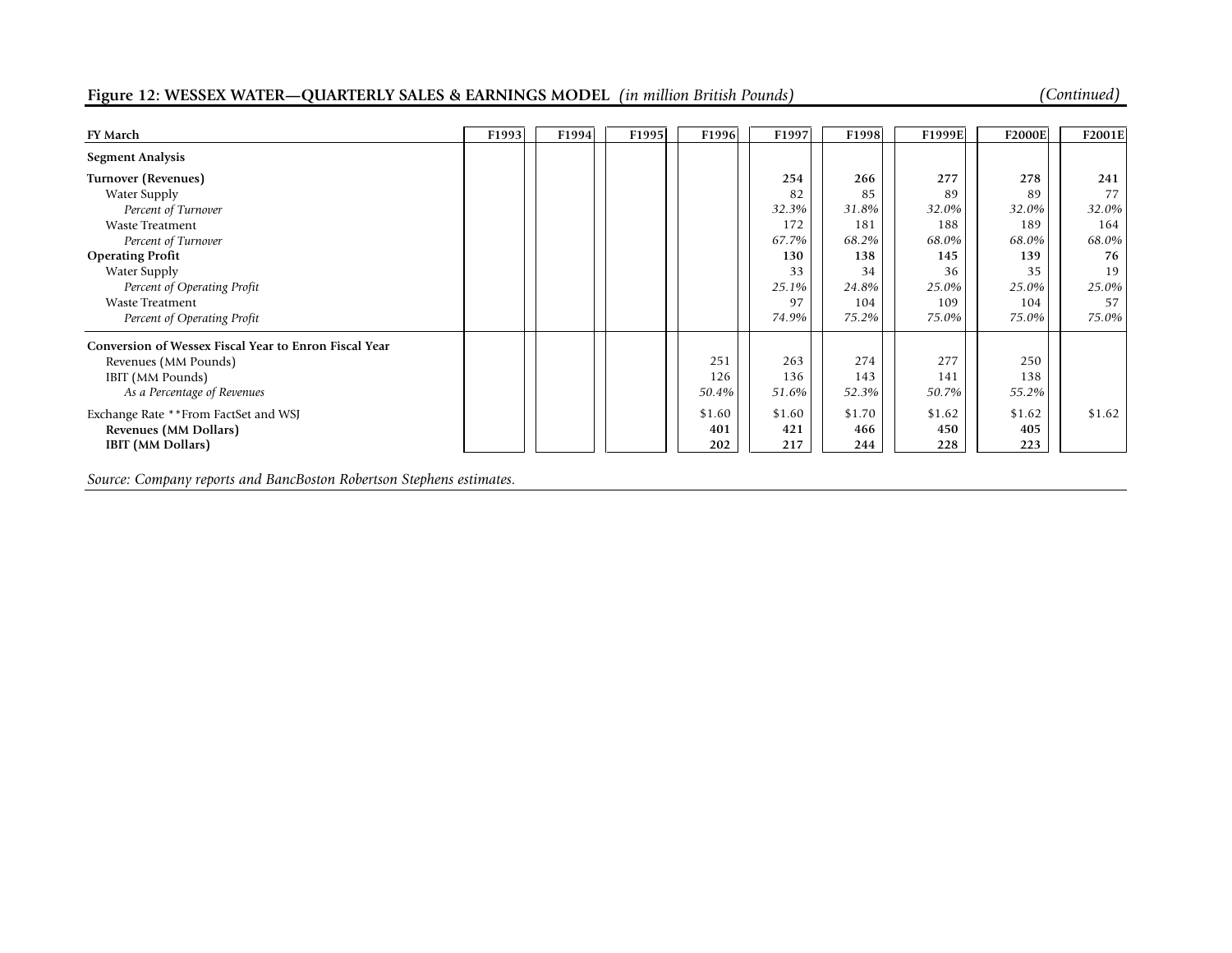# **Figure 13: RETAIL ENERGY SERVICES—QUARTERLY SALES & EARNINGS MODEL** *(in millions)*

|                                                                                                                                                                         |      |      |      | $1997 -$  |      |                                                            |            |                                                           | 1998-       |           |       | 1999E |                       |                       |       |            |       |
|-------------------------------------------------------------------------------------------------------------------------------------------------------------------------|------|------|------|-----------|------|------------------------------------------------------------|------------|-----------------------------------------------------------|-------------|-----------|-------|-------|-----------------------|-----------------------|-------|------------|-------|
| <b>FY December</b>                                                                                                                                                      | 1996 | O1   |      | <b>O3</b> | Q4   | Year                                                       |            |                                                           | <b>O3</b>   | <b>O4</b> | Year  | Q1A   |                       | <b>O3</b>             | O4    | Year       | 2000E |
| Revenues<br>Retail Energy Services                                                                                                                                      | 513  | 214  | 142  | 129       | 198  | 683                                                        | 195        | 154                                                       | 400         | 323       | 1,072 | 370   | 385                   | 560                   | 581   | 1,896      | 3,034 |
| <b>IBIT</b> (Loss)<br>Retail Energy Services                                                                                                                            |      | (14) | (25) | (25)      | (43) | (107)                                                      | (27)       | (43)                                                      | (23)        | (26)      | (119) | (31)  | (23)                  | (22)                  | (9)   | (85)       | 82    |
| IBIT as a Percentage of Segment Revenues<br>Retail Energy Services                                                                                                      | 0.0% |      |      |           |      | $(6.54)\%$ $(17.61)\%$ $(19.38)\%$ $(21.72)\%$ $(15.67)\%$ |            | $(13.85)\%$ $(27.92)\%$ $(5.75)\%$ $(8.05)\%$ $(11.10)\%$ |             |           |       |       | $(8.38)\%$ $(6.00)\%$ | $(4.00)\%$ $(1.50)\%$ |       | $(4.49)\%$ | 2.7%  |
| Year Over Year Change<br>Retail Energy Services                                                                                                                         |      |      |      |           |      | 33.1%                                                      | $(8.88)\%$ |                                                           | 8.5% 210.1% | 63.1%     | 57.0% | 89.7% | 150.0%                | 40.0%                 | 80.0% | 76.9%      | 60.0% |
| $\mathbf{1} \cdot \mathbf{n}$ $\mathbf{n} \cdot \mathbf{n}$ $\mathbf{1} \cdot \mathbf{n}$ $\mathbf{n} \cdot \mathbf{n}$<br>$\sim$<br>$\sim$ $\sim$ $\sim$ $\sim$ $\sim$ |      |      |      |           |      |                                                            |            |                                                           |             |           |       |       |                       |                       |       |            |       |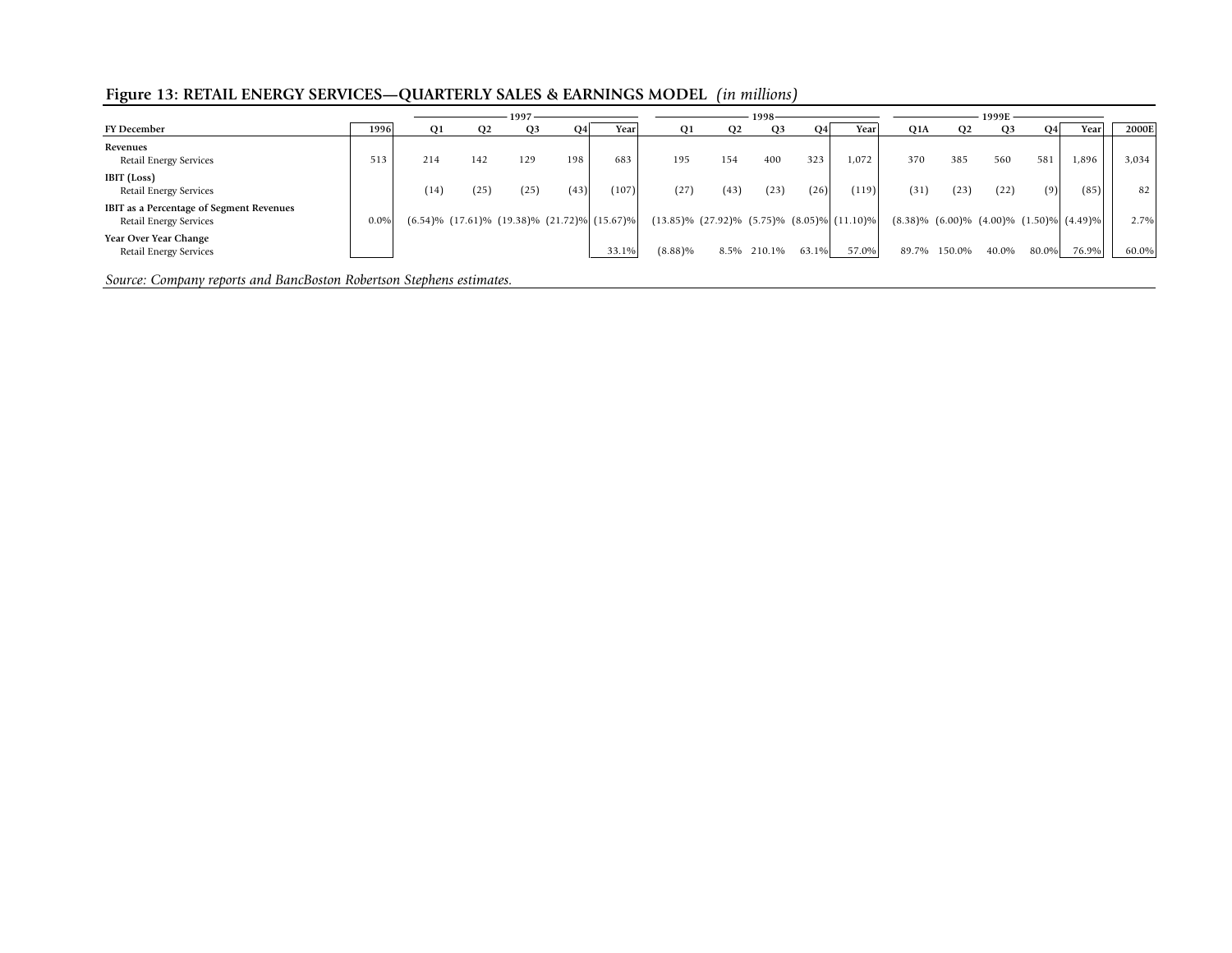# **Figure 14: ENRON "FLYWHEEL" SUBSIDIARIES—QUARTERLY SALES & EARNINGS MODEL** *(in millions)*

|                                                                                                                                                                   |                |           |                | 1997           |        |        |       |                | 1998           |                |                |                          |                |                |        |        |        |
|-------------------------------------------------------------------------------------------------------------------------------------------------------------------|----------------|-----------|----------------|----------------|--------|--------|-------|----------------|----------------|----------------|----------------|--------------------------|----------------|----------------|--------|--------|--------|
| <b>FY</b> December                                                                                                                                                | 1996           | <b>O1</b> | O <sub>2</sub> | O <sub>3</sub> | O4     | Year   | Q1    | O <sub>2</sub> | Q <sub>3</sub> | Q <sub>4</sub> | Year           | Q1A                      | O <sub>2</sub> | Q <sub>3</sub> | Q4     | Year   | 2000E  |
| Total Revenues for Enron Corp.                                                                                                                                    | 13,289         | 5,344     | 3,251          | 5,806          | 5,872  | 20,273 | 5,682 | 6,557          | 11,320         | 7,702          | 31,260         | 7,632                    | 10.877         | 12,411         | 10,726 | 41.645 | 46,982 |
| Revenues                                                                                                                                                          |                |           |                |                |        |        |       |                |                |                |                |                          |                |                |        |        |        |
| <b>Exploration and Production</b>                                                                                                                                 | 726            | 180       | 172            | 193            | 230    | 775    | 206   | 179            | 199            | 204            | 788            | 159                      | 162            | 187            | 192    | 700    | 759    |
| Net of Intercompany Considerations                                                                                                                                | 647            | 210       | 168            | 188            | 223    | 789    | 198   | 176            | 186            | 190            | 750            |                          |                |                |        |        |        |
| Percent of Total Segment Revenues                                                                                                                                 | 89.1%          | 116.7%    | 97.7%          | 97.4%          | 97.0%  | 101.8% | 96.1% | 98.3%          | 93.5%          | 93.1%          | 95.2%          |                          |                |                |        |        |        |
| Transportation and Distribution                                                                                                                                   |                |           |                |                |        |        |       |                |                |                |                |                          |                |                |        |        |        |
| Gas Pipeline Group                                                                                                                                                | 719            | 206       | 139            | 143            | 177    | 665    | 192   | 137            | 144            | 167            | 640            | 181                      | 166            | 159            | 165    | 671    | 696    |
| Net of Intercompany Considerations                                                                                                                                | 702            | 201       | 137            | 143            | 175    | 656    | 184   | 141            | 145            | 167            | 637            |                          |                |                |        |        |        |
| Percent of Total Segment Revenues                                                                                                                                 |                |           |                |                |        |        |       |                |                |                |                |                          |                |                |        |        |        |
| Portland General                                                                                                                                                  |                |           |                | 386            | 360    | 746    | 320   | 269            | 280            | 327            | 1,196          | 299                      | 280            | 276            | 309    | 1,164  | 1,179  |
| Net of Intercompany Considerations                                                                                                                                |                |           |                | 386            | 360    | 746    | 318   | 271            | 280            | 327            | 1,196          |                          |                |                |        |        |        |
| Percent of Total Segment Revenues                                                                                                                                 |                |           |                | 100.0%         | 100.0% | 100.0% | 99.4% | 100.7%         | 100.0%         | 100.0%         | 100.0%         |                          |                |                |        |        |        |
| <b>Total Revenues</b>                                                                                                                                             | 1,349          | 411       | 305            | 717            | 758    | 2,191  | 702   | 586            | 611            | 684            | 2,583          | 639                      | 609            | 623            | 665    | 2,536  | 2,634  |
| Percent of Enron Total Revenues                                                                                                                                   | 10.2%          | 7.7%      | 9.4%           | 12.3%          | 12.9%  | 10.8%  | 12.4% | 8.9%           | 5.4%           | 8.9%           | 8.3%           | 8.4%                     | 5.6%           | 5.0%           | 6.2%   | 6.1%   | 5.6%   |
| Year over Year Change                                                                                                                                             |                |           |                |                |        |        |       |                |                |                |                |                          |                |                |        |        |        |
| Total IBIT for Enron Corp., net non-recurring                                                                                                                     | 1,060          | 327       | 227            | 311            | 312    | 1.177  | 471   | 345            | 405            | 400            | 1,621          | 533                      | 461            | 495            | 492    | 1,981  | 2,279  |
| IBIT (Loss)                                                                                                                                                       |                |           |                |                |        |        |       |                |                |                |                |                          |                |                |        |        |        |
| <b>Exploration and Production</b>                                                                                                                                 | 200            | 42        | 30             | 49             | 62     | 183    | 43    | 29             | 25             | 31             | 128            | 12                       | 15             | 22             | 25     | 74     | 83     |
| Transportation and Distribution                                                                                                                                   |                |           |                |                |        |        |       |                |                |                |                |                          |                |                |        |        |        |
| Gas Pipeline Group                                                                                                                                                | 416            | 135       | 73             | 71             | 85     | 364    | 126   | 72             | 69             | 84             | 351            | 126                      | 95             | 86             | 92     | 399    | 388    |
| Portland General                                                                                                                                                  |                |           |                | 51             | 63     | 286    | 79    | 62             | 61             | 84             | 286            | 92                       | 76             | 72             | 90     | 329    | 330    |
| Corporate and Other                                                                                                                                               | (22)           | (3)       | 19             | (8)            | (39)   | (31)   |       | (16)           | (4)            | 26             | $\overline{7}$ | $\overline{\phantom{a}}$ |                |                | $\sim$ |        |        |
| Total                                                                                                                                                             | 594            | 174       | 122            | 163            | 171    | 802    | 249   | 147            | 151            | 225            | 772            | 230                      | 187            | 179            | 206    | 802    | 801    |
| Percent of Enron Total IBIT                                                                                                                                       | 56.0%          | 53.2%     | 53.7%          | 52.4%          | 54.8%  | 68.1%  | 52.9% | 42.6%          | 37.3%          | 56.3%          | 47.6%          | 43.2%                    | 40.4%          | 36.2%          | 41.9%  | 40.5%  | 35.2%  |
| Average shares outstanding (diluted)                                                                                                                              | 270.1          | 272.5     | 248.4          | 316.6          | 322.0  | 295.0  | 329.8 | 346.3          | 356.3          | 358.0          | 348.0          | 367.0                    | 376.1          | 385.5          | 395.2  | 380.94 | 437.7  |
| $1 \, \textsf{n}$ n $\cdot$<br>$\circ$ $\circ$<br>the contract of the contract of the contract of the contract of the contract of the contract of the contract of | $\mathbf{r}$ 1 |           |                |                |        |        |       |                |                |                |                |                          |                |                |        |        |        |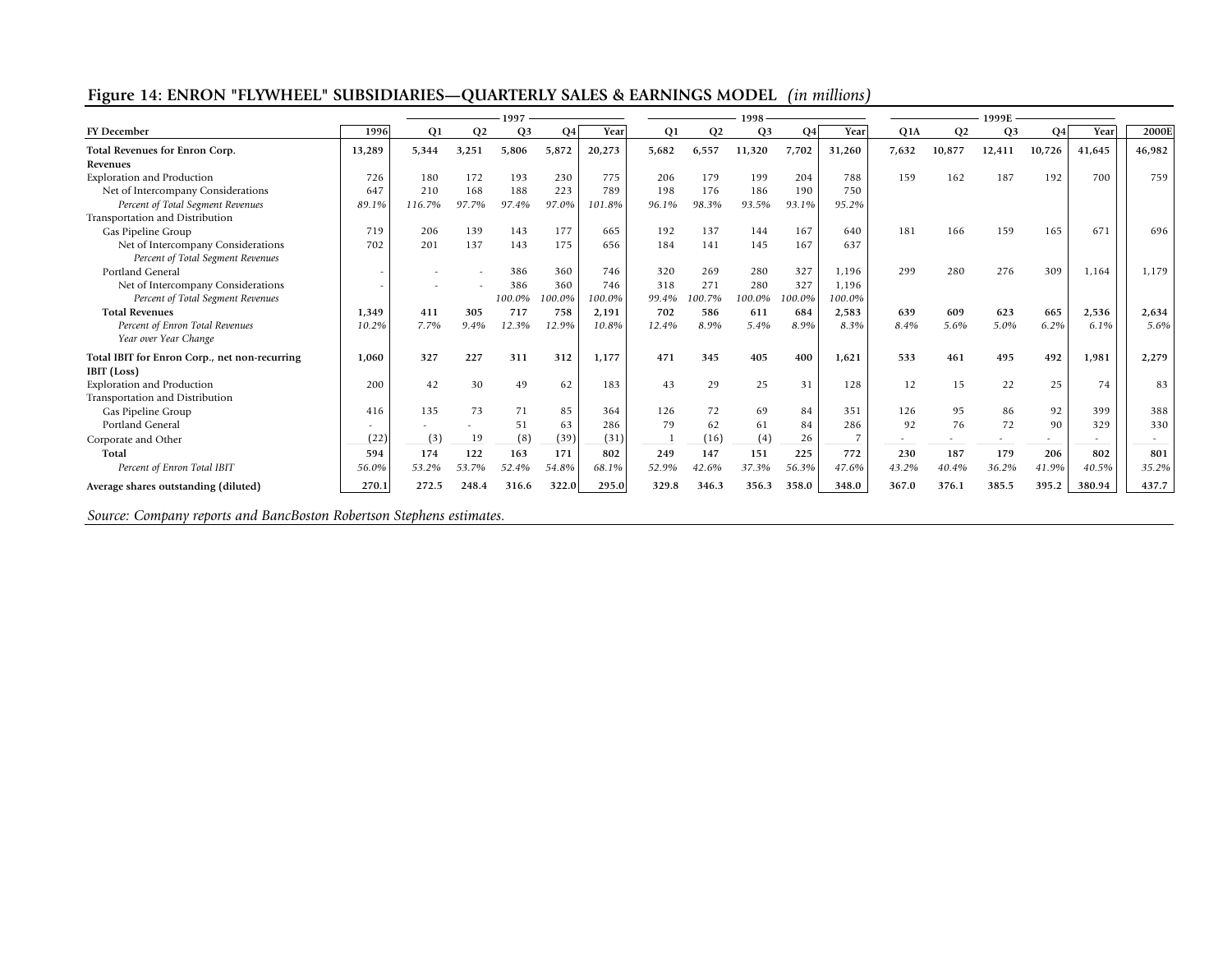# **Figure 15: ENRON GROWTH COMPANIES—QUARTERLY SALES & EARNINGS MODEL** *(in millions)*

|                                          | 1997   |                |           |                |           |                                                            |                |                         |                       |           |             |            |                |                |           |                                  |        |
|------------------------------------------|--------|----------------|-----------|----------------|-----------|------------------------------------------------------------|----------------|-------------------------|-----------------------|-----------|-------------|------------|----------------|----------------|-----------|----------------------------------|--------|
| <b>FY December</b>                       | 1996   | O <sub>1</sub> | <b>O2</b> | Q <sub>3</sub> | <b>O4</b> | Year                                                       | O <sub>1</sub> | O <sub>2</sub>          | O <sub>3</sub>        | <b>O4</b> | Year        | Q1A        | O <sub>2</sub> | Q <sub>3</sub> | <b>O4</b> | Year                             | 2000E  |
| Revenues                                 |        |                |           |                |           |                                                            |                |                         |                       |           |             |            |                |                |           |                                  |        |
| Azurix                                   |        |                |           |                |           |                                                            |                |                         |                       |           |             |            |                |                |           |                                  |        |
| Wessex                                   | 401    | 105            | 105       | 105            | 105       | 421                                                        | 116            | 116                     | 116                   | 116       | 466         | 112        | 112            | 112            | 112       | 450                              | 405    |
| Mendoza                                  |        |                |           |                |           |                                                            |                |                         |                       |           |             |            |                |                |           |                                  |        |
| Cancun                                   |        |                |           |                |           |                                                            |                |                         |                       |           |             |            |                |                |           |                                  |        |
| <b>Enron Communications</b>              |        |                |           |                |           |                                                            |                |                         |                       |           |             |            |                |                |           |                                  | 300    |
| <b>Retail Energy Services</b>            | 513    | 214            | 142       | 129            | 198       | 683                                                        | 195            | 154                     | 400                   | 323       | 1,072       | 370        | 385            | 560            | 581       | 1.896                            | 3,034  |
| Wholesale Energy Operations and Services | 11,413 | 4,713          | 2,786     | 4,954          | 5,069     | 18,022                                                     | 4,738          | 5,774                   | 10,225                | 6,618     | 27,725      | 6,595      | 9,713          | 11,053         | 9,302     | 36,663                           | 40,356 |
| <b>Total Revenues</b>                    | 12,327 | 5,032          | 3,033     | 5,188          | 5,372     | 19,126                                                     | 5,049          | 6,044                   | 10,741                | 7,057     | 29,263      | 7,077      | 10,210         | 11,726         | 9,995     | 39,008                           | 44,095 |
| IBIT (Loss)                              |        |                |           |                |           |                                                            |                |                         |                       |           |             |            |                |                |           |                                  |        |
| Azurix                                   |        |                |           |                |           |                                                            |                |                         |                       |           |             |            |                |                |           |                                  |        |
| Wessex                                   | 202    |                |           |                |           | 217                                                        |                |                         |                       |           | 244         |            |                |                |           | 228                              | 223    |
| Mendoza                                  |        |                |           |                |           |                                                            |                |                         |                       |           |             |            |                |                |           |                                  |        |
| Cancun                                   |        |                |           |                |           |                                                            |                |                         |                       |           |             |            |                |                |           |                                  |        |
| <b>Enron Communications</b>              |        |                |           |                |           |                                                            |                |                         |                       |           |             |            |                |                |           |                                  |        |
| Retail Energy Services                   |        | (14)           | (25)      | (25)           | (43)      | (107)                                                      | (27)           | (43)                    | (23)                  | (26)      | (119)       | (31)       | (23)           | (22)           | (9)       | (85)                             | 82     |
| Wholesale Energy Operations and Services | 466    | 167            | 130       | 173            | 184       | 654                                                        | 249            | 241                     | 277                   | 201       | 968         | 320        | 291            | 332            | 288       | 1,231                            | 1,372  |
| <b>Total Net Income</b>                  | 668    | 153            | 105       | 148            | 141       | 764                                                        | 222            | 198                     | 254                   | 175       | 1,093       | 289        | 268            | 309            | 280       | 1,374                            | 1,677  |
| IBIT as a Percentage of Segment Revenues |        |                |           |                |           |                                                            |                |                         |                       |           |             |            |                |                |           |                                  |        |
| Azurix                                   |        |                |           |                |           |                                                            |                |                         |                       |           |             |            |                |                |           |                                  |        |
| Wessex                                   | 5.4%   | 3.0%           | 3.5%      | 2.9%           | 2.6%      | 4.0%                                                       | 4.4%           | 3.3%                    | 2.4%                  | 2.5%      | 3.7%        | 4.1%       | 2.6%           | 2.6%           | 2.8%      | 3.5%                             | 3.8%   |
| Mendoza                                  |        |                |           |                |           |                                                            |                |                         |                       |           |             |            |                |                |           |                                  |        |
| Cancun                                   |        |                |           |                |           |                                                            |                |                         |                       |           |             |            |                |                |           |                                  |        |
| <b>Enron Communications</b>              |        |                |           |                |           |                                                            |                |                         |                       |           |             |            |                |                |           |                                  |        |
| <b>Retail Energy Services</b>            | 0.0%   |                |           |                |           | $(6.54)\%$ $(17.61)\%$ $(19.38)\%$ $(21.72)\%$ $(15.67)\%$ |                | $(13.85)\%$ $(27.92)\%$ | $(5.75)\%$ $(8.05)\%$ |           | $(11.10)\%$ | $(8.00)\%$ | $(5.00)\%$     | $(2.50)\%$     |           | 2.5% (4.49)%                     | 5.0%   |
| Wholesale Energy Operations and Services | 4.1%   | 3.5%           | 4.7%      | 3.5%           | 3.6%      | 3.6%                                                       | 5.3%           | 4.2%                    | 2.7%                  | 3.0%      | 3.5%        | 4.9%       | 3.0%           | 3.0%           | 3.1%      | 3.4%                             | 3.4%   |
| <b>Total Net Income</b>                  |        |                |           |                |           |                                                            |                |                         |                       |           |             |            |                |                |           |                                  |        |
| Year Over Year Change                    |        |                |           |                |           |                                                            |                |                         |                       |           |             |            |                |                |           |                                  |        |
| Revenues                                 |        |                |           |                |           |                                                            |                |                         |                       |           |             |            |                |                |           |                                  |        |
| Azurix                                   |        |                |           |                |           |                                                            |                |                         |                       |           |             |            |                |                |           |                                  |        |
| Wessex                                   |        |                |           |                |           | 4.9%                                                       | 10.7%          | 10.7%                   | 10.7%                 | 10.7%     | 10.7%       | $(3.49)\%$ | $(3.49)\%$     |                |           | $(3.49)\%$ $(3.49)\%$ $(3.49)\%$ | 260.2% |
| Mendoza                                  |        |                |           |                |           |                                                            |                |                         |                       |           |             |            |                |                |           |                                  |        |
| Cancun                                   |        |                |           |                |           |                                                            |                |                         |                       |           |             |            |                |                |           |                                  |        |
| <b>Enron Communications</b>              |        |                |           |                |           |                                                            |                |                         |                       |           |             |            |                |                |           |                                  |        |
| <b>Retail Energy Services</b>            |        |                |           |                |           | 33.1%                                                      | (8.9)%         | 8.5%                    | 210.1%                | 63.1%     | 57.0%       | 50.0%      | 50.0%          | 50.0%          | 50.0%     | 76.9%                            | 50.0%  |
| Wholesale Energy Operations and Services |        |                |           |                |           | 57.9%                                                      | 0.5%           | 107.3%                  | 106.4%                | 30.6%     | 53.8%       | 39.2%      | 68.2%          | 8.1%           | 40.6%     | 32.2%                            | 511.9% |
|                                          |        |                |           |                |           |                                                            |                |                         |                       |           |             |            |                |                |           |                                  |        |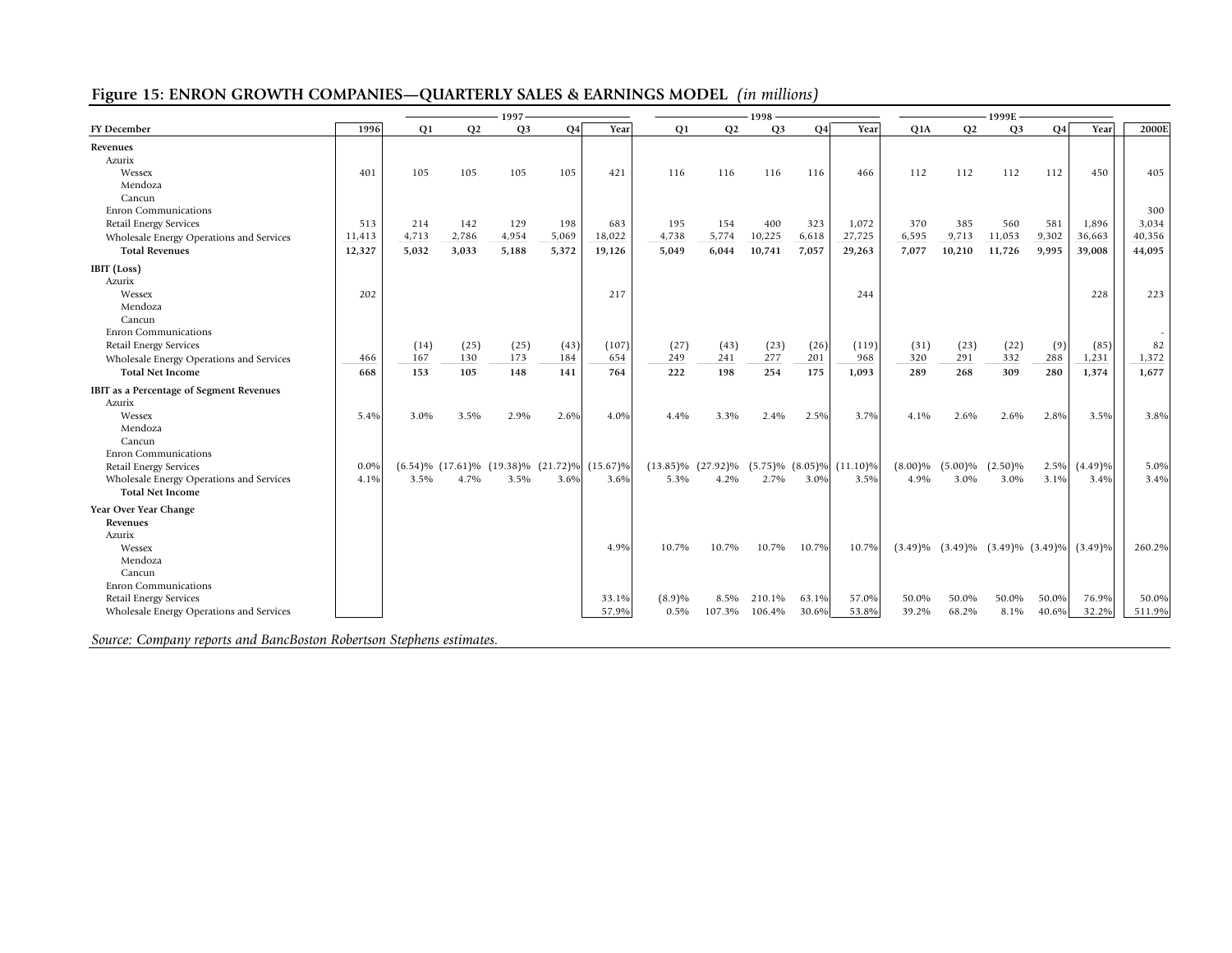*BancBoston Robertson Stephens maintains a market in the shares of Applied Materials, Cisco Systems Inc., MCI Worldcom, Sun Microsystems Inc. and Tellabs, Inc.*

#### **Additional information is available upon request.**

*The information contained herein is not a complete analysis of every material fact respecting any company, industry or security. Although opinions and estimates expressed herein reflect the current judgment of BancBoston Robertson Stephens, the information upon which such opinions and estimates are based is not necessarily updated on a regular basis; when it is, the date of the change in estimate will be noted. In addition, opinions and estimates are subject to change without notice. This Report contains forward-looking statements, which involve risks and uncertainties. Actual results may differ significantly from the results described in the forward-looking statements. Factors that might cause such a difference include, but are not limited to , those discussed in "Investment Risks." BancBoston Robertson Stephens from time to time performs corporate finance or other services for some companies described herein and may occasionally possess material, nonpublic information regarding such companies. This information is not used in the preparation of the opinions and estimates herein. While the information contained in this Report and the opinions contained herein are based on sources believed to be reliable, BancBoston Robertson Stephens has not independently verified the facts, assumptions and estimates contained in this Report. Accordingly, no representation or warranty, express or implied, is made as to, and no reliance should be placed on, the fairness, accuracy, completeness or correctness of the information and opinions contained in this Report. BancBoston Robertson Stephens, its managing directors, its affiliates, and/or its employees may have an interest in the securities of the issue(s) described and may make purchases or sales while this report is in circulation. BancBoston Robertson Stephens International Ltd. is regulated by the Securities and Futures Authority in the United Kingdom. This publication is not meant for private customers.*

*The securities discussed herein are not FDIC insured, are not deposits or other obligations or guarantees of BankBoston N.A., and are subject to investment risk, including possible loss of any principal amount invested.*

*Unless otherwise noted, prices are as of Wednesday, April 21, 1999.*

*Copyright 1999 BancBoston Robertson Stephens Inc.*